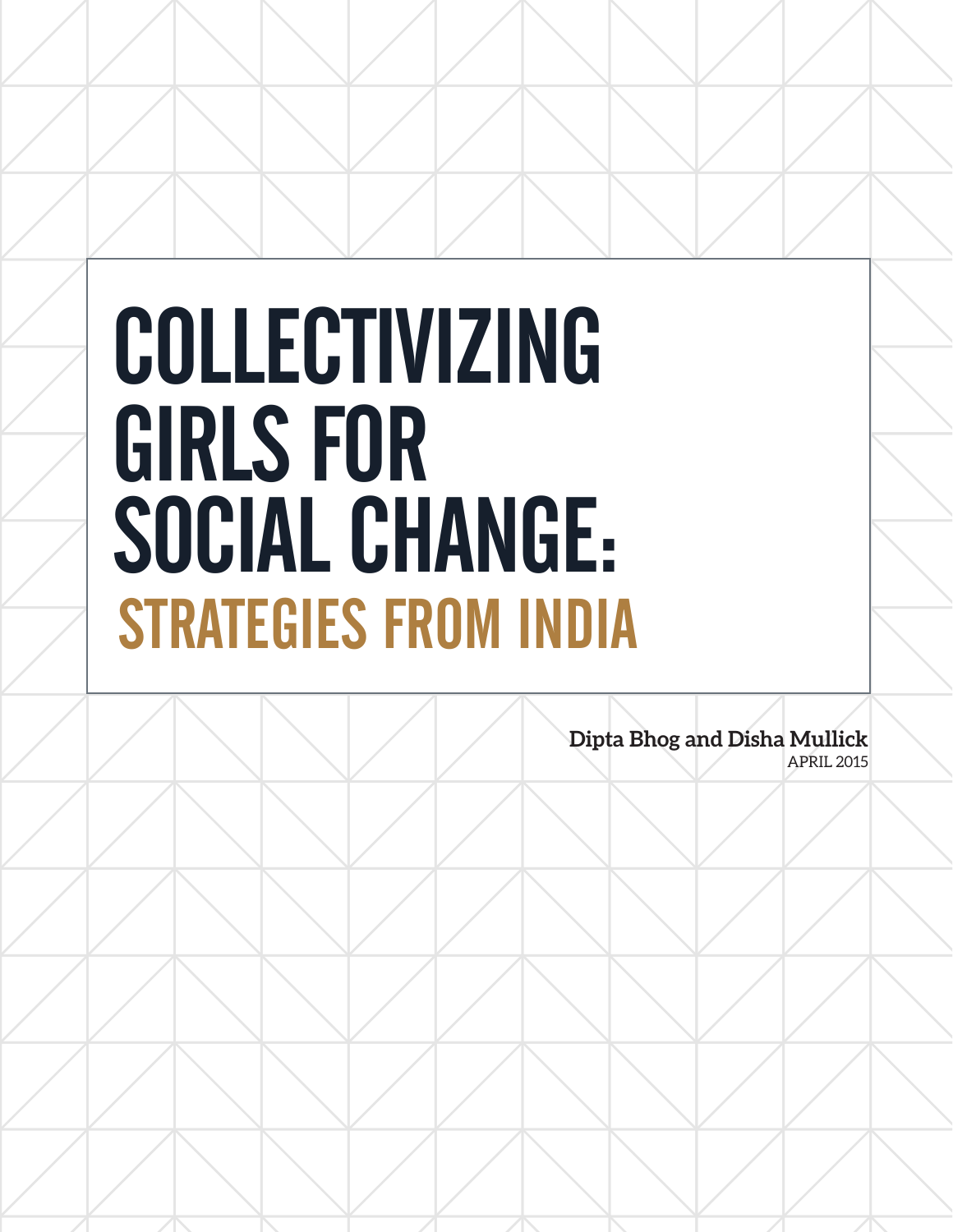# CONTENTS

## **03** 1. Girls in the global development discourse: An overview

- Introduction 03
- Instrumentality of girls in development and policy documents 04
- The missing link between women's collectives and girl's collectives 06
- Key concepts framing collectivizing with youth and girls 07

#### 2. Strategies for collectivizing girls in India **10**

- 11 Organizations working in a metropolis: Akshara, CORO, Vacha and VOICE 4 Girls
- 14 Organizations working in rural areas: Mahila Samakhya, MBBCDS and Sankalp

#### 3. Girls' education and sexuality as fields for change **19**

- Education 19
- Sexuality 22

#### 4. Conclusions **27**

- Women's and girls' collectives 28
- Why collectives for adolescent girls? 29
- Leadership building: Learning to hold power 29
- Tracking exclusion 30

#### References **31**

#### Annex: Research informants **34**

This review was carried out in 2015 under the [American Jewish World Service'](http://www.ajws.org)s Early and Child Marriage initiative. Dipta Bhog is a researcher, writer and communicator working on gender and education. Disha Mullick is a media practitioner and works with [Khabar Lahariya,](http://khabarlahariya.org/) a women-run, rural digital news organization.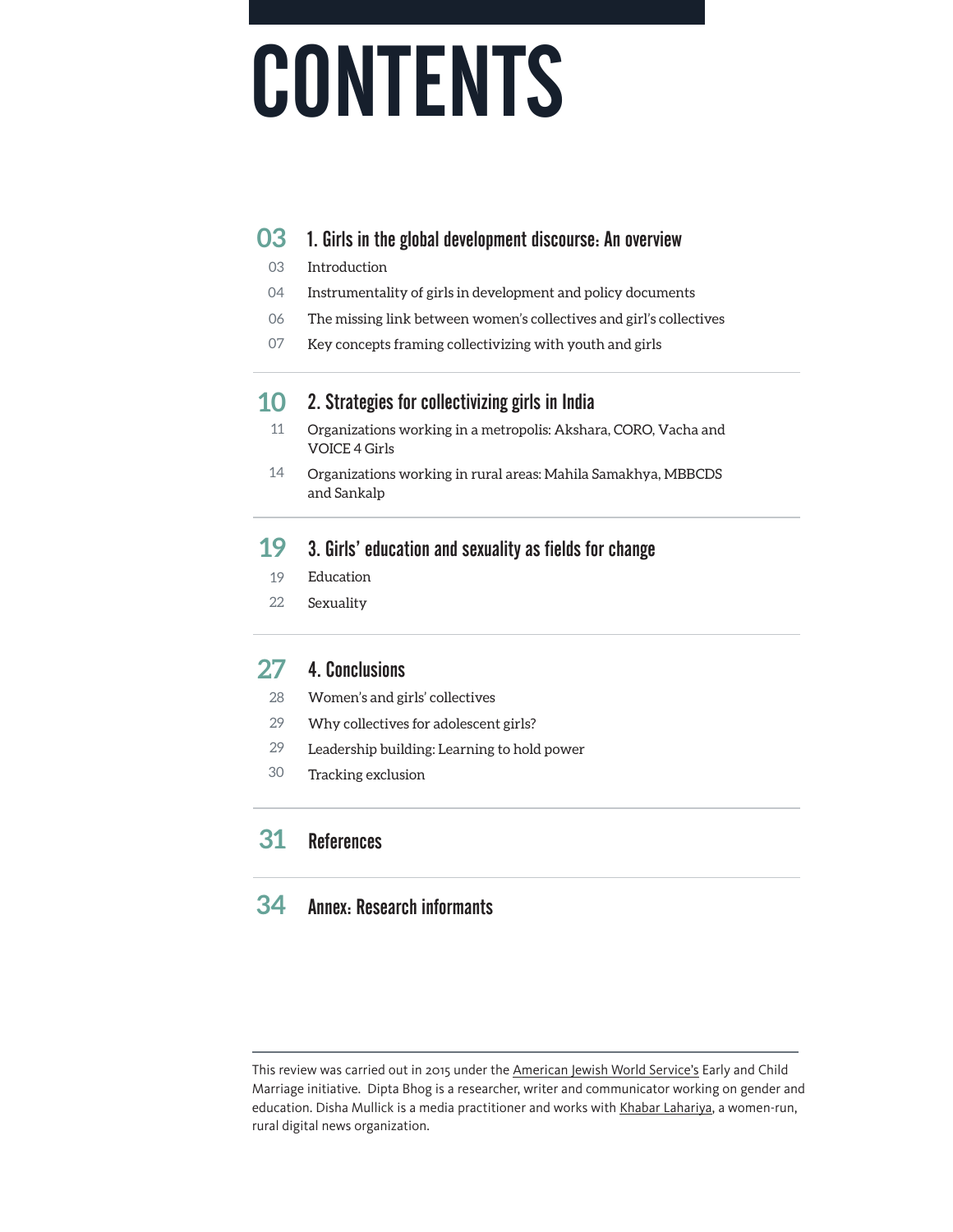

## GIRLS IN THE GLOBAL DEVELOPMENT DISCOURSE: AN OVERVIEW

### **Introduction**

Collectivizing refers to the bringing together of members of marginalized groups in ways that enable them to articulate their oppression and strategize for individual and social change. In its various forms (self-help groups, cooperatives, women's *sangathans,* trade unions, and so on) it is regarded as an important strategy for realizing the rights of marginalized people around the world (Ramachandran and Jandhyala, 2012; Steady, 2006). Collective action on women's rights became a powerful means for political and social transformation for women in 1980s India.

Because of its perceived potential in addressing the root causes of early and child marriage in India, the American Jewish World Service (AJWS) commissioned this study to examine how several community-based organizations in India were using collectivizing as a strategy to work with and empower adolescents, including in efforts to address early and child marriage in India. AJWS approaches early and child marriage as an issue with broad root causes (poverty, the compulsory nature of marriage, anxiety over girls' sexuality and patriarchal control that denies girls agency) which must be addressed to empower girls and young women toward greater self-determination. Collectivizing girls – or mobilizing girls into groups in safe spaces where they can strategize to maximize their life choices – can be an important strategy in addressing the root causes of early and child marriage, by enabling girls to negotiate for greater selfdetermination.

However, despite the spotlight in the global development discourse on girls' empowerment, there appears to be little known about the specific experience of collectivizing girls and young women for their rights.

In this light, AJWS commissioned the authors to undertake an exploratory study that looked at the nature of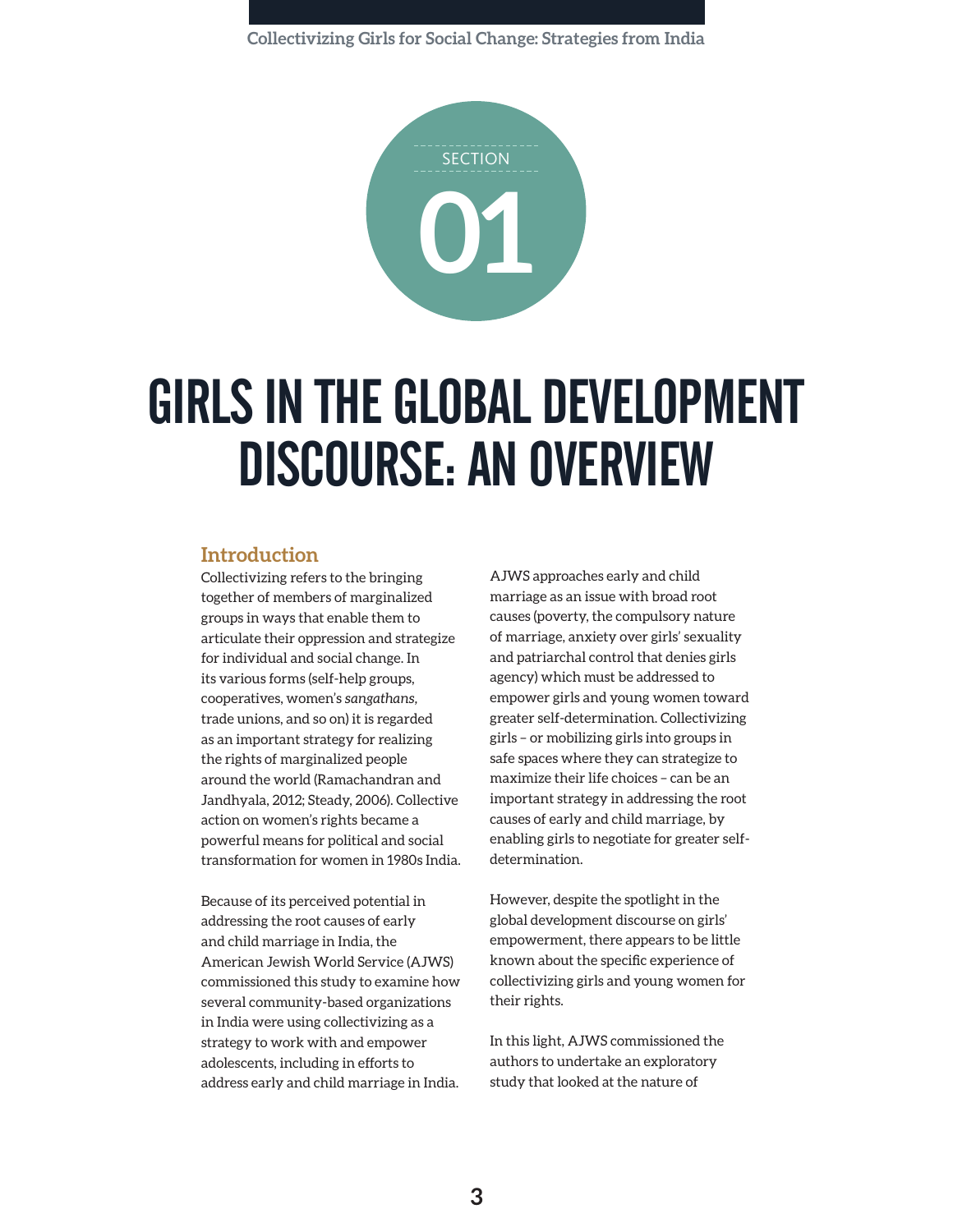strategies to collectivize girls among selected communitybased organizations in India, the role of collectivizing in challenging social norms, the challenges and benefits of collectivizing girls and if and how collectivizing girls can be seen as a strategy to increase girls' agency, access to public life and influence their aspirations.

The research began with a desk review of policy documents on adolescent girls as well as literature on collectivizing women, both in India and in other countries. The conceptual framework for the research drew on feminist experiences of collective action over the past decades and recent work on youth and girlhood studies. That framework and the desk review findings shaped the questions for the collection of primary data. The authors then undertook primary research involving in depth interviews with 27 staff officers from seven community-based organizations (in varying geographical locations) that mobilized women, girls and youth, and focus group discussions with a total of 80 women leaders in grassroots collectives, 105 girls and 9 key informants. A national meeting was also organized to bring together NGO practitioners working with youth, girls' and women's collectives for a range of opinions and experiences.

Based on both the desk review and primary research, this report gives an evidence-based perspective on the evolution of working with adolescent girls in India and the continuing challenges and potential of collectivizing girls as a strategy for social change.

## **Instrumentality of girls in development and policy documents**

The term "adolescent girl" brings together two distinct categories – the "girl child", which is informed by a discourse related to gender, equality, development and rights, and the "adolescent", which is located in a cognitive, human developmental framework that marks important physical, cultural and social transitions that a young person makes in this phase of growing up. These discourses have framed the needs, strategies and analysis of outcomes related to adolescent girls.

## INTERNATIONAL POLICY CONTEXT

The World Conference on Education for All in 1990 declared "improving access to quality education for girls and women as the most urgent priority" (Inter-Agency Commission, 1990). In a speech in 1992, the World Bank vice president emphasized that the cycle of female deprivation could only be broken by

investing in girls' primary education (Summers, 1994). The "girl child" became the target group to map the success of governments in achieving gender parity.

With the Millennium Development Goals' (MDGs) focus on universalizing access to schooling, there was need for a flagship program focusing on girls' access and participation in education that would bring together United Nations agencies and other national and international bodies working on the MDGs. With the launch of the United Nations Girls' Education Initiative in 2000, the rationale for girls' education became closely tied to the notions of investment and benefits that continue to determine the manner in which the category of "adolescent girl child" is constructed. As secondary education became the new frontier, development policy and programming, especially over the past five years, increasingly focused on girls, especially adolescent girls. Adolescent girls are now at the heart of programs on education, health and livelihoods and seen as significant catalysts for social change and transformation.

A working paper by the World Bank (Chabaan and Cunningham, 2011) from data collected in 14 countries across Asia, Africa and South America, detailed the nature of dividends when girls are invested into – in terms of their education, their health and the delay of marriage. It described "inactivity" and "joblessness" among adolescent girls as lost wages and lost opportunities. Targeted programs that bring girls into school, the report argued, could drastically increase opportunities. The figures highlighted the stark economic gains to be made when "600 million" of a so far unproductive population of adolescent girls is empowered to take a healthy and productive role in society.

A statement released by the director of the United Nations Population Fund (UNFPA) in 2011 declared adolescent girls to be the "unexpected solution to the world's most pressing problems" and explained how investing in adolescent girls results in wider benefits: "When she is educated, healthy and skilled, she will be an active citizen in her community. She will become a mother when she is ready and will invest in her future children's health and education. She will be the entrepreneur discovering solutions that break the cycle of poverty, one girl at a time" (UNFPA, 2011). This outlook framed UNFPA's strategic plan for 2013–2017, labeled "Action for Adolescent Girls". The plan broadly aims to "protect adolescent girls' rights, in particular delay age at marriage and childbearing, and empower the most marginalized girls" (UNFPA, 2014, p.1).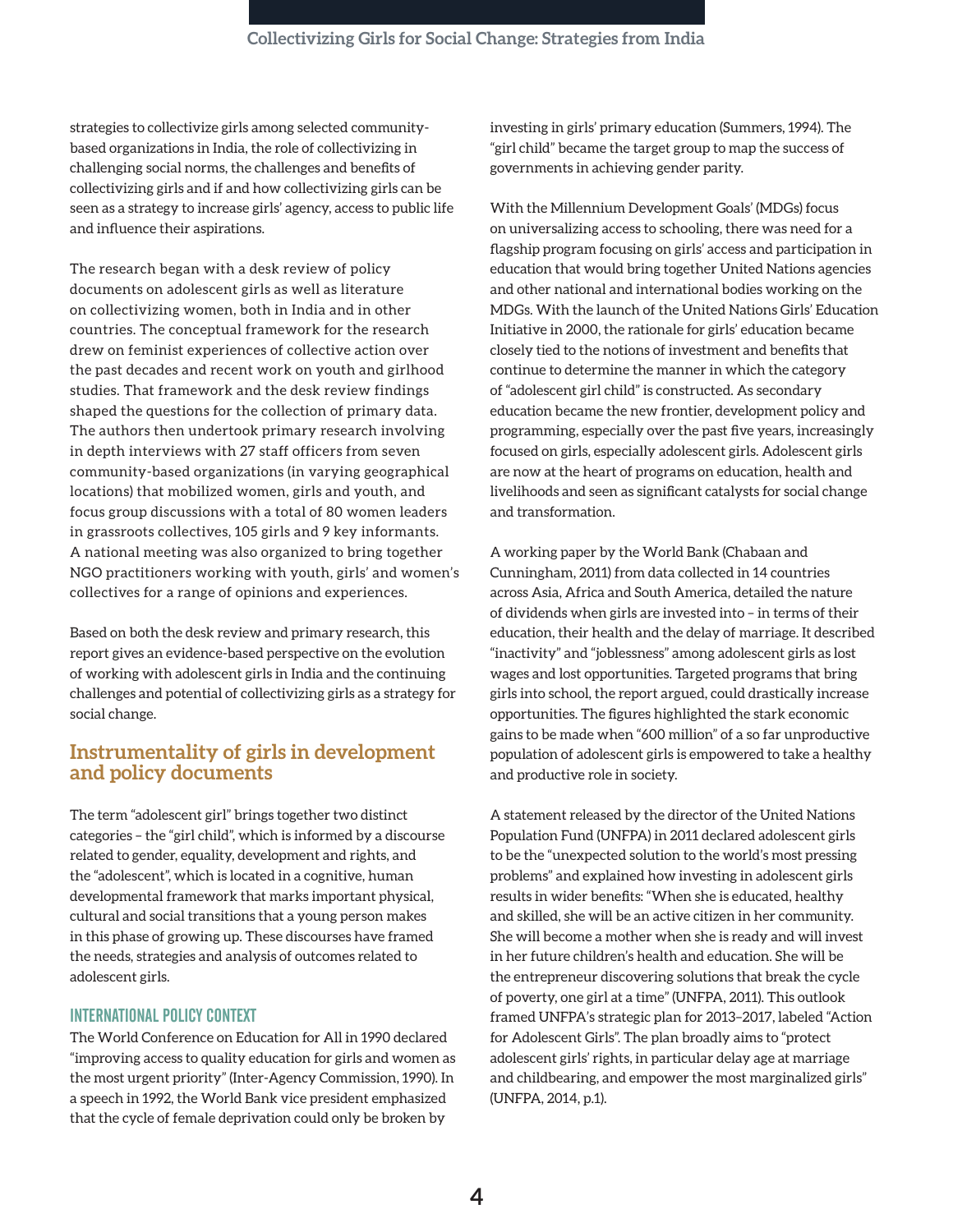Beyond international development policy, initiatives like the Nike Foundation-sponsored Girl Effect "movement" positions girls as "agents of change", into whom a minimal interest and investment will reap considerable returns. For example, "By delaying child marriage and early birth for one million girls, Bangladesh could potentially add \$69 billion to the national income over these girls' lifetimes."1 "Less than two cents of every development dollar goes to programs specifically for adolescent girls, but they are the key to breaking the cycle of poverty," rationalizes the Coalition for Adolescent Girls, a joint initiative of the United Nations Foundation and Nike Foundation, to bring fresh resources and perspectives into programs focused on girls.2

Research reports published by agencies spanning the World Bank and the International Council for Research on Women provide numbers and voices that corroborate the rationale for focus on adolescent girls. One interesting example is *Girls Speak*, one in the *Girls Count* series of reports published by the Coalition for Adolescent Girls. In *Girls Speak,* adolescent girls "speak" to the policy priorities and strategies in place to empower them. Not surprisingly, they strongly agree with the perspective that investing in their education, livelihoods and freedom to delay marriage will be transformative to their lives. The report positions itself as providing an integrated perspective, taking into account all the relevant factors in their environment. "Girls say: Give us the choice to put off marriage and childbearing until we decide that we are ready. I don't want to be like another girl I know who is 13 years old and already pregnant. I just want to get a job of my own and help my parents, who looked after me when I was young" (Green, Cardinal and Goldstein-Seigel, 2010, p. xxii). These girls'-eye perspectives are a persuasive, neat fit into the global discourse and advocacy around the aspirations and needs of adolescent girls as beneficiaries of programs and interventions.

## INDIA'S POLICY CONTEXT

Beginning with the New Education Policy in 1992, a diversity of strategies among education initiatives engaged with adult women. By the mid-1990s, the emphasis moved from women to girls with the launching of the District Primary Education Program and eventually the national Sarva Shikha Abhiyan (Education for All Mission) in 2001. In 2000, youth began to appear as a prominent group across sectors – health, sports, women and child development and human resources, connecting to the international discourse on adolescents. India at that time was slated to become the world's youngest population, with an average age of 29 years, and this was the

For instance, the Ministry of Women and Child Development's Sabla scheme for empowering girls aged 11–18 stated, "Adolescence represents a window of opportunity to prepare for healthy adult life…. The adolescent girls…need to be looked at not just in terms of their own needs as adolescent girls but also as individuals who can be productive members of the society" (Government of India, 2010, p. 2). The scheme is meant to provide inputs and resources for young girls in selected districts, ranging from nutrition to reproductive health counseling, as well as vocational training and leadership building through the formation and strengthening of girls' collective at the village level. Although the Sabla scheme holds potential as an empowering program, its focus on health (especially sexual and reproductive health) and nutrition is far greater than the inputs on accessing public spaces and entitlements or the vocational training inputs. Additionally, the definition of "productive" in the context of adolescent girls is telling: "The module developed for training [adolescent girls] will include issues pertaining to home maintenance, budgeting, saving, running the household, gender sensitivity, schooling of children, etc. [Adolescent girls] will be advised on these issues to orient them to become more productive members of society" (Government of India, 2010).

Indian development agencies, bridging the role of advocates and funders, seem to pull on the neoliberal narrative of investment and benefits when constructing the needs and focus of programs on youth and young girls. Social and economic potential, imminent risk and a focus on building the aspirations of young girls echo through these programs. *Owning Her Future*, a report that advocates for investing in empowering adolescent girls in the Indian context and provides a glimpse into some organizations operating in India, makes the point that "100 billion dollars" could be added to India's gross domestic product over the lifetime of adolescent girls if they had the opportunity to stay in school and delay

demographic dividend that would enable India's increased economic growth. The National Youth Policy, 2015–2020 (Government of India, 2014) builds on this idea and uses the language of investing in the productivity of youth, focusing on education, entrepreneurship and skill building as well as healthy youth to achieve greater gross domestic product value. But it is largely gender blind, with young women treated as a marginal category. Drawing on previous discourses, it reflects the classic gender divide, with boys targeted for skills and livelihood development and girls referenced in terms of their reproductive role (Government of India, 2014).

<sup>1</sup> See [www.girleffect.org.](http://www.girleffect.org)

<sup>2</sup> See [http://coalitionforadolescentgirls.org.](http://coalitionforadolescentgirls.org)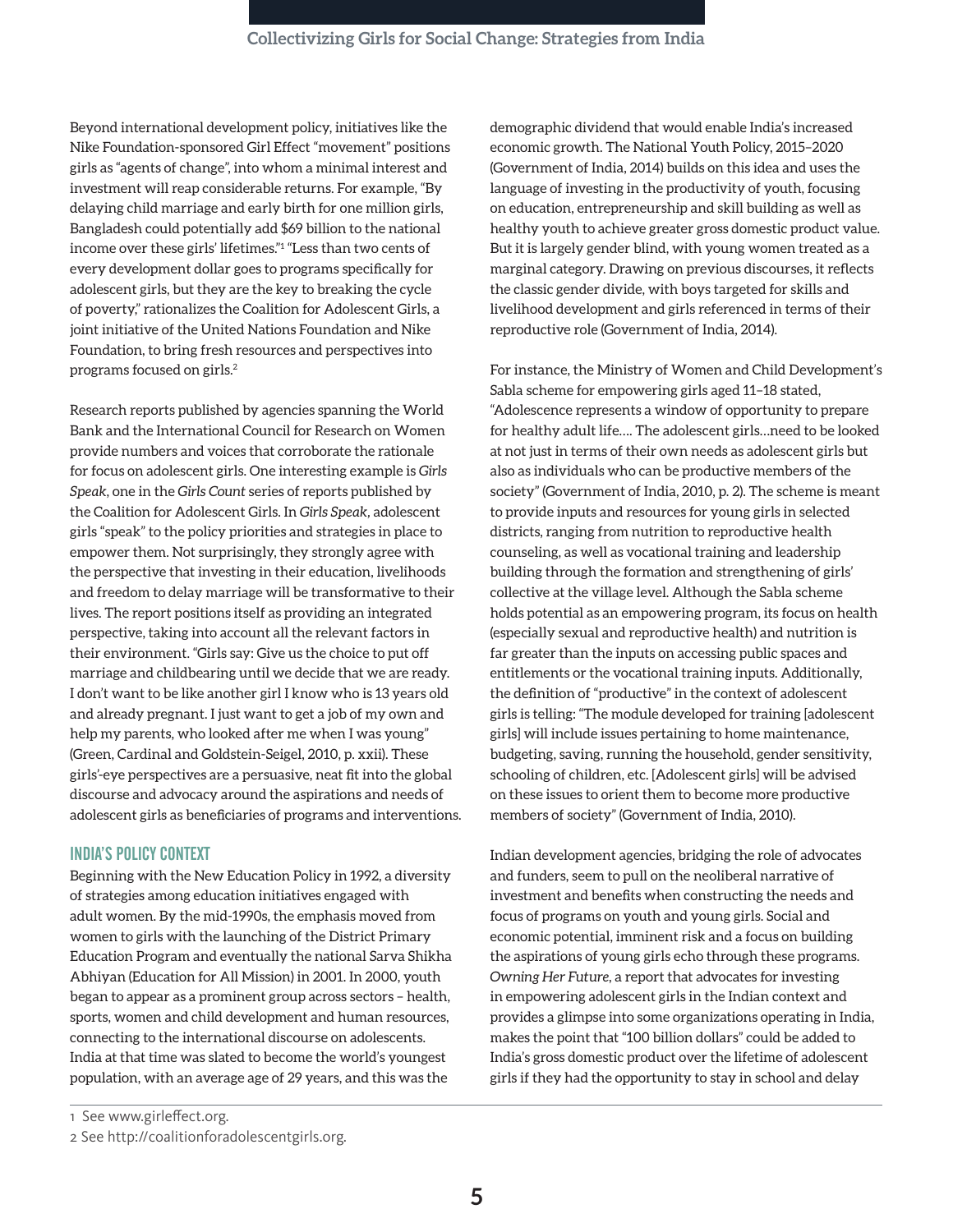early marriage and pregnancy. "Adolescence is the last chance for interventions that would continue to have a positive impact through subsequent life stages" (Dasra, 2012).

Thus, the burden of ensuring appropriate reproduction and control over fertility that was placed on women in the 1980s (Sen and Grown, 1988) had shifted to adolescent girls 20 years later.

## **The missing link between women's collectives and girl's collectives**

Internationally and nationally, the women's movement brought the issue of gender equality and women's status to center stage across sectors. They provided important conceptual frameworks through which subordination and empowerment can be understood and worked upon. But policy documents that speak of empowering girls do not always acknowledge and build on the gains made by social movements, especially the women's movements.

Gender equality in development or international policy on adolescent girls has emerged as a concept separated from movements for women's rights. There has also been a shift from a concern with the present (responding to the immediate needs of girls and young women) to what is "harvestable" in the future, or mapping future benefits of investments.

This is a limitation of targeted work with girls in a way that either focuses on cost-benefits or sees girls as mere tools in a process of economic or social change. The shift in language also points to the significant shift in context to one dictated by the economic paradigm and the dictates of public and private global capital. It renders adolescent girls across the developing world as vulnerable, where their voices come to merely reiterate the development benefits sought by state and international agencies.

Much of the focus in the literature on social movements and development in Africa, Asia and Latin America is on documentation of experiences of mobilizing and organizing of women. Two important historical processes – that of resisting colonization (in the global South) and that of the struggle for women's suffrage, or the right to vote – have been triggers for the organizing of women in many parts of the world. Specific histories and regional circumstances have determined the nature of this organizing, and the outcome sought from the collective formation of women. Using the context of Africa and collective action by women, Steady (2006, p. 17) argued, "The gendered nature of collective action is complex, fluid and influenced by historical events, materialist conditions, international forces and corporate globalization."

At the same time, the relationship between the women's collective and the girls is complex. Women's groups have an important role in helping girls' groups to grow and girls to grow within those groups. However, there are tensions and gender interests (outcomes) that women envisage for girls that are not always in consonance with how adolescent girls view their own priorities. Kabeer (2013, p. 2) highlighted the role that feminist collective action has had in "helping translate rights into capabilities in some contexts and capabilities into rights in others". But, she added, rights also depend on capabilities and only become fulfilled if the capabilities exist to exercise them. She argued that for poor and marginalized groups, both men and women, it will be the strengthening of their collective capabilities through processes that "emphasize the shared and structural nature of injustice that will serve to politicize the capabilities agenda" (Kabeer, 2013, p. 6).

There exists rich documentation in the Indian context that looks at the roles of individuals and collectives in transforming and challenging institutions of power and control and that impact women's status (Gandhi and Shah, 1992; Kumar, 1993; Batliwala and Gurumurthy, 2012). But policy documents that speak of empowering girls do not always acknowledge or build on the gains made by social movements, especially the women's movements.

Kumar's *History of Doing,* for example, traced the women's movement in India and its link with larger movements for economic and political rights, while giving face to individual women who had a crucial contribution in these movements (Kumar, 1993). Since the 1990s, there has been interest in looking at changing the formation of women's collectives, from state-run programs like Mahila Samakhya to self-help groups<sup>3</sup> and the significance that the changing nature of these collectives has (Batliwala and Gurumurthy, 2012). For example, many identity-based women's collectives bring tribal women, Dalit women or Muslim women to engage with both their communities and the State to demand

3 Mahila Samakhya is a program for women's empowerment through education implemented in 1989, in the wake of the 1986 National Policy on Education, which recognized education as an "agent of basic change in the status of women". Through *sakhis*, or village-level change agents, and structures called Mahila Sanghas, or women's collectives, the program aimed to give women an opportunity to plan and monitor their own learning needs.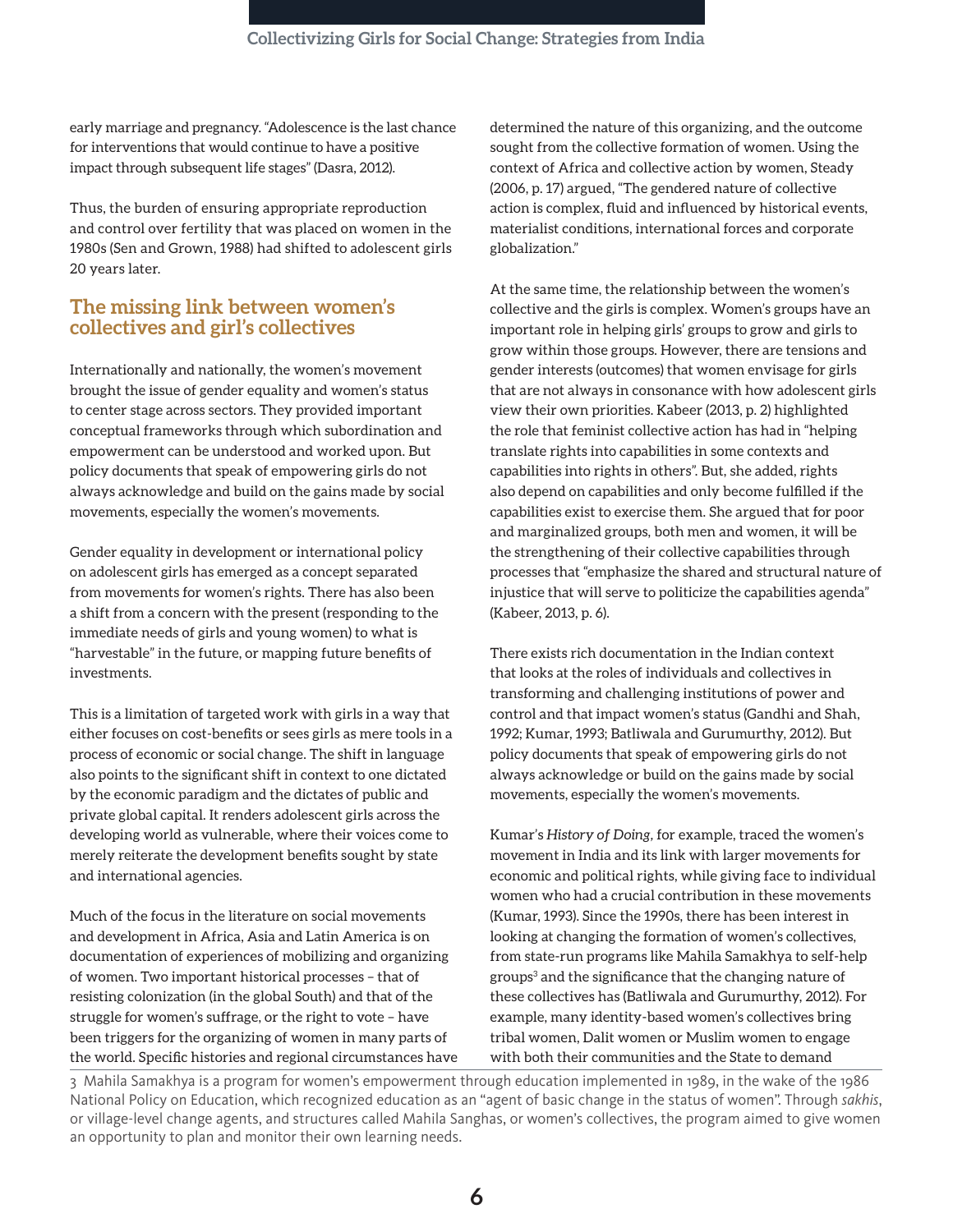their rights (social-cultural) and their entitlements (legal and governance related).4 Large federations of women's collectives have emerged through programs like the Mahila Samakhya and have involved a partnership between the State and feminist groups to collectivize poor rural women as a strategy to impact women's engagement with both development and rights (Ramachandran and Jandhyala, 2012).

"Mahila Samakhya viewed *sanghas* (collectives) as the means of countering powerlessness; *sanghas* were the instruments that would enable women to plan, implement and direct their own empowerment. The role of the outsider was to facilitate the coming together of women, allowing them the 'time and space' to determine the direction and pace of social change…" (Jandhyala, 2012, p. 107).

A large-scale initiative to form collectives of rural women by the State also took off in the mid-1990s, in partnership with banks, microfinance institutions, international development and fiscal institutions. It was the self-help group phenomenon, which unfolded on a national scale to address poverty alleviation by making credit available to women for both consumption needs and entrepreneurship. Ninety percent of the self-help groups were solely women's groups. The collective of women in self-help groups was a forum through which individual women could pool their savings; it was qualitatively different from the collectives, or *sanghas,* that represented groups of women struggling for justice, equity and entitlements.

The self-help group model has been criticized, however, for its focus only on economic (and not social) empowerment, "where gender equality is then cast as a business case and managed by deploying poor women…as untapped social and economic entrepreneurs who can raise household incomes and purchasing power, improve health and education status, and accelerate economic growth" (Batliwala and Gurumurthy, 2012, p. 439).

In comparison, there is a relatively smaller body of work documenting the organizing and mobilizing of youth (young women and girls in particular), with emphasis on the value in feminist methods of collective action. Batsleer's work (2013) documented the work with girls movement in the United Kingdom and its practice of youth and community work with girls over the past decade, with shifts in context and severe backlash. In an interesting parallel to the current policy

discourses, Batsleer talked of the shift from seeing girls as a focus of philanthropy to being "people with potential". Batsleer outlined the core curriculum used in organizing work with young girls and women as strongly rooted in feminist pedagogies: "identifying power and inequalities in our lives; challenging all discrimination and oppression at every level; esteem [and] confidence building; developing political awareness; anti-sexism; learning to support each other".

She also added that all collective work with girls does not necessarily challenge their subordinate position, and it's not the methods but the aim with which this work is done that determines the outcomes. Useful in Batsleer's perspective is the refusal to separate work on the autonomy of young people (to empower them) while also understanding that "empowerment is personal and structural". Additionally, a deeper understanding of the community that young women are embedded in is crucial to enabling them to negotiate through their lives. "It is within this tension between 'what is within our grasp' and 'what remains outside our power' that much of the creative work with girls and young women occurs..." (Batsleer, 2013).

## **Key concepts framing collectivizing with youth and girls**

The conceptual framework for the study brought together concepts that have informed political and development work with women – gender and empowerment – as well as concepts linked specifically to youth. The questions used for the field research were based on these concepts: Where do adolescent girls' interests figure in the world of data and statistics? What are the practical here-and-now needs of this group and what are the strategic needs? Subsequently, why collectivize girls? If unity and collective action is being imagined for this group, defined by its fluid and not yet binding identifications of age, class, caste, sexuality, region and religion, then what are the structural challenges that are specific to this group?

*Empowerment and practical and strategic interests* 

An important debate that has emerged centers on the question of what are women's interests. This question has been critical to not just understanding political movements that women were part of but also social policies that were built around assumptions related to their interests. Molyneux (1985) challenged the standardised formulation of 'women's interests', pointing to women's unequal status

<sup>4</sup> Dalit refers to groups marginalized by the Hindu caste system and subjected historically to untouchability and systematic discrimination.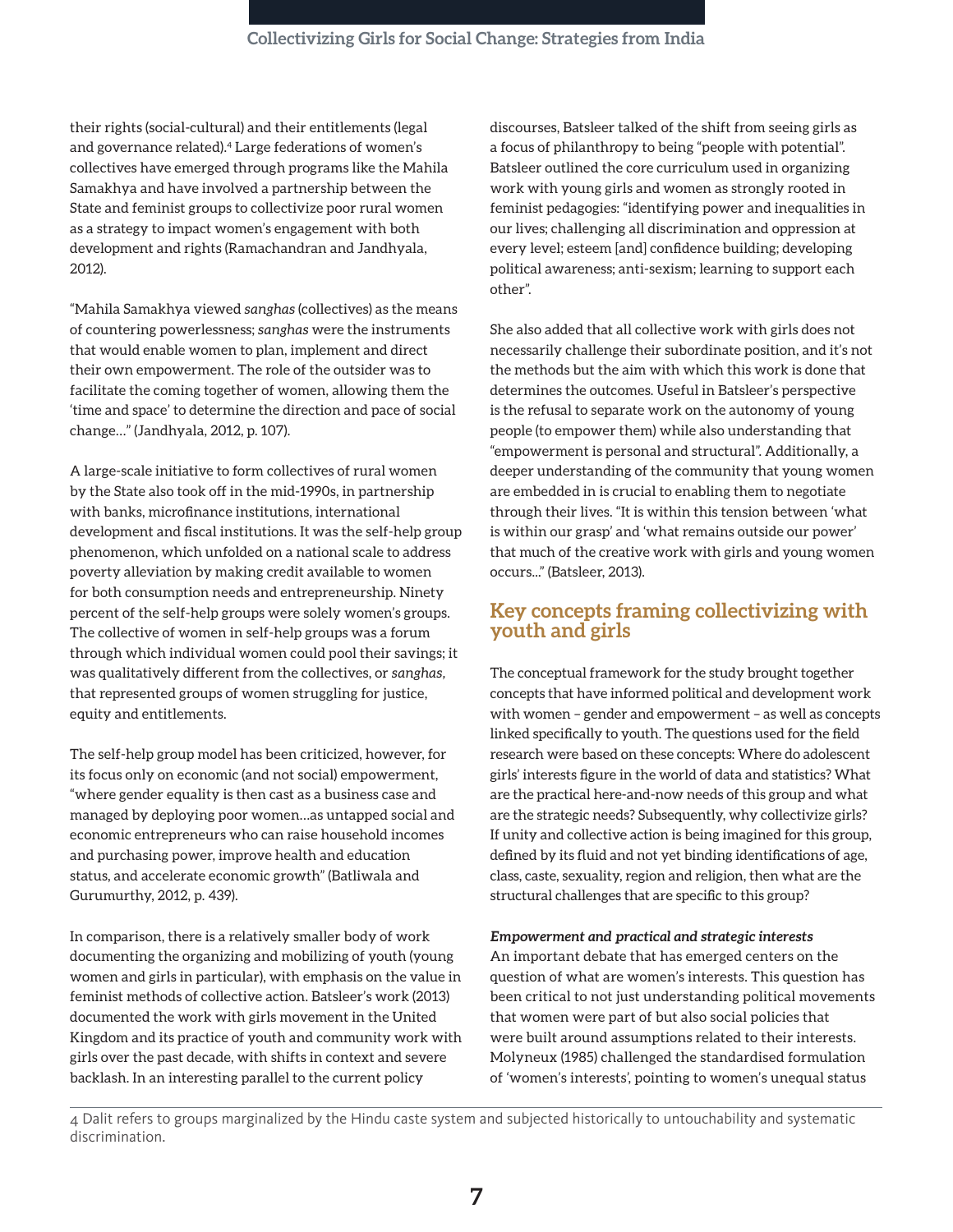being mediated through different structures like class and race, and also varying in form across regions and time. She categorised gender interests (so potentially for men as well) into practical and strategic interests. Practical interests are located in the concrete, material conditions that women find themselves – in their roles as mothers, wives or as workers. Practical interests, in her view, did not necessarily challenge gender-based inequities, while women's strategic interests do. Strategic interests are derived from an understanding of the reasons for women's secondary status and therefore address structures and practices that are at the core of women's subordination. Molyneux also pointed out that it is not an either/or situation between practical and strategic interests. "Indeed it is the politicization of these practical interests and their transformation into strategic interests that women can identify with and support which constitutes a central aspect of feminist political practice" (Molyneux, 1985, p. 234).

The idea of practical and strategic interests holds value in terms of the content and strategies of mobilizing adolescent girls on issues. More importantly, it highlights the need for not just short-term but long-term visions regarding the processes of seeking gender equality through collectivizing.

Another idea is empowerment, which has propelled work with women at the grass-roots level and has informed the approach with which policies (both national and international) commit to ensure development for poor, marginalized women. With changing global and local contexts of funding and design of empowerment programs for women, this concept is seen to have become depoliticized over the past decade. The question that emerges in the context of adolescent girls is, given that girls are lower in the hierarchy to adult women in the family and community, what would a transformative empowerment agenda mean for them and how different is this from women's concerns?

Tied to the concept of empowerment and the transformative idea of social change is the concern with integrating gender issues in different institutions, which is a stated outcome in development programs across the world. If and when gender mainstreaming takes place on issues related to adolescent girls, what are the issues that emerge in relation to the community, family and State for them as a constituency pushing for recognition and a voice, while at the same time being tied closely to their identity as daughters?

#### RISKS AND OPPORTUNITIES

Developing the idea of *risikogesellschaft*, or risk society, in the global electronic economy, Ulrich Beck argued that the failure of modern social institutions to control the risks that they have created (environmental and nuclear) has had a profound impact on the constant attempt in post-industrial societies to avoid risk. This has permeated the nature of social reproduction, intimate relations and politics (Elliot, 2002). In the context of youth studies, researchers have looked at the tensions that emerge from the choices available to young people and the reality of their circumstances and structures that they have little control over.

A new set of risks and opportunities emerge as young people move away from the traditional occupations of their parents and communities, particularly in the context of universalization of elementary education and the push toward completion of secondary education (Furlong and Cartmel, 1997). The research thus also asked: What are the nature of risks and opportunities that emerge for adolescent girls as they struggle to move away from domestic labor, access schooling and delay marriage? These shifts increase the years of dependency on their families, given the delay in entering the wage economy or then exaggerate concerns regarding their sexuality and give rise to new methods of control being exercised by families.

#### BUILDING SOCIAL CAPITAL

For young people from marginalized communities, the creation of networks and associations or collectives provides them with the possibility of constructing new identities, leveraging access or building ties that generate claims to new power structures. The value attached to one's social ties – in the form of durable networks, social ties and the structure of relations – is key to understanding the workings of social capital.

A typology used to understand social capital is "bonding" or "bridging"; the first is where links and networks within the family and community are drawn upon and bridging is where links with different groups are made. This idea of bonding and bridging capital is of particular importance in terms of gender because crossing boundaries of class, caste or being the "only one" comes with a cost in terms of moving away from resources existing through the family and community. "For [young women], severe tensions exist between expectations of relationships and high educational and occupational aspirations" (Henderson et al., 2007, p. 25).

Social and cultural capital is tied to economic capital. To understand or to build the resources that are available to young people to make choices or bring about changes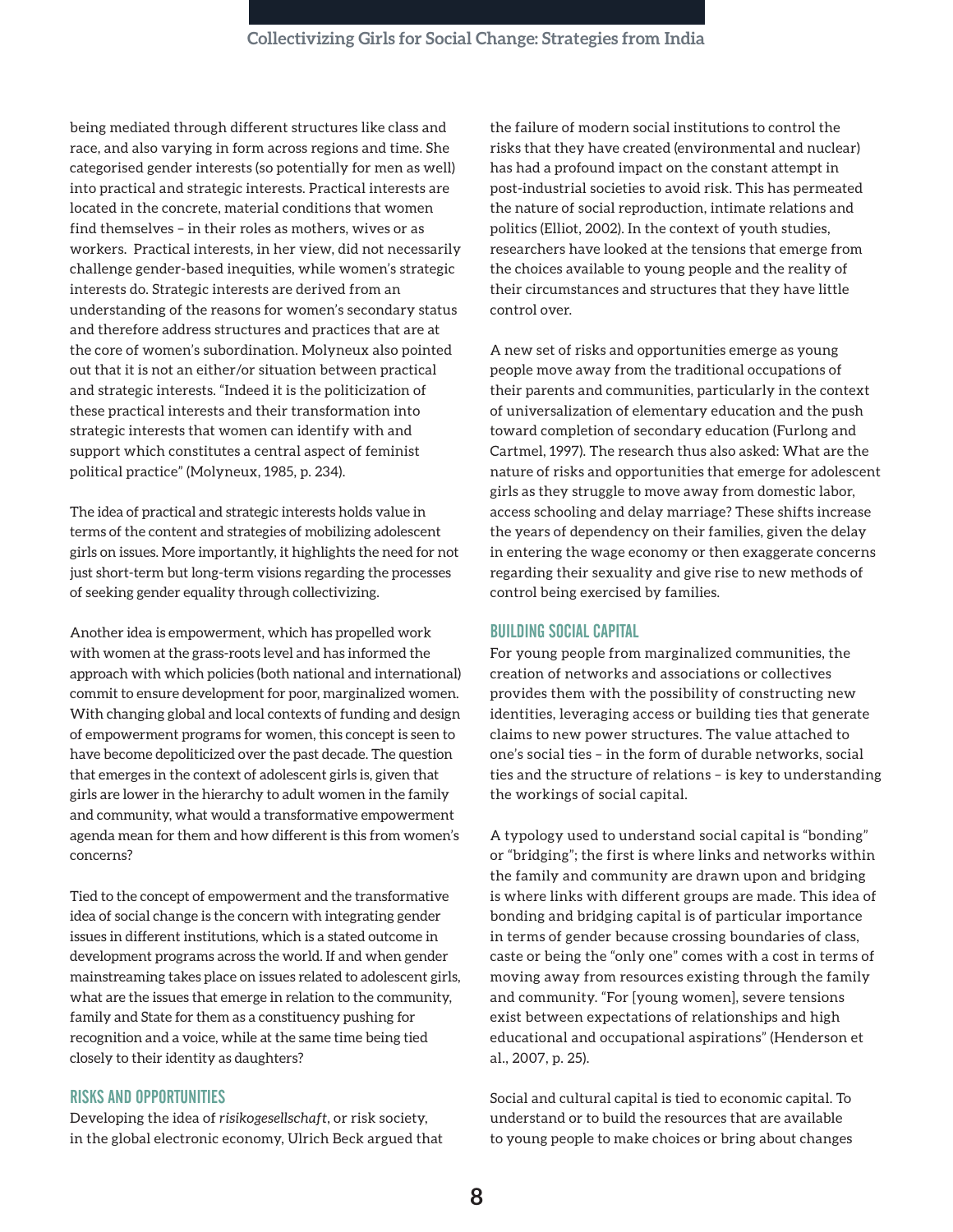requires an understanding of both the material and nonmaterial resources available to them.

Research on adolescents has attempted to develop a holistic understanding of their world by charting out the domains of interaction. The framework (figure 2.1) developed by Henderson et al. (2007) to track the journeys of young people toward adulthood over a decade, through their reflections on their hopes, fears and priorities over different points in time, marks out the domains where adult identities are developed and processed. For Henderson et al., these domains encompass work, education, domestic life and leisure. And hence, organizations' strategies to work with young people target one or some of these domains. Each of these intersects with dimensions of autonomy and adulthood through the self, relationships, practices and citizenship (Henderson et al., 2007, p. 29).

The significance or the investment that a young person makes in a particular domain, according to the researchers, can shrink and expand over time. And it can intersect with other domains, depending on the moment and preoccupations of the young individual. Forging and creating a personal future is a process that unfolds at multiple levels, both internally and in relation to the people and world around an individual.

#### A FIFTH DIMENSION

But the Henderson et al. framework leaves out an important dimension. Patel et al. (2013, p. 88) argued that while these four domains are recognized as legitimate spaces for young persons, there is a fifth space that has the potential to develop the skills, attitudes, beliefs and values that nurture all the other spaces. This fifth space is concerned with "active citizenship" and focuses on the self–transformation of society through young people.

Hence, youth-centric initiatives require as much emphasis on the immediate world of young persons as on the future – the links between the inner and outer worlds can open up new domains of engagements.

Resonating these ideas in the India context are youth groups that argue for youth-centric approaches (Patel et al., 2013). Emphasizing the importance of "experiential reflection", the youth-centric approach argues for "creating safe, youth-led spaces where they can take the journey of the self to society and back.... Where they experiment with creating impact in the world and, in turn, let the world impact their selves" (Patel et al., 2013, p. 46). Rather than organizations working



with young people in ways that aim to anticipate their future developmental potential or their duties to the nation, family and community, young people want personal transformative experiences. The spaces created, or the collective, becomes a forum not merely for reflection but also for analysis, exposure, learning, action and mentoring peers.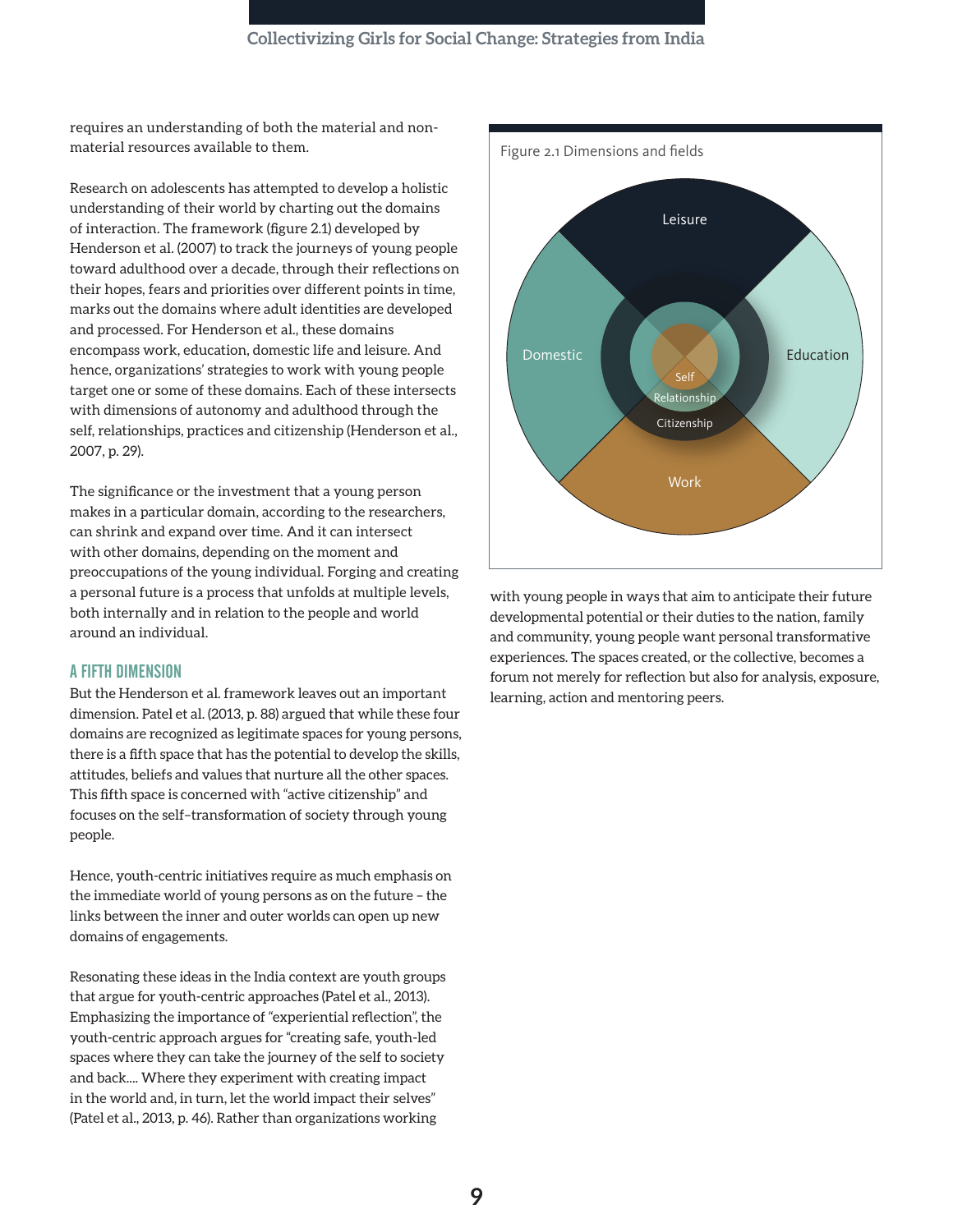

## STRATEGIES FOR COLLECTIVIZING GIRLS IN INDIA

Based on the primary research with community organizations, this chapter looks at the context and the rationale for promoting collective action with girls. The chapter responds to a few guiding questions: While policy articulates particular objectives, do field-based organizations mirror them? What are the types of collective forums for adolescent girls that are created and what are the links, if any, that exist between women's collectives and the interventions planned for young girls?

Through visits and interviews with staff of seven organizations (both urban and rural based), the study explored how organizations have built formal or informal forums, networks, clubs or whatever context within which they work with adolescent girls. The seven organizations encompassed:

- **• Akshara, CORO, Vacha** in Maharashtra State
- **• VOICE 4 Girls** in Hyderabad, Telangana State
- **• Mahila Samakhya** in Andhra Pradesh State
- **• Mohammad Bazar Backward Classes Development Society** (MBBCDS) in Birbhum District of West Bengal State
- **• Sankalp** in Kota District of Rajasthan State.

The selection of organizations was based on wanting representation from different geographical areas of the country. Additionally, the researchers wanted a mix of domains: (i) ruraland urban-based work; (ii) those who initiated work in the 1990s and those that emerged in the past decade; and (iii) differing organizational perspectives: groups related to the women's movement, the development sector and youth-based organizations. The selected organizations straddled different perspectives simultaneously; many are linked to the women's movement but are also part of the development sector. For example, Mahila Samakhya (in Andhra Pradesh) is an autonomous body funded by the state government but also identifies itself with the women's movement.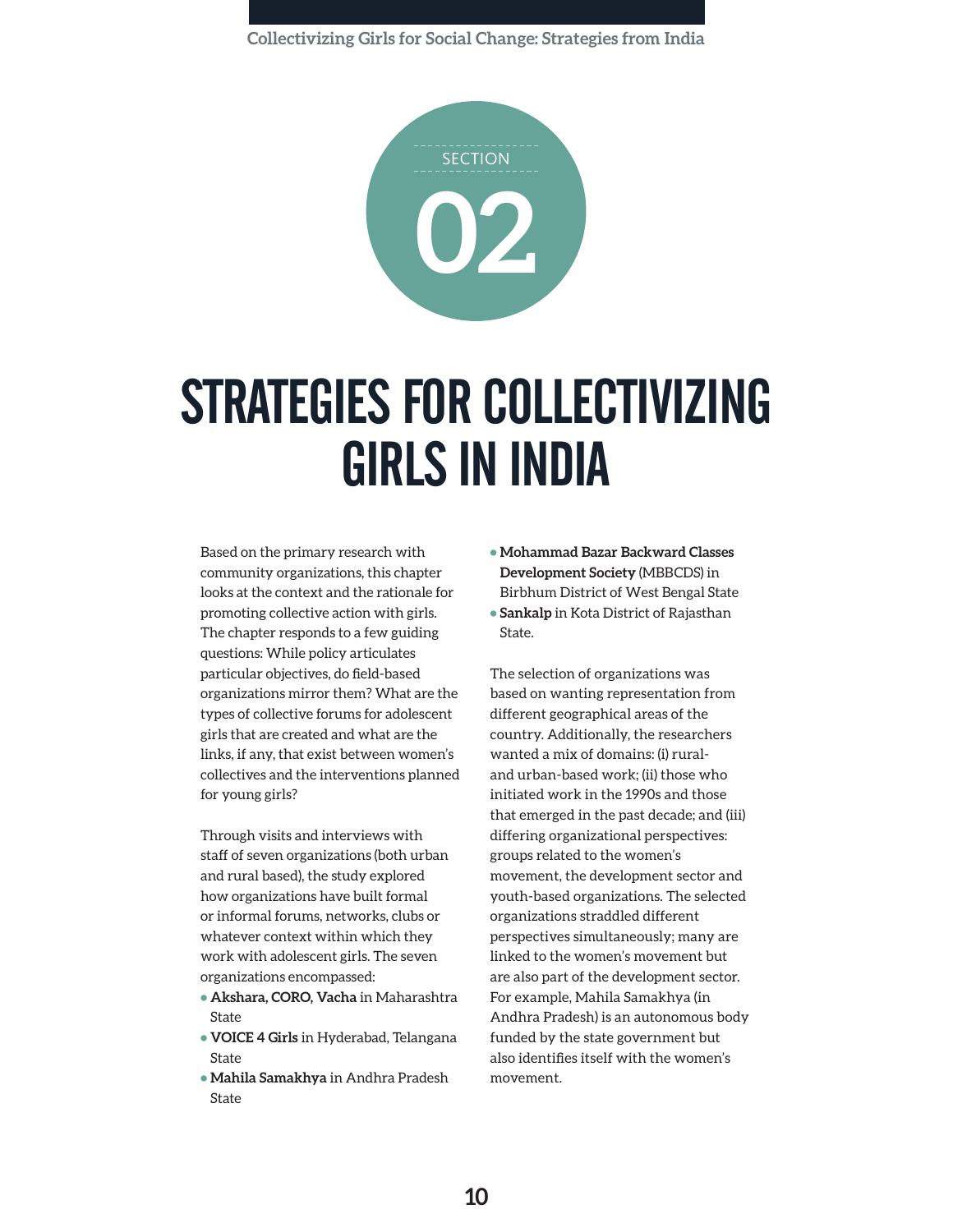## **Organizations working in a metropolis: Akshara, CORO, Vacha and VOICE 4 Girls**

## CONTEXT

The context of adolescent girls living in a major metropolis like Mumbai provides insights into the contradictory forces at work in the lives of young girls. In particular, communities and structures in dense conditions of survival attempt to control girls' lives yet, urban centers represent considerable opportunities for work, employment and education. An important factor in the nature of control exercised is identity: Mumbai is a mix of migrants from the northern states of Uttar Pradesh and Bihar and from the state itself, such as the Marathi dwellers in the slums. Both regional and religious identities work in tandem, setting out norms that govern adolescent girls' lives in terms of their mobility, aspirations and their sexuality. Staff members from the three Mumbai-based groups (Akshara, CORO and Vacha) cited regional and religious identities as a major boundary between communities and an area of tension and conflict. In their view, the religious divide over the past decade has decreased in volatility, although sporadic violence between Hindus and Muslims continues.

The communities that the organizations work with are primarily Dalit and Muslim migrants from Uttar Pradesh and Bihar, tribal groups from Jharkhand, Chhattisgarh and Orissa, and Dalits, nomadic tribes and Muslims from Maharashtra and neighboring states. These regional identities along with their caste, ethnicity and religion have a strong bearing on adolescent girls.

Girls who come from the northern states of Uttar Pradesh and Bihar, for instance, experience tremendous control and restrictions. In the infamous Mumbai slums, families are squeezed into congested housing quarters, and vigilance on young girls is intense and constant, with neighbors keeping track of their movements. The extent to which girls' sexuality is silenced is evident in fathers demanding that even the sound of their urinating within the house must not be audible outside.5 Household links with the home village are strong, and early marriage is a reality once girls turn 15 years old. For girls, family holiday visits back home are filled with dread because marriages are often solemnized among kin groups located in the village. Vacha staff members noted that 15-year-old girls in the villages are typically married off in these visits; many

experience being labeled as *shehari ladkis* (city girls), with its implicit connotations of being "of loose character", which results in greater disciplining by their parents in the village. According to the Vacha staff members, this is a "schizophrenic situation" – too many worlds in one.<sup>6</sup>

In contrast, girls native to Maharashtra and girls from the southern states of Tamil Nadu and Kerala do not experience this degree of control. They are better resourced than migrants from the northern states. As a result, gender norms within these communities regard education through high school as necessary, in keeping with aspirations of mobility to a more middle-class lifestyle.7 For improved employment opportunities in the future, some degree of education or technical training is viewed to be necessary for girls.

### RATIONALE FOR WORKING WITH ADOLESCENT GIRLS

Akshara, CORO and Vacha each locate the work they do in the women's movement. And their engagement with issues related to women's rights, violence and legal entitlements frame their rationale for initiating interventions with adolescent girls. "Catching them young" was a refrain often heard from the leaders in these organizations during the research interviews.

**Akshara** grew out of the women's movement in the 1980s with campaigns targeting violence against women. It was established formally in 1995 as a response to the growing need for information and communication resources with a gender perspective. After a decade of dealing with adult women, there was recognition of the need to work with adolescent girls but with a different type of support. Because girls' needs, opportunities and aspirations are qualitatively distinct from the older generation and because avenues and programs for adolescent girls are few, the organizations thought their work on issues confronting girls required direct engagement.

**CORO**'s journey into adolescent collective action emerged from their intense work with women in the 1990s in an adult literacy campaign. Literacy was not merely about women learning words but how to use the power of the word to reflect on their lives. Community engagements with women spiraled into working with men and, from that, wound into looking at the critical points when gendered identities are formed, constructed and enacted upon. This translated to CORO working with a

5 As reported by girls in the Vacha forum, in Indira Nagar *basti* on 13 March 2015.

<sup>6</sup> Discussion with Vacha staff members on 12 March 2015.

<sup>7</sup> The development indictors of states like Kerala and Tamil Nadu are way ahead of the northern states of Bihar, Uttar Pradesh and Jharkhand. Lack of infrastructure, be it educational, health or even industry, has led to significant migration from these states to the big metropolises (Delhi and Mumbai).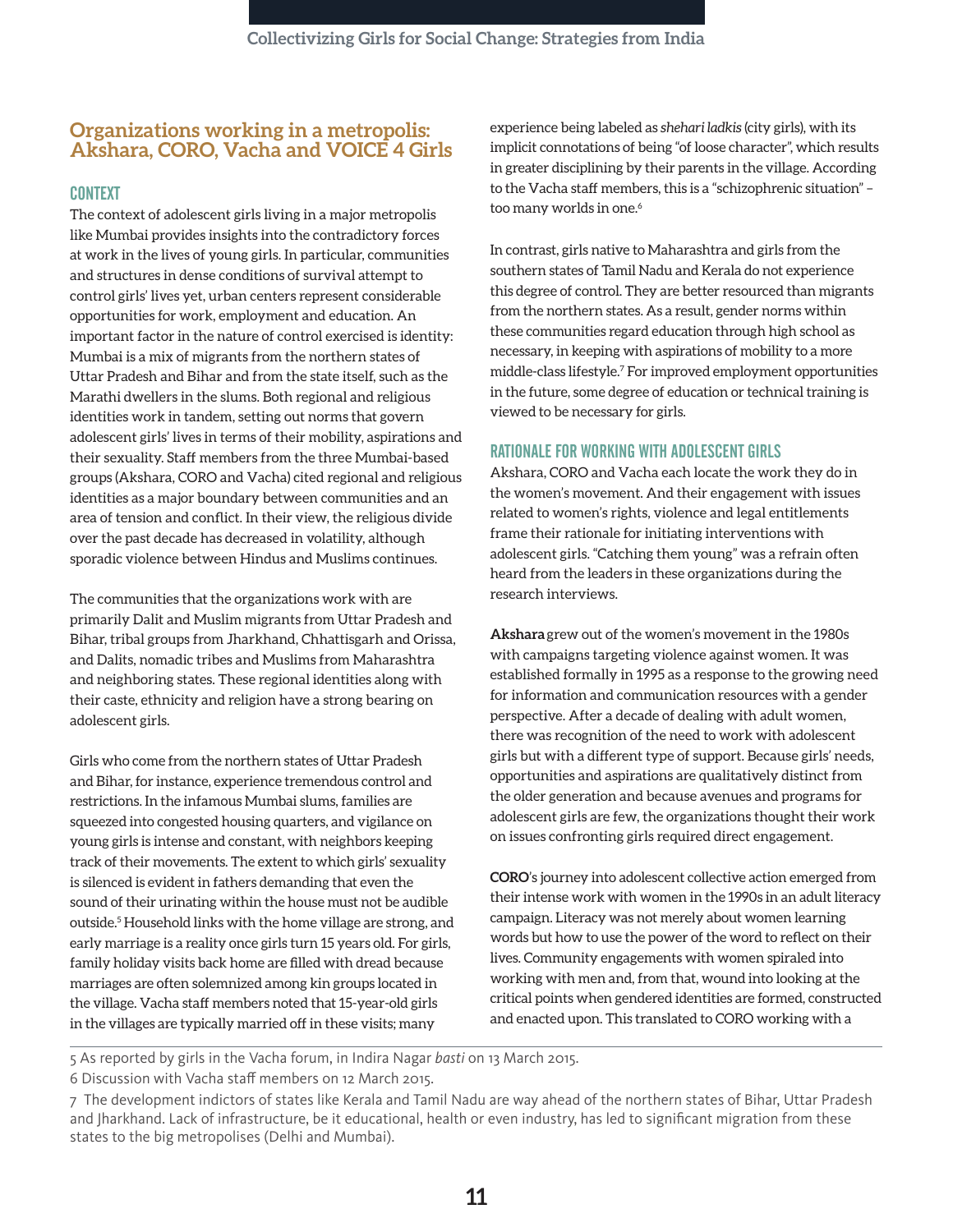range of age groups, from children in elementary schools to adolescent boys and girls. Insights from each have fed into how interventions and approaches are envisioned for working with the other age groups. CORO now takes a life-cycle approach in its intervention on gender equality. It works with children, adolescents and adults in challenging and changing discriminatory gender constructions.

**Vacha** started out as a resource center in Mumbai in 1987, setting up libraries in *basti*s (urban slum clusters) and promoting theatre and storytelling. Registered in 1990, it began to focus on young girls in 1995, bringing in a feminist perspective to empower girls. It still functions as such, documenting, researching and participating in activist forums and networks related to women's struggles for justice within the family and community and through state policies and legislation. The focus on running *basti* programs for young girls emerged from the perspective that if women's lives are to change, then intergenerational work is necessary. Explained one Vacha staff member, "The kinds of issues that women come with, the effort that goes into training and orienting them on how patriarchy works – if we were to do this with the younger generation, then some of these issues might pan out differently." The hope is that interventions at an earlier age would enable young girls to make more informed decisions in the future.

**VOICE 4 Girls**, the fourth urban group but operating in Hyderabad, is a somewhat recent newcomer. Started in 2011, it set out to provide opportunities to young girls from marginalized groups. It works with government, residential and low-cost private schools, with students of classes 7–11 in Andhra Pradesh, Telangana and Uttarakhand, and offering residential camps over summer and winter holidays for up to 35 students aged 11–18. VOICE 4 Girls staff members were unfamiliar (at the time of the interview) with the nature of women's organizing that has taken place over the past three decades in Andhra Pradesh State. The VOICE 4 Girls' mandate is to promote gender equality; its programming reaches out to girls in school settings and girls who are in residential hostels set up by the state government.

## **Strategies**

## DEVELOPING THE SELF AND DEVELOPING CITIZENSHIP

Although all three organizations operating in Mumbai work intensively on building the sense of "self" with girls, it was not their point of entry. Instead, their interventions were set up to offer girls a shared space where they could learn socially accepted skills in English, computers, photography or communication (such as preparation for job interviews).

Akshara additionally included fellowships to Muslim girls at the critical point of secondary education, when girls often drop out of school. The fellowships, which are also available now for college, help girls stall entry into the labor market or the burden of reproductive or care-related tasks.

Skills training and fellowships are typically the initial points of mobilizing adolescent girls in the domains of work or education. The Vacha classes and the Akshara fellowships provide the basis for regularly engaging with girls. But woven into these domains and in these spaces are curricula that cover gender issues related to being a girl: understanding the body, harassment, domestic violence, sexuality and

THE IDEA OF CITIZENSHIP IS INTEGRAL [TO WORKING WITH GIRLS]. THEY NEED TO BE PRODUCTIVE WORKERS, BECOME ACTIVE CITIZENS – ONLY THEN WILL THEY UNDERSTAND THEIR RIGHTS. TO COME FROM THE PRIVATE TO THE PUBLIC SPACE IS VERY IMPORTANT – **PARTICIPATION** IN FESTIVALS, PUBLIC SPACES, FILLING FORMS, ITS PROCEDURES, ETC. THEY ARE FIRST-GENERATION LEARNERS SO THEY HAVE TO BE TAUGHT THE BASICS. PERSONAL GROWTH CANNOT BE LIMITED TO SELF. IT HAS TO BE RELATED TO THE SOCIETY – AND THIS IS DONE THROUGH UNDERSTANDING POWER AND RIGHTS."

VACHA STAFF MEMBER, MUMBAI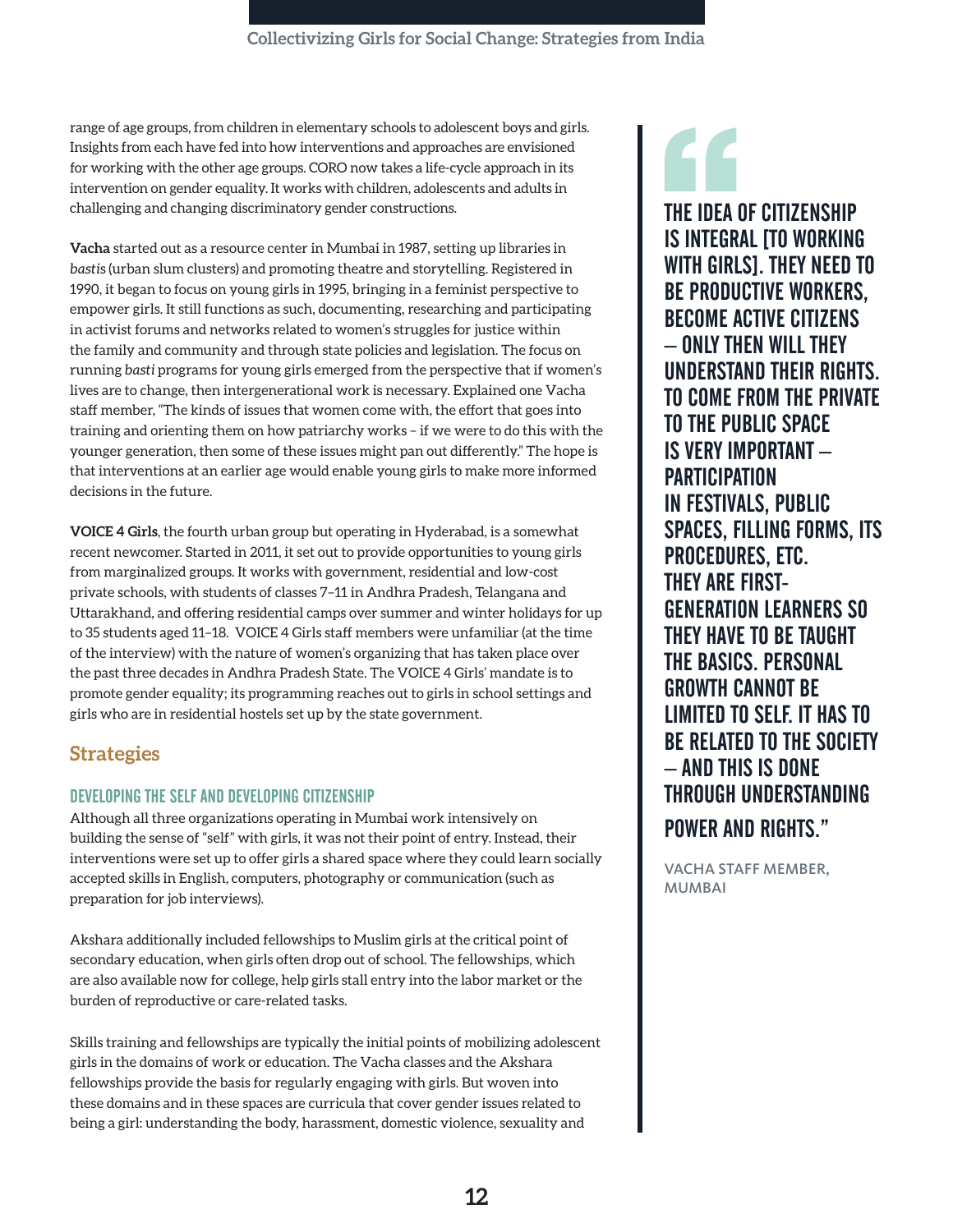relationships. Staff with both of those organizations explained that their inputs work to build girls' sense of self and give them the tools to negotiate relationships.

Over time, the organizations have moved into the dimension of citizenship– collectivizing girls around neighborhoodrelated issues, such as campaigns against sexual harassment, use of public toilets and sanitation and garbage disposal practices. Visits to police stations and interactions with municipal corporation officials are combined with more creative strategies, such as holding photo exhibitions on issues that concern girls (safe toilets, for instance) to urge engagement with the State and its structures. Use of public playgrounds for girls is another way in which the domain of leisure and sport intersect with issues of self and citizenship for girls.

Creating forums that facilitate regular interactions with young girls is a critical aspect of taking forward the work with girls. The Vacha collectives take the outward form of regular classes, which fosters a distinct identity of being "Vacha girls". It is their space, with no restrictions. They learn skills, create theatrical performances, have workshops and build friendships.

Friendships are very important – they become a kind informal support group. After growing out of the age bracket in the group, older girls have set up youth groups in their *basti* to sustain a forum for interaction with peers. For instance, girls from the Akshara and Vacha collectives have formed a separate mixed group with boys being included, called Umang, which is committed to working on girls' issues.

Engagement with girls' families is strategic, revolving around annual events related to what girls have learned or done or communicating the vision and work of the organization. Some groups organize events that might involve mothers and daughters, although it is always clear that the events belong to the girls.

#### BUILDING NETWORKS AND LEADERSHIP

While working within *bastis* is one step toward building some form of collective identity, the groups interviewed in Mumbai have also moved to building a larger network and community of adolescent girls across the city, through an adolescent girls' leadership program aimed at creating a learning community (box 1). Starting out with three organizations, the program now includes ten organizations that work on different issues (one is a tribal-rights group based outside Mumbai).

Based on the many discussions during the research, strategies appear to move from working with girls on addressing practical needs (such as education fellowships) to interventions related to strategic interests (such as access to public spaces and ability to negotiate). One never really replaces the other, but there seems to be a complex simultaneous working with the self, relationships and on practices that govern daily social interactions. The leadership networks facilitate connection-making from the local to the macro context – from one's own issues then to neighborhood issues and then other neighborhoods.

## BOX1) LEARNING COMMUNITY INITIATIVE IN MUMBAI

Ten organizations in Mumbai have come together to work on developing leadership of young girls in the *bastis* (urban slum clusters) they work in, the objective being that adolescent girls identify issues in their community, plan interventions and take action. Each organization selects two girls from each *basti* they work in for a period of one year. The young leaders meet regularly. The forum is a space in which girls bring their issues, plan, develop strategies, take ideas and inputs from others, create budgets and review their work. Girls have taken up a range of issues, from sanitation and garbage disposal to harassment and linking with other campaigns, such as the Right to Pee campaign (a collaborative effort that calls attention to the lack of free, clean and safe public toilets for women in Mumbai). These campaigns involve speaking with locally elected leaders, corporate and municipal authorities and the community.

The leaders involve other girls in their *basti* to select issues and plan and implement activities. After a year, a new group of young leaders takes over and the previous batch become resource persons for the new leaders. Each organization works on different issues, and thus the network of leaders becomes a space for peer learning and engaging on a range of issues. This approach helps the young leaders build their understanding of issues at a macro level and see the links between them. Their capabilities are built up to lead, plan and negotiate with a range of people. A collective of skilled leadership emerges with a collegiate style of functioning. Organizations also learn from each other. The larger collective gives the members the leverage to build on their identity and skills. It gives them the networks, connections and information critical to the development of social capital.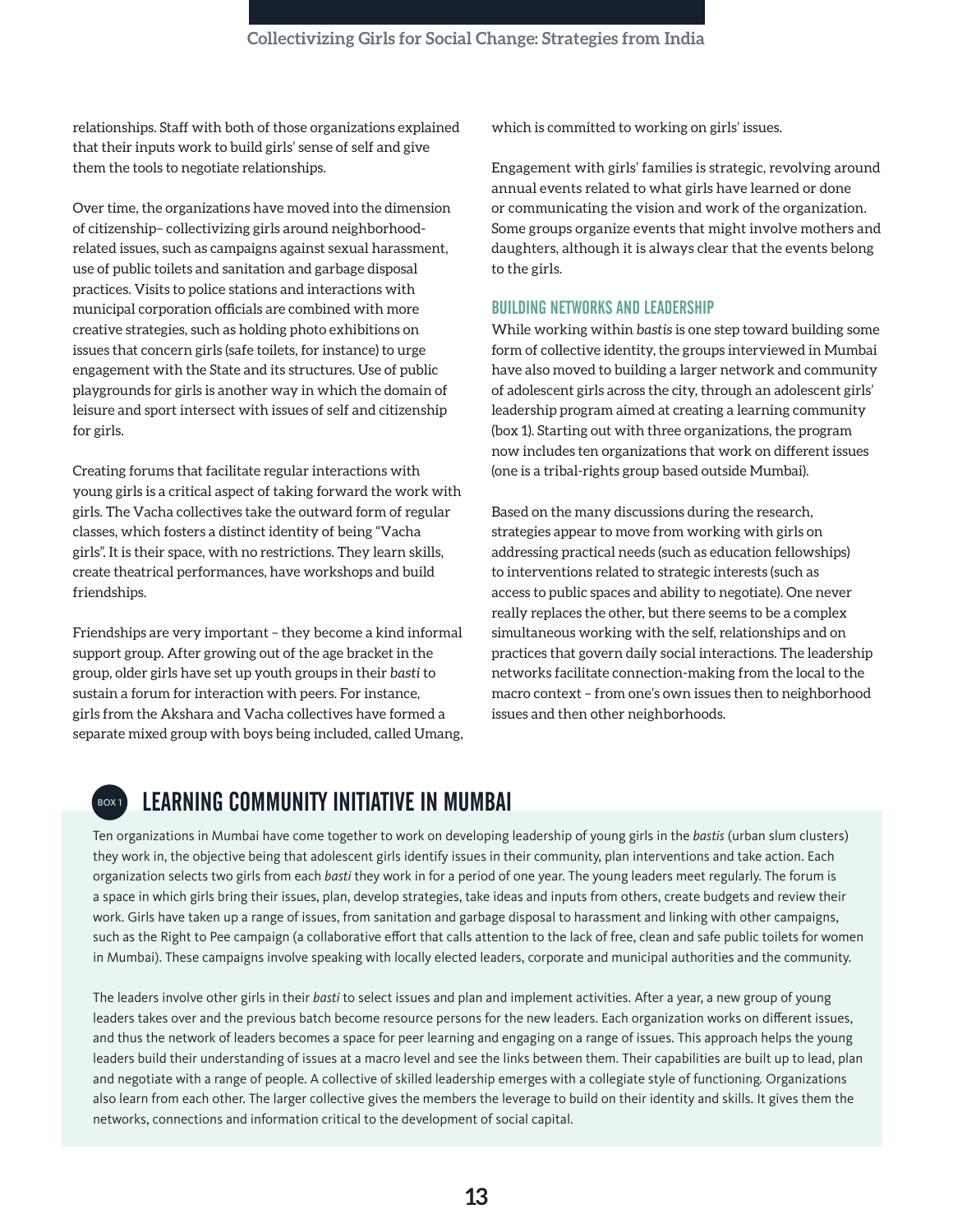This strategy of collectivizing, of developing skills and abilities in strategizing, planning, etc., builds the competencies of girls to further strengthen their sense of self. Providing knowledge, skills and opportunities is the foundation to building adolescent girls' collectives and their own stakes in transforming their lives and giving them an identity in their community. It is critical to make this journey toward citizenship possible; the journey entails the movement from self to other and beyond and then back. Sustained forums or platforms for girls to meet, to grow and practice their skills and perspectives are central to this process.

## **Organizations working in rural areas: Mahila Samakhya, MBBCDS and Sankalp**

### CONTEXT

In the rural contexts visited (Andhra Pradesh, Rajasthan and West Bengal), issues of domestic work, work in the informal economy and labor at an early age are a reality, specifically within tribal and Dalit communities. The rural context is diverse, and gender relations are impacted by geographical location, caste or ethnic relations, community dynamics and changing economic contexts. For instance, preference for a male child in Rajasthan among Sehariya tribal groups has in recent decades become an outcome or part of a shift to the mainstream practice of giving dowry (to the bridegroom) at the time of marriage. Both are new practices in a community that are in sharp contrast to existing Sehariya practice of paying bride price and of showing no marked preference for male children. The survival of families in the community has been and is still based on the subsistence tasks performed by women and girls. The migration of men to cities and aspirations to more mainstream practices has led to a shift in how women and girls are valued. This change has been quickened by the influx of sonography centers in Kota city, which has resulted in a declining sex ratio over the past two decades.

At the same time, there also has been a shift toward accessing education, and the participation of girls has dramatically increased in rural areas. Greater connectivity and communication has resulted in increased mobility of boys and girls. However, the poor quality of education and the payment of dowry for girls pushes families to pull girls out of school after upper primary levels and get them married.

The large, state-run Mahila Samakhya program in Andhra Pradesh has done substantive work over the past two decades with Dalit rural women on issues as diverse as agricultural wages, access to government programs, caste-based discrimination and different forms of sexual violence.

There are large federations, both Mahila Samakhya supported and separate selfhelp groups, involving thousands of women from the village to the district levels that are run and managed by different departments in the government. Self-help groups in Andhra Pradesh have been forums in which political parties in power have attempted to mobilize the vote of poor, rural women in their favor during state elections. Alcoholism, violence, poor representation in political forums, caste-based discrimination and hard labor characterize women's lived reality. In a similar vein, in Birbhum district of West Bengal, there are a large number of self-help groups, some supported by the state government and some by NGOs like MBBCDS. This is a drought-prone area with soaring rates of violence against women

TO BRING UNMARRIED GIRLS TO OUR TRAINING IS A BIG CHALLENGE. THE FREEDOM WITH WHICH MARRIED WOMEN WORK, UNMARRIED GIRLS DO NOT.... THE PROBLEM OF SEXUALITY OF GIRLS IS TREMENDOUS, AND THROUGH THIS, SOCIETY CONTROLS WOMEN. THE MORE WE WORK WITH WOMEN, THE MORE GIRLS' ISSUES WILL SURFACE. THERE IS A DIRECT CORELATION BETWEEN INCREASING THE STRENGTH OF WOMEN'S SANGATHANS AND ADDRESSING GIRLS' ISSUES. WHEN WOMEN UNDERSTAND [THEIR RIGHTS] THEY REBEL –THEY DON'T SIT QUIETLY. HOWEVER, THE BIGGEST CHALLENGE IS TO GET YOUNG MARRIED GIRLS INTO CAMPS BECAUSE THE HUSBAND IS ANXIOUS ABOUT HER SEXUALITY AND THE IN-LAWS WANT HER TO WORK AT HOME. THE RELATIONSHIP WITH PARENTS AND IN-LAWS IS DIFFERENT; WITH THE FORMER, GIRLS HELP WITH DOMESTIC WORK BUT THERE IS ALSO EMOTIONAL ATTACHMENT, WHILE WITH THE IN-LAWS, GIRLS [ARE] THEIR PROPERTY."

SANKALP STAFF MEMBER, **KOTA**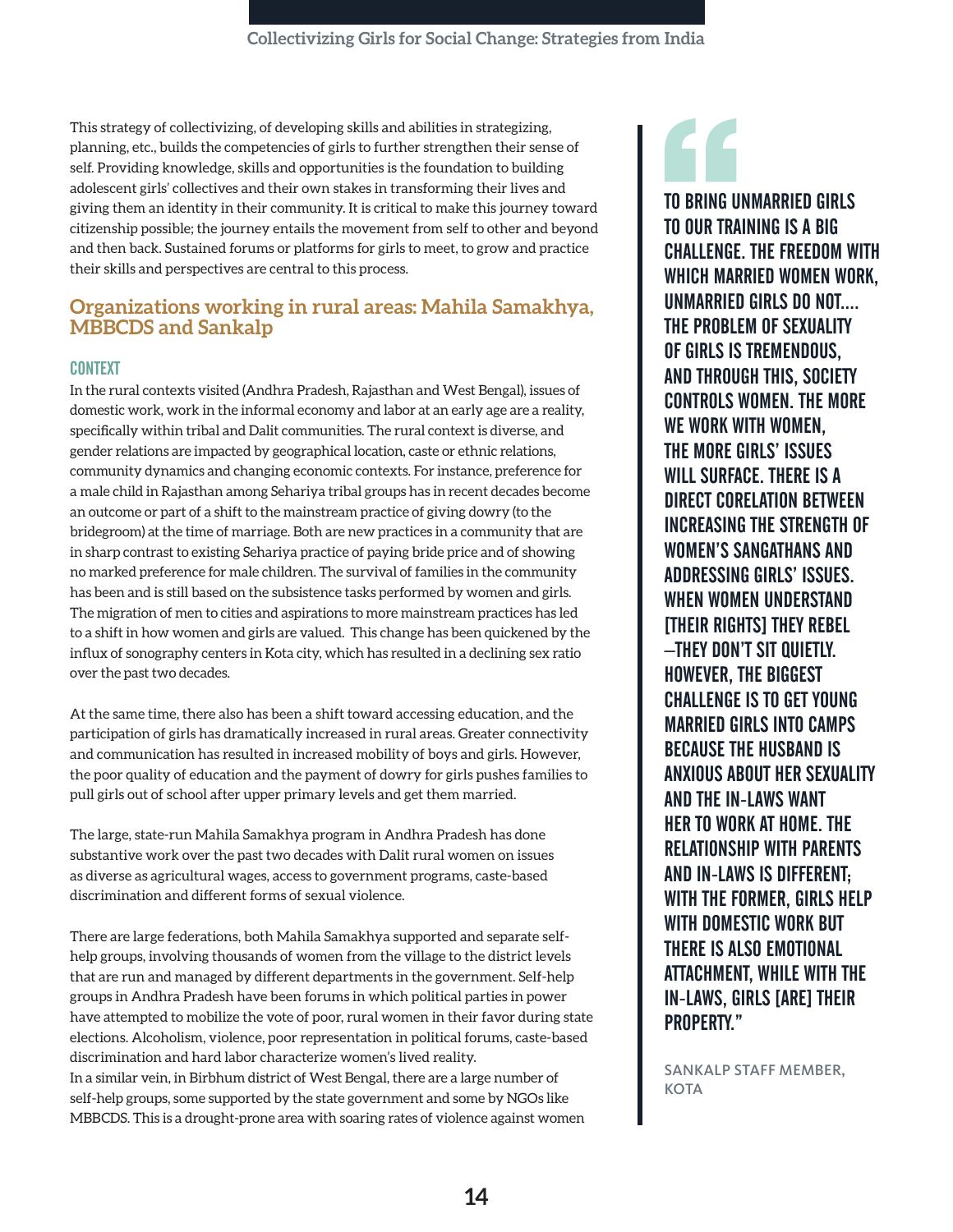and a prevalent practice of dowry. West Bengal's politically charged nature exacerbates the poor development indicators of the state; the self-help groups face political pressures (from both the ruling Trinamool Congress as well as from the opposition Communist Party of India–Marxist), being offered incentives of economic and social entitlements in exchange for political support. Thus, economic and political interests impact poor women, especially those from marginalized groups, which represent 40 percent of the total population, and make work on girls' education or empowerment a challenge.

#### RATIONALE FOR WORKING WITH ADOLESCENT GIRLS

The research discussions reflected multiple perspectives and journeys through which the rural-based groups articulated their decision to work with adolescent girls.

**Mahila Samakhya** is a state-run organization that began with the vision of forming women's collectives and forums. The Mahila Samakhya women's federations are separate from their self-help group collectives and federations. Women members in a village might overlap between these and the federations, but in terms of domains of action and work, the federations are completely different from other self-help groups. Their emphasis is on organizing women and empowering them to take on a range of issues; they do not focus on the management of loans and savings. The work with women and their progress to structured forums resulted in a request from girls in the community to form their own collectives. Mahila Samakhya has a mandate to work with young girls in terms of their accessing education. The push for universalization of primary education in the 1990s resulted in greater engagement with the central government's Sarva Shiksha Abhiyan (Education for All) scheme.

**MBBCDS** registered in 2000 to work with Muslim and tribal women in Sainthia District of West Bengal State. The work expanded to Murshidabad and Howrah districts and focuses on strengthening access to entitlements for marginalized women and issues of education, livelihoods and human trafficking. The organization's work evolved into strategies that are preventive and curative, which then included working with girls. A transformative education program and leadership building for girls, especially Muslim girls, is at the core of the preventive work – enabling girls to move out from the restrictive social and material conditions of their lives and access education.

**Sankalp's** work with adolescent girls emerged through its work with the Sehariya tribal community on their marginalization and exclusion from mainstream society. Sankalp started work in 1982 in Kota District in Rajasthan State, raising issues of land, forests and entitlements along with the education of children. Sankalp's mandate is to build women's collectives to raise issues impacting the tribal community and bring the next generation of Sehariya boys and girls into mainstream education and empower them through skills, information and opportunities to learn. The education of Sehariya children is an important domain that Sankalp engages with to break the cycle of economic and social exclusion. Programs and projects in the 1990s, geared toward girls, provided opportunities to offer bridging courses that helped out-of-school Sehariya girls enroll into a regular school. The creation of a women's collective emerged later, in 2002, from the work that was initiated with the community. The women asked for their own forum through

## BOX2 VILLAGE FORUMS - THE PROTIRODH MANCH IN WEST BENGAL

In West Bengal's Birbhum district, girls engage in collectives across 17 villages, meet on the weekends, participate in sports activities and celebrate important dates, such as International Women's Day. These forums for adolescent girls position themselves as cultural and sports outlets in which girls are free to express themselves. Many organization staff members working with both women and girls pointed to this as a significant difference in how forums and platforms for adolescent girls are qualitatively different from the women's collectives. Thus, they emphasized, there is need to focus more on facilitating and enhancing girls' power of expression as a key component of their meetings and discussions.

As one of the girls in the Protirodh Manch, or leadership group, set up by MBBCDS explained, "We collectively see the problems of the village and learn how to help ourselves, how to be independent. It's our duty to bring the [other villagers] with us. We work on child marriage, good education, on logical reasoning, the situation of women and hygiene practices. When we see our mothers, we feel that their situation needs to change. I correct my mother. She taunts me, but I'm able to reason it. For instance, during [menstrual] periods I tell her openly to use pads." Another member of the leadership group added that she wants to complete her higher education and become the head of an organization like MBBCDS. The reasons are many for girls seeking such spaces. Some want to get back to school, some want to escape a poor school environment or lack of interest of teachers; others come to make friends, escape housework or to fulfil career dreams, such as becoming a policewoman.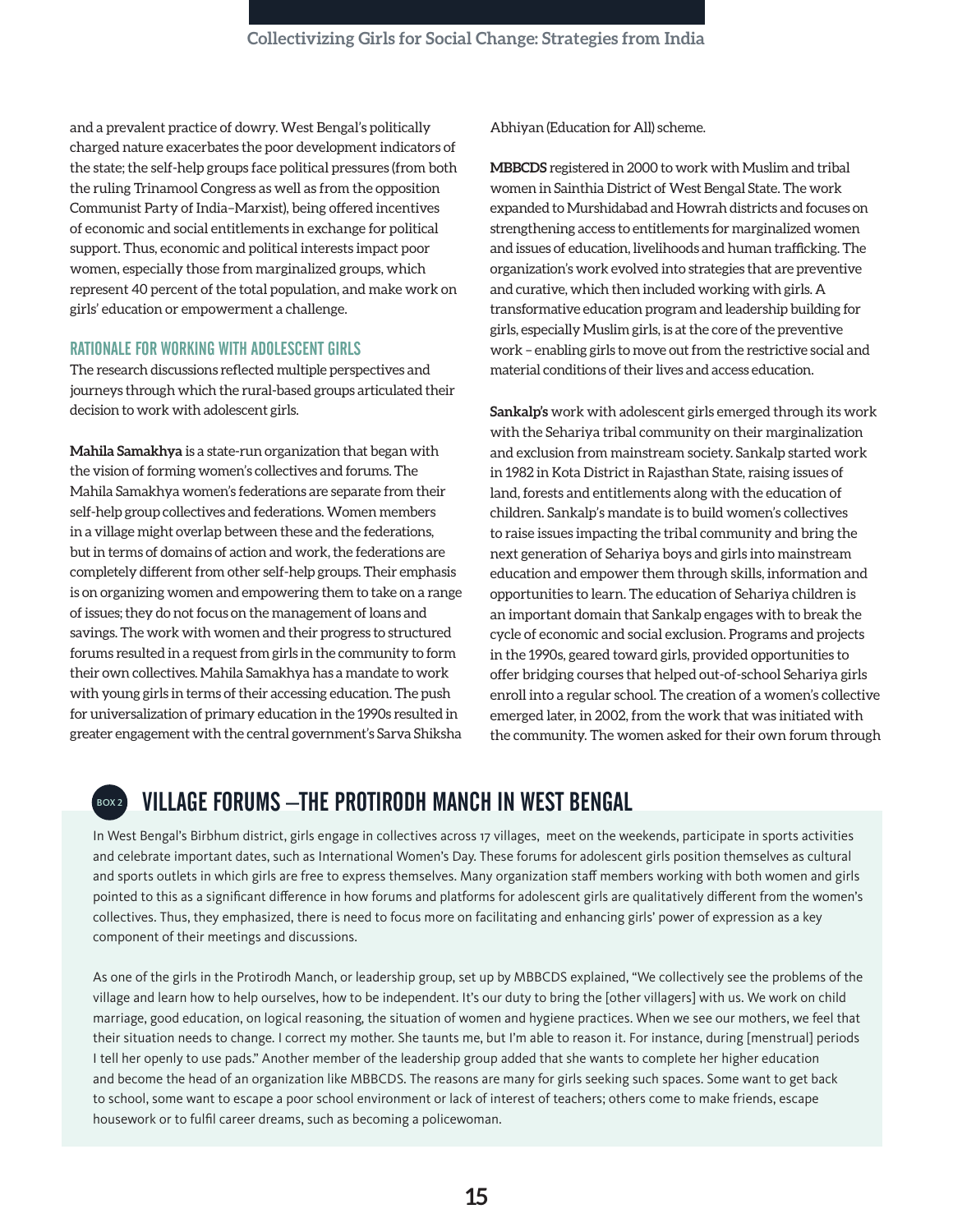which they could collectively work to access their rights and entitlements. Sankalp is active in campaigns and networks at the local, district and state levels.

## **Strategies**

## ACCESS TO STATE SERVICES

Both Mahila Samakhya and Sankalp have highly structured and powerful collectives of tribal and Dalit women that have developed leadership abilities and use collective action to demand services from state agencies and other social groups. They have mobilized and negotiated to access resources, bring the benefits of policies and programs to their villages and blocks and have challenged caste- and gender-related

practices. The Jagriti Mahila Manch (collective) in Mamuni block in Kota, for instance, is moving toward being part of a larger collective concentrating on protecting the rights of Sehariya tribal peoples in the states of Madhya Pradesh, Rajasthan and Uttar Pradesh. Their identity as Sehariyas is strategically positioned in the collective.

MBBCDS in Birbhum block of West Bengal works with Muslim and Santhal tribal women in government-affiliated self-help groups as well as independent savings groups on entitlement and livelihood issues. Information and group activities have resulted in empowered women with the ability to negotiate with the local administration. Parallel to this process of working with women, Muslim and tribal girls are



## **BOX3** THE FORMATION OF THE BALA SANGHAS IN ANDHRA PRADESH

After five years of organizing women, Mahila Samakhya staff members were approached in 1994 by girls wanting to meet independently because they had their own issues: discrimination within the household and being forced to leave school and to work in the cotton fields. It was bonded labor-like conditions in which their parents would take advance wages for the year and the entire family works in the fields. Working hours were long, and there was abuse in the field. Slowly, the girls formed *cheli sanghas,* or "friends' groups". They had seen their mothers in *mahila sanghas* (women's collectives) and were aware of the visibility and ability they had achieved in speaking out on issues of caste, labor, wages and violence.

Mahila Samakhya started developing training programs on life skills for the girls. Mothers were happy at first because it contributed to household development (new ways to help out at home). They supported their daughters in attending trainings and even travelling outside the village. But then conflicts began to emerge when girls said they would not work long hours in the fields or insisted on lunch breaks, which prompted supervisors to complain to their parents. Eventually parents said enough of the learning new skills. But by then, the *cheli sanghas* were strong. Also, the women *mahila sangha* members whose daughters were in the *cheli sanghas* talked with and convinced mothers who were not in the collective to support their daughters' continued presence in the *cheli sangha*.

Then an incident involving a girl working in the cotton fields who died from pesticide exposure was taken up by both the *cheli sanghas* and the *mahila sanghas*. Huge protests and street plays were performed against child labor, which was eventually banned in the cotton fields.

The girls who returned from the residential centers run by Mahila Samakhya (the Mahila Shikshan Kendra) came back to their village as activists and contributed to strengthening the *cheli sanghas* as peer educators on girls' rights. They arranged regular meetings on fixed days twice a month with structured formalities (keeping minutes of each meeting, for instance) that mirrored the functioning of the *mahila sanghas.*

Around 1997, the issue of age became controversial in the *cheli sanghas* due to a big gap between members aged 11 and 18. Mahila Samakhya decided to limit age for membership in the *cheli sanghas* at 10–15 years, after which girls would continue for a year in the *cheli sanghas* or join the *mahila sanghas* because most girls would marry at around 16 years of age. Marriage did not preclude membership in the *cheli sanghas*, which has included 14-year-old married girls.

By 2000–2001 when the children's rights discourse became strong, boys questioned Mahila Samakhya on why they were not included in the *cheli sangha.* They, too, wanted information on children's rights, HIV, village development schemes, agriculture and career guidance. There was a discussion in all the districts where the organization operated on whether boys should be part of the existing forums. Women *mahila sangha* members resisted inclusion of boys in the *cheli sanghas,* but both boys and girls wanted to have a mixed group. Mahila Samakhya listened to the girls, and the *cheli sanghas* became *bala sanghas* (mixed youth collectives).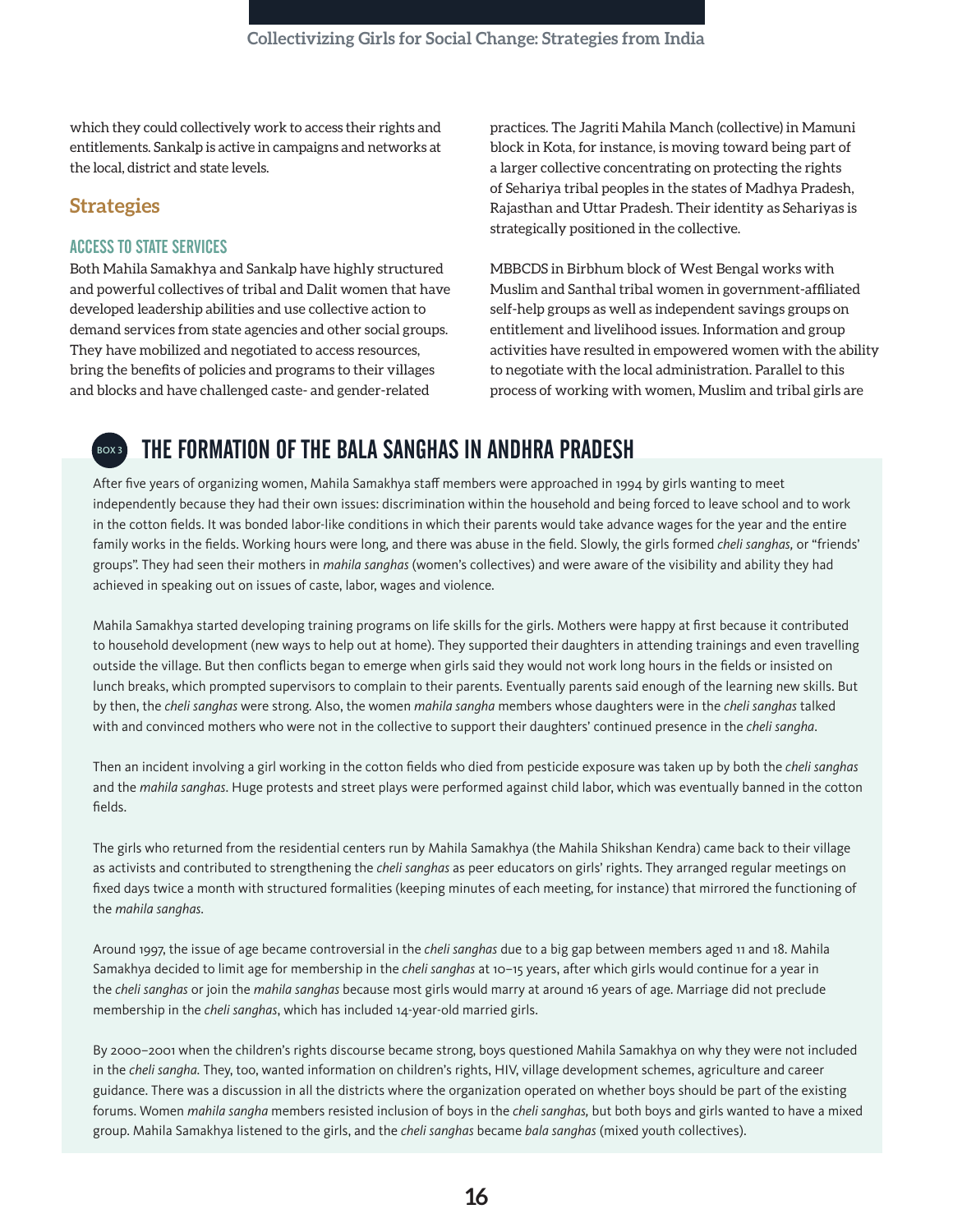mobilized through village forums to access residential schools, scholarships to continue schooling beyond the primary level, health services and life skills education.

The impact of the collective has been positive on adolescent girls in all three organizations in terms of establishing education as a core value. In Kota, the Jagriti Mahila Manch women mobilize girls to attend five-month residential camps organized by Sankalp. Computer skills, providing information on various themes and encouraging girls' expression is a core component of the camp; it is designed to help girls who have dropped out of school or have not been to school enroll in a regular school. After the camp, many girls seek admission to tribal hostels set up by the state in order to pursue education up to the secondary or higher secondary levels.

Sankalp staff members highlighted the challenge of bringing young unmarried girls into the camps and the critical role of women.

In some areas, state-run computer centers have been opened for boys and girls as part of a skills development (Kaushal Vikas) scheme. With girls, work on the self and learning to negotiate their right to an education, to enhance their mobility and to move away from the drudgery of domestic work are areas that have been prioritized. Yet, there are few forums for girls that work in the domain of citizenship.

In the strong women's savings groups of MBBCDS, Muslim, Dalit and Santhal members advocate for education as the way in which their daughters will access government jobs, mobility and respect and thus have lives different from theirs. The organization uses this community support in tandem with its own prerogative that education is the primary domain in which transformation in girls' lives or the norms they are constrained by (in terms of marriage) can be challenged. The adolescent girls in the MBBCDS village collectives take up issues that hinder girls from accessing school, such as sexual harassment to and from school and in school and early marriage.

#### RESPONDING TO WHAT YOUTH ASK FOR

Most of the rural organizations visited for this research work in a structured or sustained way with women's collectives but do not reflect the same engagement or work with girls' collectives. The latter takes the form of informal meetings or forums enabled through project work. In stark contrast, the experience of Mahila Samakhya in Andhra Pradesh reflects the nature and form of collective that girls and boys need.

In Kota, a Yuva Ekta Manch (United Youth Forum) is emerging that includes both boys and girls. The issues that this nascent forum is taking on include monitoring payments in

## $\overline{B_{\text{BOX}}4}$  BRINGING IT ALL TOGETHER - THE POWER OF VOICE AND COLLECTIVES

The Right to Pee Campaign in Mumbai provides an interesting study of how collectives of women and girls can effectively advocate together for their rights, build knowledge, access public spaces, create new discourses and network in new ways to push for change.

The Right to Pee Campaign was initiated by CORO, and there are 33 organizations working with women and girls that are part of this campaign. It emerged out of a Quest fellowship program that started nearly four years ago for free public urinals for women and girls that are safe and hygienic. The Bhruhanmumbai Municipal Corporation has free urinals for men but charge a fee for restrooms for women. Women migrant workers and girls travelling to school and colleges do not have access to a public restroom if needed. The campaign argued that women end up controlling their bladder for long periods, which along with dirty toilets, has led to many health infections. Demanding "potty parity", the campaign filed a right-to-information request and gathered data on the drastic inequality in the number of male and female toilets, took photographs on the condition of women's toilets and collected 60,000 signatures.

Organizations working with adolescent girls involved the girls' forums in projects on documenting toilet facilities available locally: their condition, issues of safety, privacy and problems of managing menstrual hygiene. This essentially moved it out of the dominant discourse in policy that only articulates toilet issues within the domain of the school.

The Bhruhanmumbai Municipal Corporation in its gender budget of 2013–2014 finally sanctioned 750,000 rupees for constructing public female toilets, and work is progressing in 96 locations.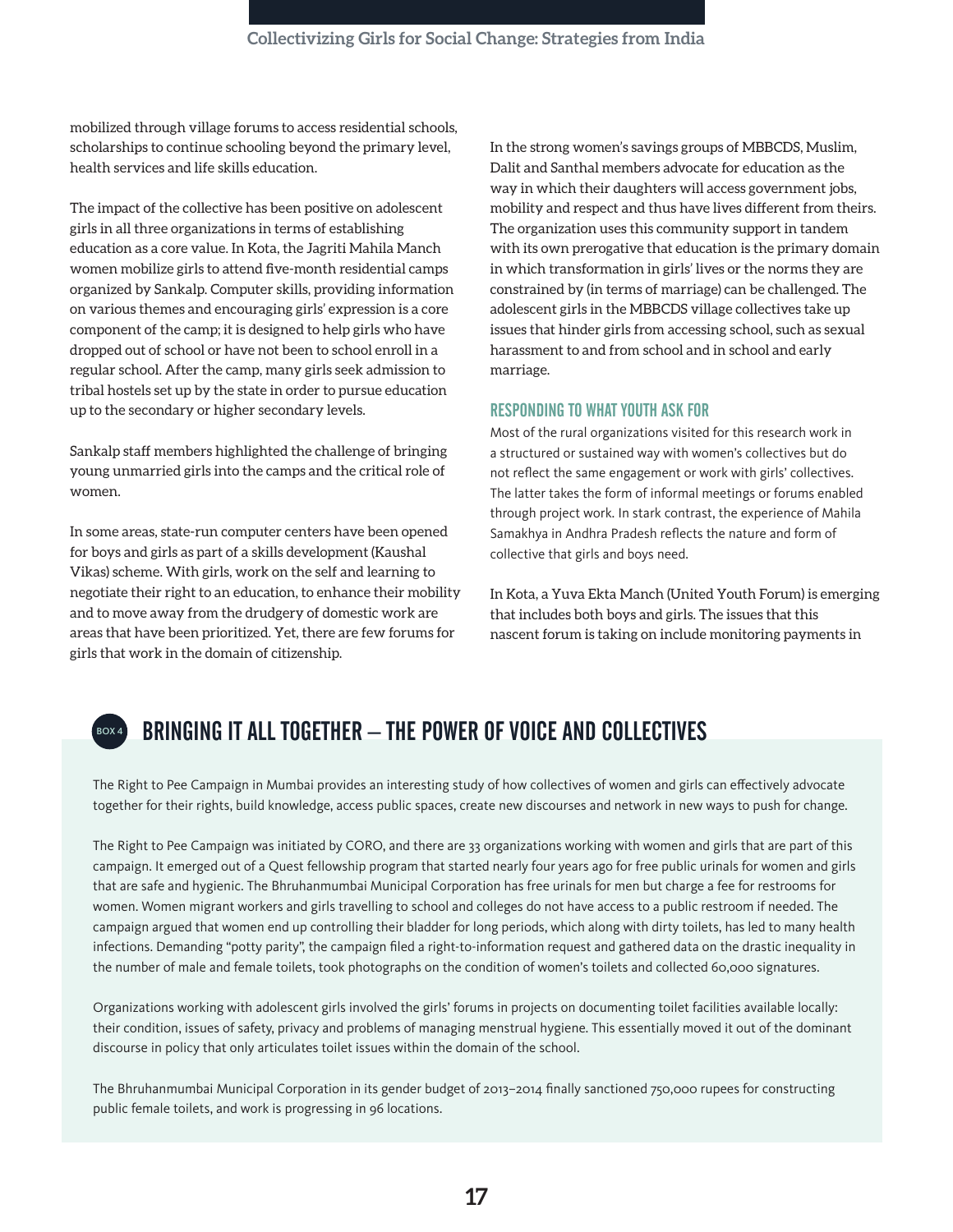a government guaranteed-work scheme,<sup>8</sup> village cleanliness and pension payments, which is actually the agenda of the Jagriti Mahila Manch (the women's collective) – not a "youth" agenda. Its own issues and concerns have yet to emerge. In the case of Mahila Samakhya, although the youth group formed on the heels of the women's collective, they were able to forge their own agenda and work on their interests. This process has carried forward with the creation of formal *bala sanghas,* or youth groups of girls and boys (box 3).

The detailed description of the emergence of the *cheli sanghas* (box 3) and the nature of emerging issues, both in terms of action in the community and the internal structure, point to the importance of working on both external and internal targets (Batliwala, 2013, p. 105). Externally, a target can be the State or other social groups; internally, it can be the nature of the structure itself. In Andhra Pradesh, the nature of the *cheli sangha* changed over time, bringing in boys to transform itself into the *bala sangha*.

<sup>8</sup> The National Rural Employment Guarantee Act, 2005, or NREGA, was later renamed the Mahatma Gandhi National Rural Employment Guarantee Act, or MGNREGA; it is an Indian law that guarantees the right to work in rural areas by providing at least 100 days of wage employment in a financial year to every household whose adult members volunteer to do unskilled manual work.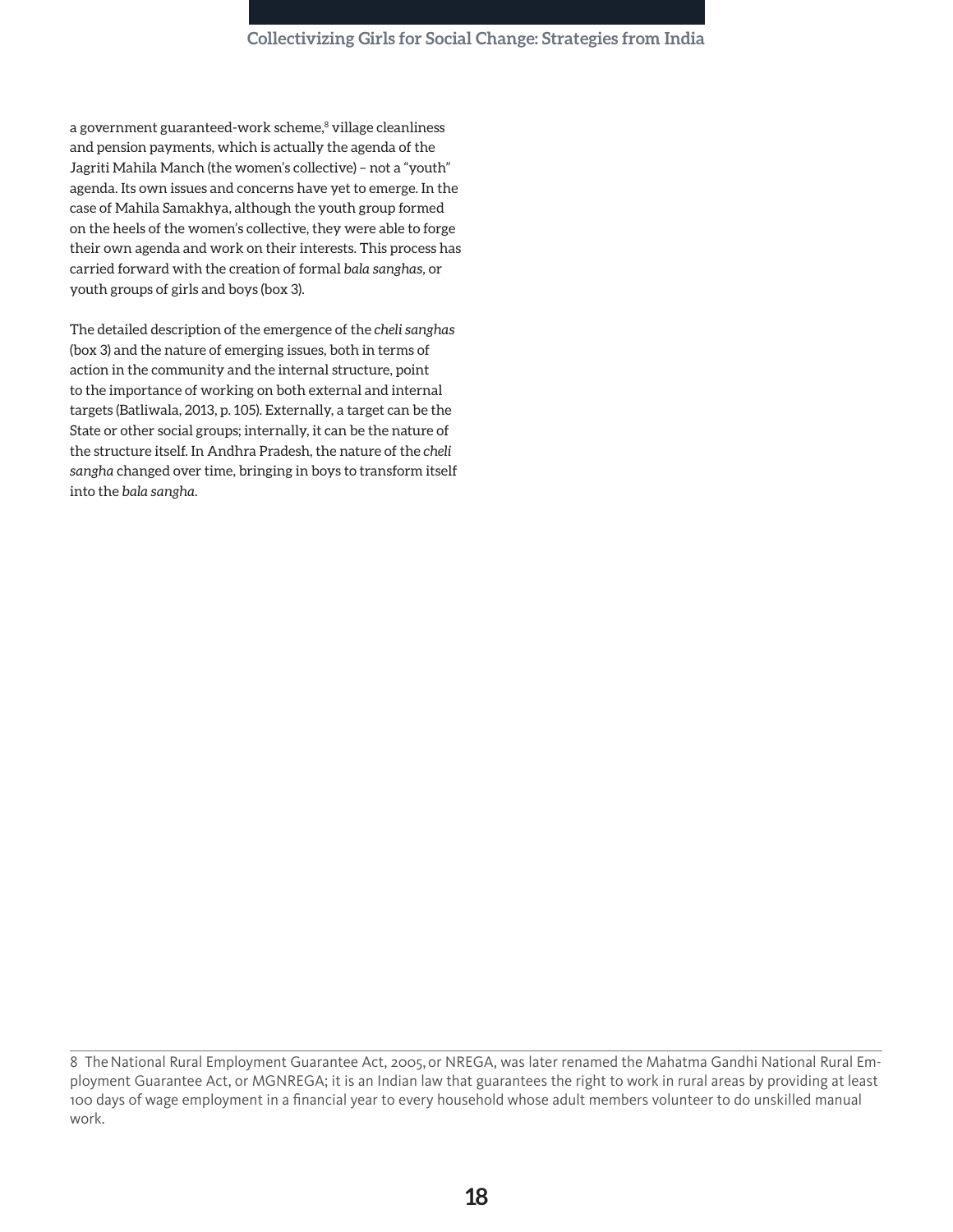

## GIRLS' EDUCATION AND SEXUALITY AS FIELDS FOR CHANGE

Education and sexuality are major areas of interest for NGOs working with adolescent girls as well as government and international agencies. They are both issues of anxiety and concern for families and communities. They are also domains with their own risks and opportunities. The organizations working with either (or both) domain believe that social transformation sought for women and girls in India begins with changes in how families and communities approach education and sexuality issues for adolescent girls. This chapter singles out the education and sexuality-related strategies used for working with girls to ultimately achieve greater gender equity and social transformations.

## **Education**

Across the spectrum of players, be it state or international agencies, NGOs or communities, education has emerged as the key domain for action in transforming the lives of adolescent girls. Over the past

decade, statistics on enrolment, dropout rates and completion of elementary and secondary education have become major markers for measuring gender parity at the national and state levels. Interventions have been geared to reducing gender gaps in education, improving girls' access to education and ensuring their participation. This study reiterated this, although in terms of outcomes, there were significant differences across organizations. Getting girls to school and making sure that they complete higher education offers its own risks and opportunities to all concerned. It is important therefore to look at what education for young women represents to different players in this sector.

Over the past two decades the Government of India has waged a Herculean effort to universalize elementary education; in the past five years, achievements have led to a powerful push to promote universal secondary education as the next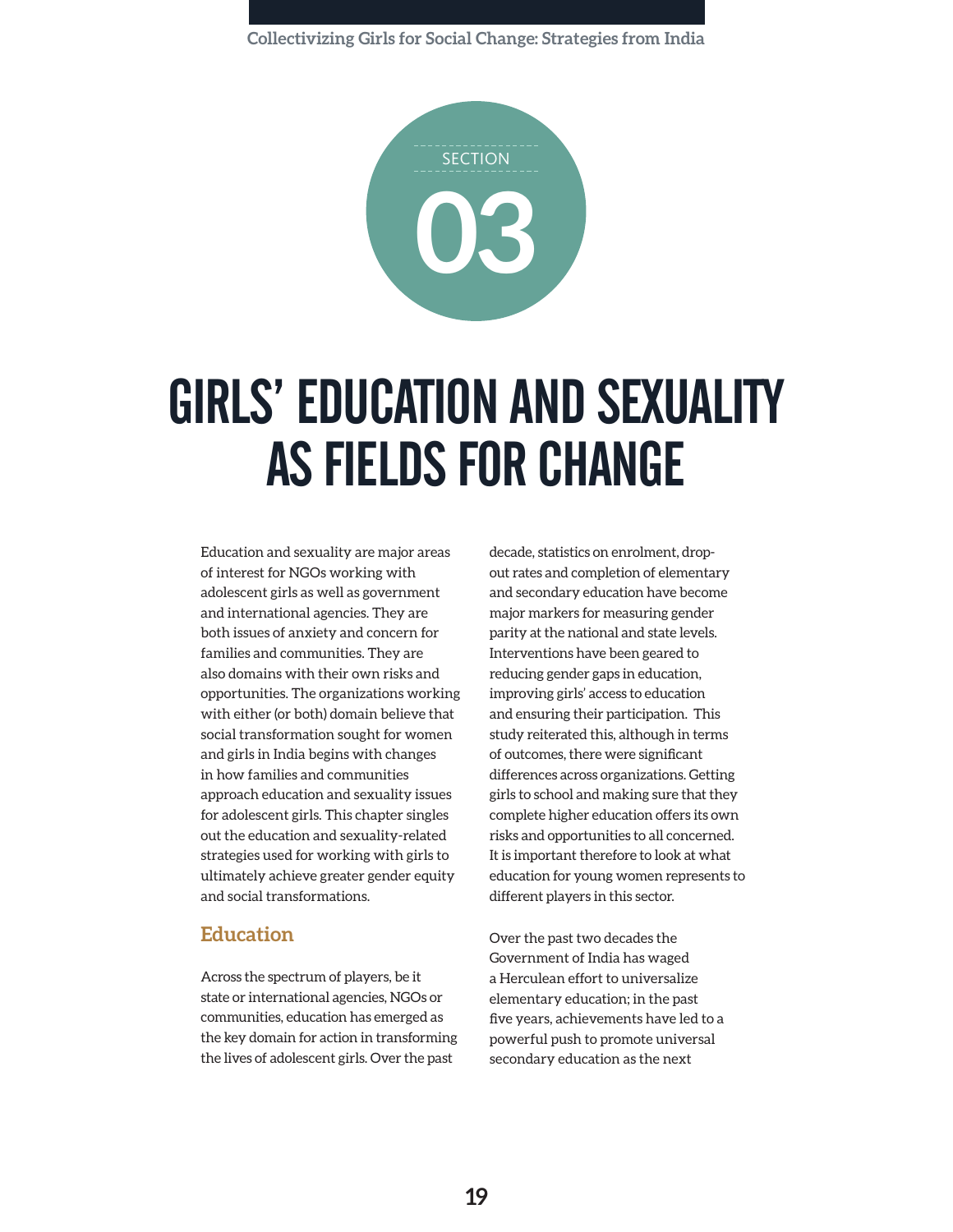milestone.9 Despite increased enrolments, though, drop out rates are high, with close to 50 percent of students leaving school prior to completing their elementary education and an even smaller proportion making it to the secondary level. While the government education system has expanded, the private sector has stepped up extensively to reap the commercial possibilities from the increasing demand for education, even among poor families. In the past decade, there has been a mushrooming of private schools, even in the rural hinterland, in which English as the medium of instruction attracts students across class and caste.10

Education is thus increasingly a reflection of the economic class, geographical location and social status of the community it is servicing. It is also emerging as a consumer product, for which the poor jostle to break the implicit hierarchies of access (Ramachandran, 2007).

Families see education as the means to breaking out of the cycle of poverty in the absence of other resources. For the middle class and elite economic classes, it is about maintaining privilege and practicing new forms of exclusion or segregation; quality of education has become important constituent of the new hierarchies that are emerging in the domain of education. Poor children and girls in general attend government schools that are often critiqued for quality of education, while boys and the upwardly mobile attend private schools, which come in a range of sizes and costs.

These realities are embedded in the contexts in which grass-roots organizations work. For organizations, however, it is not only access to education but keeping young people in school, the quality of their learning and the content of their education that make this an important field of action. Girls' desire for education is not to fulfill policy dreams of better financial management of the home and of children in the future – it is tied to

9 Joint Review Mission reports of the government of India, the *Rashtriya Madhayamik Shiksha Abhiyan* document and the *Right to Education* policy document (2010) are reflections of the State's commitment to the provisioning of education. Gross enrolment ratio of Scheduled Caste girls jumped in the decade between 1991 and 2001, from 63.5 percent to 75.5 percent; for Scheduled Tribe girls, it increased from 60.2 percent to 73.5 percent. This is a major achievement in terms of the real number of girls impacted. 10 At the elementary education level, the State is a major player in the provision of education across India; the secondary level, however, private schools constitute a significant proportion.



## REACHING GIRLS OUTSIDE AND INSIDE SCHOOLS

VOICE 4 Girls initially trained 200 teachers to run their two-week camps. These camps covered information regarding menstruation, positive images about being girls and some basic skills regarding decision making. The camps initially proved to be unsuccessful as they did not incorporate activity-based pedagogy. Additionally, the power dynamic between teachers and adolescents was skewed. The organization shifted its approach and trained girls aged 13–24 years (the majority of whom were university students) to work as counselors and co-counselors. The campers are immensely influenced by the counselors, who become role models. To reach out to students who cannot attend the camps and to create a support system within the schools, VOICE 4 Girls now also trains teacherselected girls as *sakhis*, or peer leaders. They are trained in a simplified version of the camp curriculum (during each afternoon of the camp period) and then when they return to school, they work with their classmates for a year. Working as peer leaders has been so influential for the girls that they are now working to create their own forum (for 3,600 *sakhis*) that goes beyond the annual reunion that VOICE 4 Girls organizes for them.

## IT IS ONLY BY CLUTCHING AT EDUCATION THAT GIRLS CAN POSTPONE THEIR MARRIAGE."

FIELD WORKER IN A MUMBAI BASTI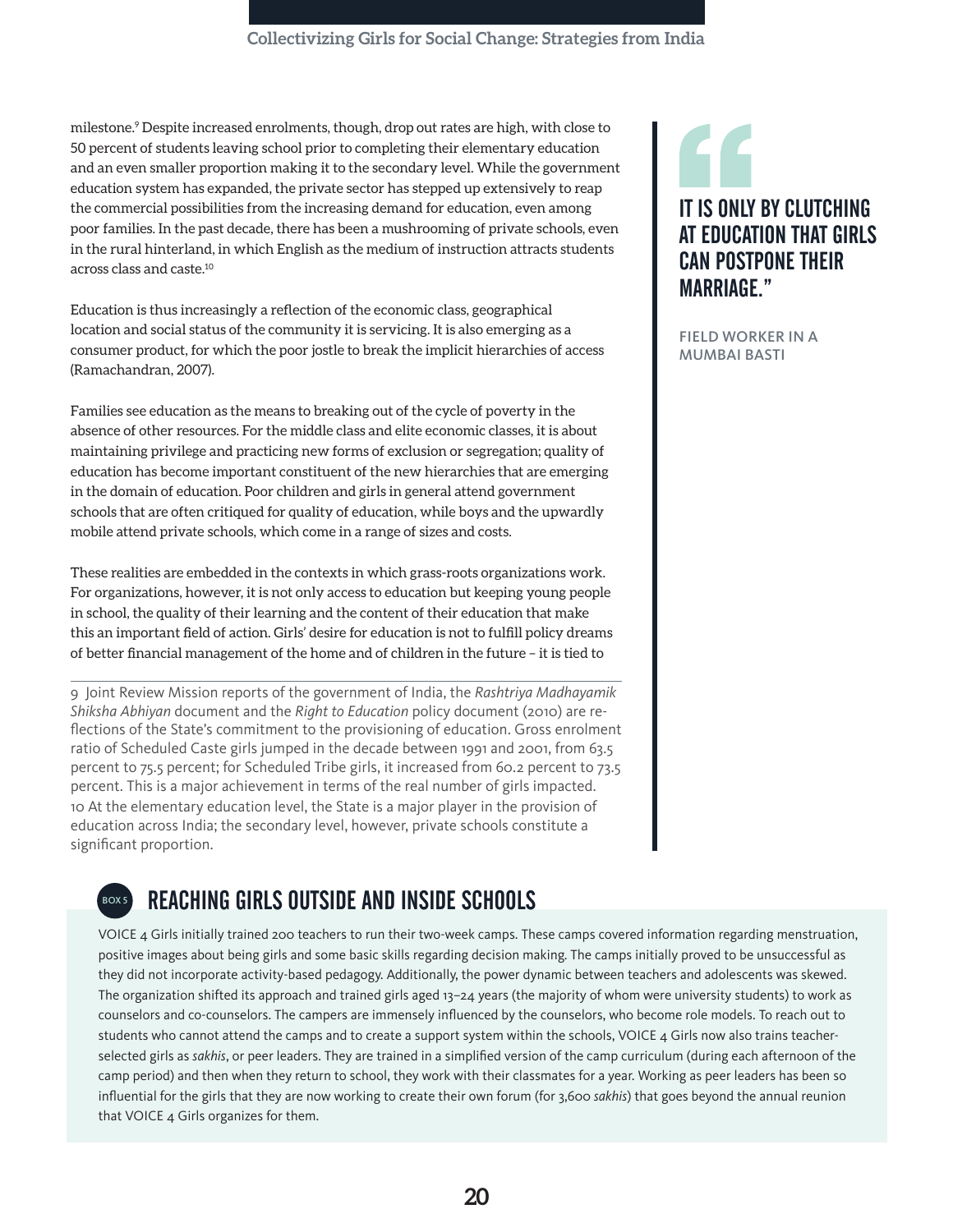what school represents *now*: freedom, mobility, the possibility of friendships and of discovering themselves.

#### WORKING WITHIN AND OUTSIDE THE EDUCATION SYSTEM

To address the quality of education issue, organizations work within the education system (in schools) to offer young people opportunities for access to certain types of knowledge, skills and opportunities for expression. For girls from marginalized communities who are not enrolled in any formal school, organizations provide a support structure outside of the education system that they can turn to for help in gaining entry to school, for extra classes so they do not fall behind, for life skills training or for special training on such issues as health.

Organizations that engage with the system, like VOICE 4 Girls, work with adolescent girls in schools, mostly government-run residential schools, where they provide training (they also offer camps outside of the school). VOICE 4 Girls organizes two-week camps (box 5) for girls that combine teaching of English along with a curriculum that empowers girls to gain self-confidence. An important objective is to prevent girls from dropping out as they approach high school. As a VOICE 4 Girls staff member explained, "They can imagine a different future for themselves. To be told that you have options is critical, especially in a residential school because there is no outside contact, life is very isolated here and marriage at 16 is the only thing they've been told."

Organizations like CORO and Vacha also work within schools, providing extra-curricular training. CORO conducts a gender program in middle schools that encourages boys and girls to explore how gender identities are formed and how they impact their world. Vacha organizes fairs and workshops with schools, bringing in ideas, concepts and creative activities to link with the world of learners in meaningful ways.

Working with the school system is not without its challenges. It requires immense patience regarding bureaucratic delays and slow decision-making. CORO and Vacha staff members spoke of activities being delayed by up to six months out of a lack of interest on the part of school administrators or their preoccupation with completing their own curriculum. Added to this limitation is the virtual silence on issues of sexuality that the school system demands of any intervention.

The other challenge is that much of this work is not sustained over time; rarely are organizations able to build over two or three years with a particular group of students as they progress toward secondary school. And there is a danger that many interventions are viewed by the system as fun and

creative events rather than as something that encourages critical thinking among learners.

#### RESIDENTIAL SPACES FOR CHANGE

In the rural context, a common strategy is to create spaces for girls to access education through long residential camps or schools, as with the work of MBBCDS and Sankalp. These spaces combine school subject teaching with a range of curricula developed primarily with the objective of empowering girls. Girls who are outside formal schooling can enter these residential schools to catch up through bridging courses that enable them to enroll into a regular school. These courses can range anywhere from three months to a year.

The residential school space becomes the point in which girls experience what it means to collectively engage with processes of critical reflection and to analyze their life situation, with the freedom to play and do things together as a group. The organization combines regular teaching commensurate with secondary to higher secondary level with what it describes as the empowering aspect of knowledge and learning, building leadership among girls. Girls are exposed to the writings and ideas of pioneering feminists and dip into areas that might rarely be discussed in regular schools, such as dowry, marriage or the local practice of witch hunting.

## A CURRICULUM FOR FEMINIST COLLECTIVE ACTION

Organizations working with girls recognize that they are working with mostly first-generation learners. For them, empowerment is identified with command over the English language; from the written word it has moved to competency in using a computer. Many organizations operating in the urban context, including Akshara, CORO, Vacha and VOICE 4 Girls, strategically offer classes in English language, computer skills and remedial education to establish collectives for girls while filling in gaps in school content or quality. This is their first point of entry that has wider acceptance with communities seeking social and economic mobility for their children. English as the language of empowerment and computers represent the new arenas of social capital desired for the next generation.

Although learning English and mastering computer skills provides the attraction for girls, the organizations consider the opportunity for girls to learn about issues related to gender and rights in a collective forum as critical. Vacha's education curriculum for girls is structured around developing skills, which covers spoken English, computer proficiency, photography, communication and negotiation skills and building an understanding of self. This content moves over time to developing an understanding of laws and institutions, such as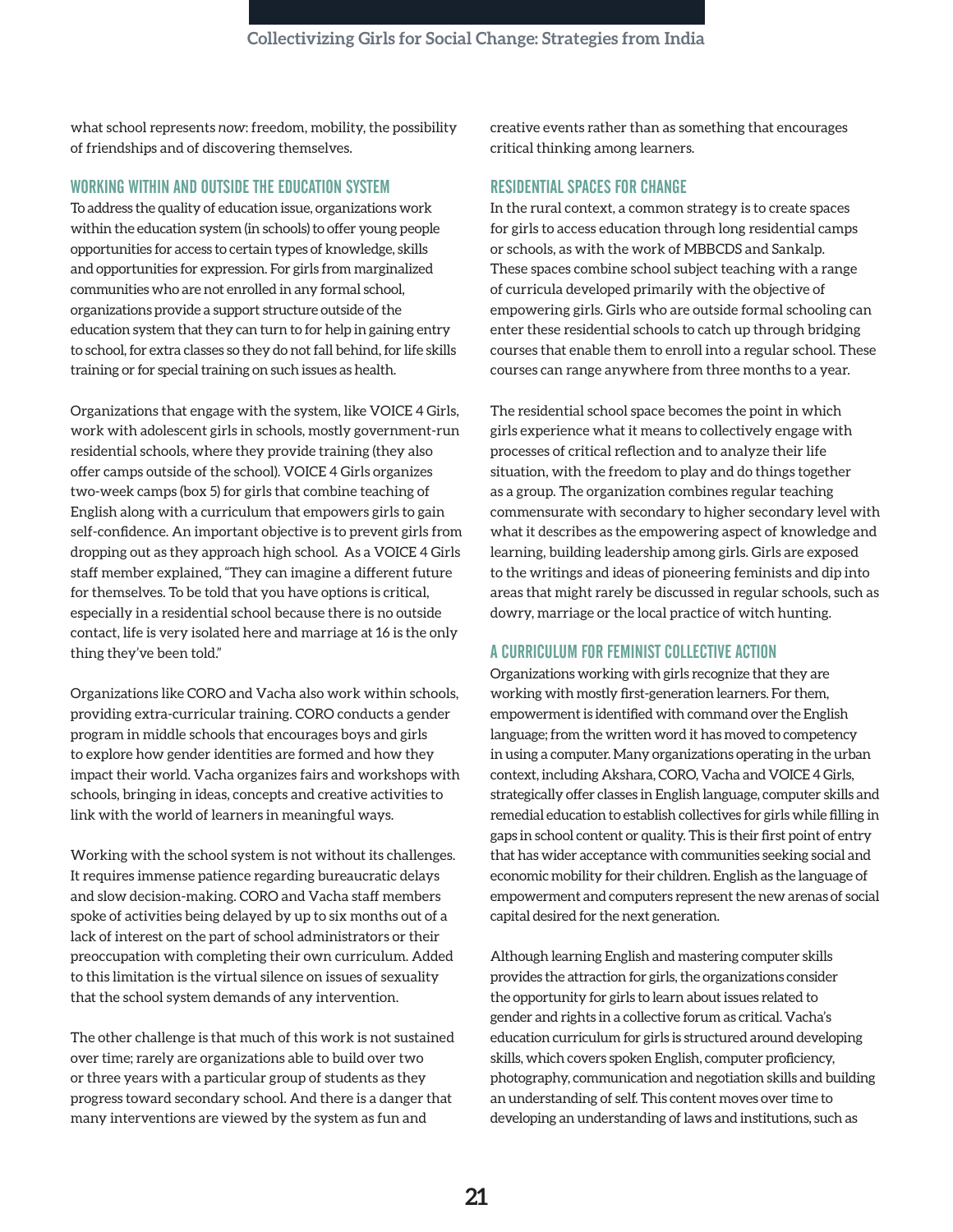the police and public offices, and learning to access public spaces. With knowledge and skills come opportunities to practice in the form of creating newsletters, creative writing, exhibitions, press conference and seminars to present their learning to the community. Akshara (works with a slightly older age group of girls who are completing high school and entering college) also offers that same focus along with training on how to seek employment opportunities (such as preparing resumes and job interviews). Residential workshops provide more intensive inputs on gender issues, human rights, the body and self. Self-defense is also taught in these workshops.

### WOMEN'S COLLECTIVES AND GIRLS' EDUCATION

Where women's collectives co-exist with girls' forums, the centrality of education in girl's lives is well established and supported by them. Its benefits, as articulated by the women, are a happy mix of future employability, domesticity and citizenship. Asked why girls' education is important, a member of the Jagriti Mahila Samiti responded, "One can contest *panchayat* [local] elections only if you are an eighth [grade graduate]. The Sehariya seat was empty this year. To become an Anganwadi<sup>11</sup> teacher, it has increased from class 8 to 10. Beyond class 8, it's important so that girls can earn, support themselves, teach their children and change their family and slowly [change] others. Most importantly, they gain confidence. And then violence will reduce as she will know the laws."

In the focus group discussions for this study, women also spoke of how girls use education to challenge their families on early marriage. In collective meetings, women members often talked about how their daughters argue against marriage, threatening to run away or pointing out that they do not want to be caught in the same situation as their mothers. They question their mother's struggle both within the home and outside and clearly want a different future for themselves.

For girls, there are practical costs to be paid for their choices, despite a larger policy-level discourse pushing for their education. They are juggling between what the community or the family views as the appropriate age till which they can pursue their education and the age at which they are to be married to settle down. Their desire to educate themselves and become independent and confident and seek new forms of work different from their mothers brings its own risks. For them and their families, the questions that emerge are: Will they find boys to marry? Will they become too independent? Will they find employment? What if they don't settle down? And how much will gender roles and their class and caste determine the possibilities that education creates for them? The innovative processes that they are part of, their improved command over English and their exposure to new ideas, debates and skills all cultivate a social capital within them that is generically articulated as "increased self-confidence".

Mobilizing resources to help adolescent girls imagine a different future requires not only individual effort and skill but also collective transition into education that creates social capital rather than reaffirms girls' lower status in the hierarchies of education.

## **Sexuality**

At the heart of organizations' work with adolescents is the issue of sexuality. The body, its changes and its attractions are the major preoccupations of young people, but it is the source of anxiety for the community and the State. It is an age of curiosity

11 Anganwadi means "courtyard shelter" and was started by the Indian government in 1975 as part of the integrated child development services program to combat child hunger and malnutrition.

## IS EDUCATION A SAFE ISSUE TO WORK ON WITH GIRLS?

IF IT IS INFORMATION, IT IS EASY. BUT IF IT IS ABOUT MAKING IT A PART OF YOUR LIFE, CONTEXTUALIZING IT, THEN IT IS TOUGH. I DON'T GIVE IMPORTANCE TO BENEFITS, SUCH AS DELAY IN MARRIAGE OR GIRLS HAVING FEWER CHILDREN. THE BENEFITS OF EDUCATION, TO MY MIND ARE, TO END EXPLOITATION AND DISCRIMINATION."

#### SANKALP STAFF MEMBER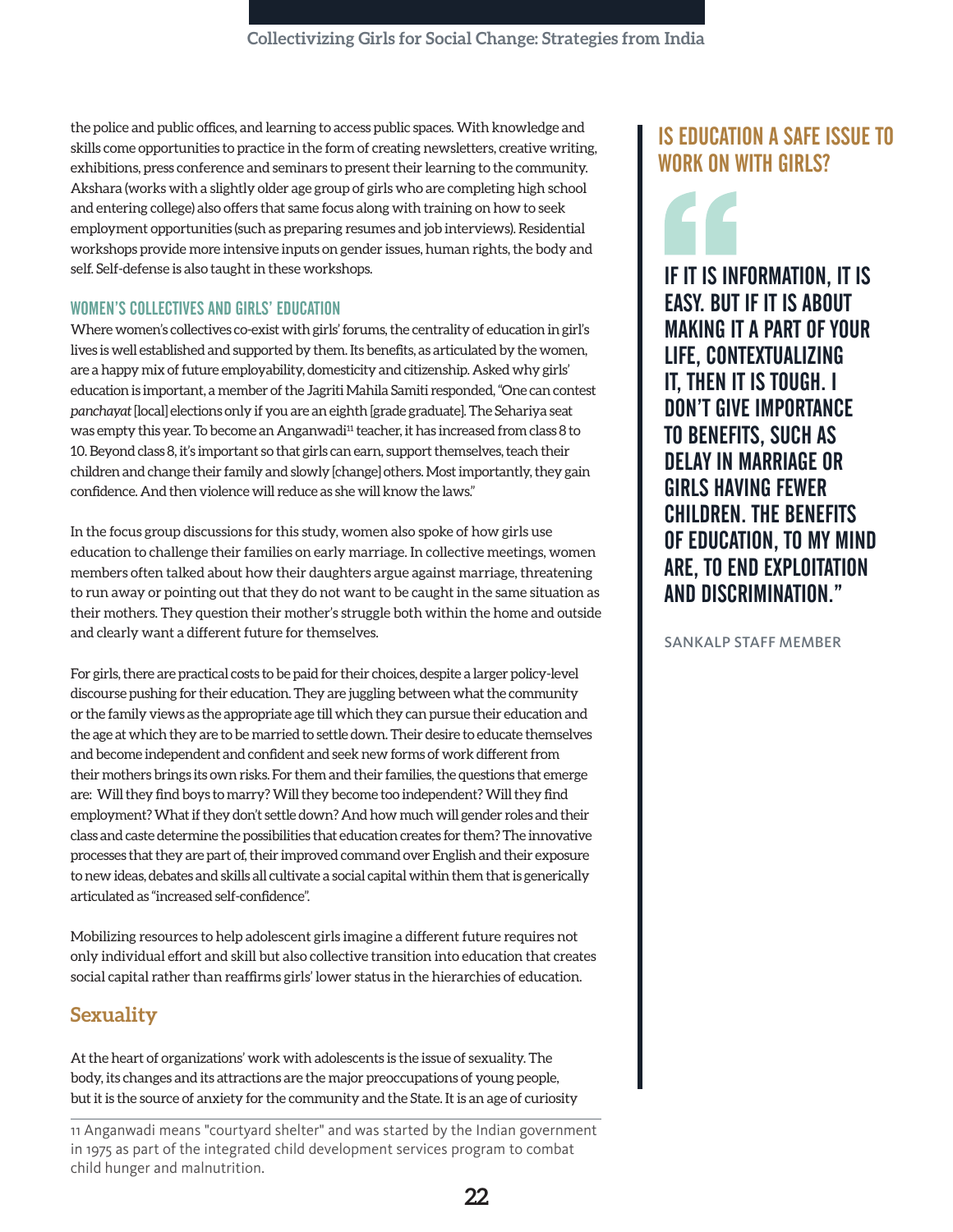and experimentation, when different identities are explored and parental control and authority are tested. And whatever might be adolescents' self-perceptions, for the State and the community they are seen to be in a high-risk category, prone to irresponsible behavior mostly associated with undesirable sexual activity, drug abuse, lack of discipline and violence (Bhog, Mullick and Bhardwaj, 2010, pp. 221–264).

This is the terrain for groups working with adolescents. Sexuality is like the elephant in the room – impossible to ignore yet equally difficult to hide or take cover from. "The path to discovering the self can be a lonely exercise, confusing if not bewildering for a young person," said a Mahila Samkhya staff member. "And it is collective forums that make it possible for young people to talk and learn from each other. Often girls are unable to voice issues related to their bodies due to fear or shame; therefore, spaces that encourage conversations on these issues make a significant difference in this process."

A well-established strategy, through feminist action across the world, is the formation of resource centers, with content and opportunities for sharing of information on menstruation and hygiene that opens the window to many other areas of interest.

## WORKING WITH SCHOOLS AND TABOO TOPICS

By far the most popular concerns among girls are puberty and menstruation. Yet in the school space, certain topics are taboo, such as how does conception take place or romantic and sexual relationships. Speaking of the limits placed on curricular content, a VOICE 4 Girls staff member said, "The chapter on special relationships is very tough. We can say sperm meets egg but cannot say how it's done. Or the school principals tell us, 'You will be the reason why girls and boys are having sex.' When girls talk about attraction, the counselors have to say things we don't believe in, but need to in order to position ourselves so that our camps are not stopped in schools. So we say, 'Wait till camp gets over, focus on your study.' We know there are missing links; for example, condoms are absent in the contraceptive family planning session."

The resource centers or autonomous spaces created by organizations working with women and girls in the community offer greater scope of addressing issues of sexuality, while a school space poses limitations. CORO ran a program with female Muslim and Dalit youth aged 15–25 years for nearly four years with a stated objective of improved health outcomes. But the group discussed issues related to pregnancy, sexuality and intimate relations. The understanding was that the nature of discussions would not be shared with the family or others outside the group. Often it is difficult to maintain confidentiality, however; as a result, dealing with sexuality is like walking a tight rope for some organizations.

"Hormones do not wait for girls to turn 18, and an unsupportive home leads girls to look for emotional support outside. Romantic involvements affect group formation negatively, as one elopement results in the entire group being disbanded. But persistence and discussions with families help rebuild the group once again," explained a Vacha field worker. "What we communicate to the girls is that these feelings are not sinful, they are legitimate. They will not reduce, they will only increase, but that they must not give into a boy's demands for fear that their refusal will result in him losing interest." Many organization staff members pointed out that girls in their collectives inform them in confidence of potential elopements or pressure from boys because of the strong sense of bonding in the group.

THE FIRST TRAINING WE STARTED IN ANDHRA HAD A MIXED GROUP. OUT OF SOME 20 GIRLS, 10 HAD ALREADY BEEN MARRIED, THREE HAD BEEN ABANDONED. … THEIR NEEDS WERE VERY DIFFERENT. AND HERE WE WERE ALL SAYING, WE SHOULD MAKE THEN INTO ELECTRICIANS, BREAK STEREOTYPES AND DO ALL KINDS OF [THAT] STUFF. AND WHAT IS IT THAT THE GIRLS WERE ASKING? THEY JUST SAID ONE THING – 'I DON'T WANT TO HAVE ANY CHILDREN. THAT'S WHAT I WANT TO KNOW. I DON'T WANT TO KNOW ABOUT ALL THIS STUFF, FORGET ABOUT ALL THE ELECTRICIAN STUFF AND ALL THAT.' IT'S NOT THAT INPUTS ON HEALTH WERE NOT BEING GIVEN, BUT IT WAS NOT IN TERMS OF WHAT THEY WANTED OR DESIRED OR REQUIRED."

EDUCATION CONSULTANT IN HYDERABAD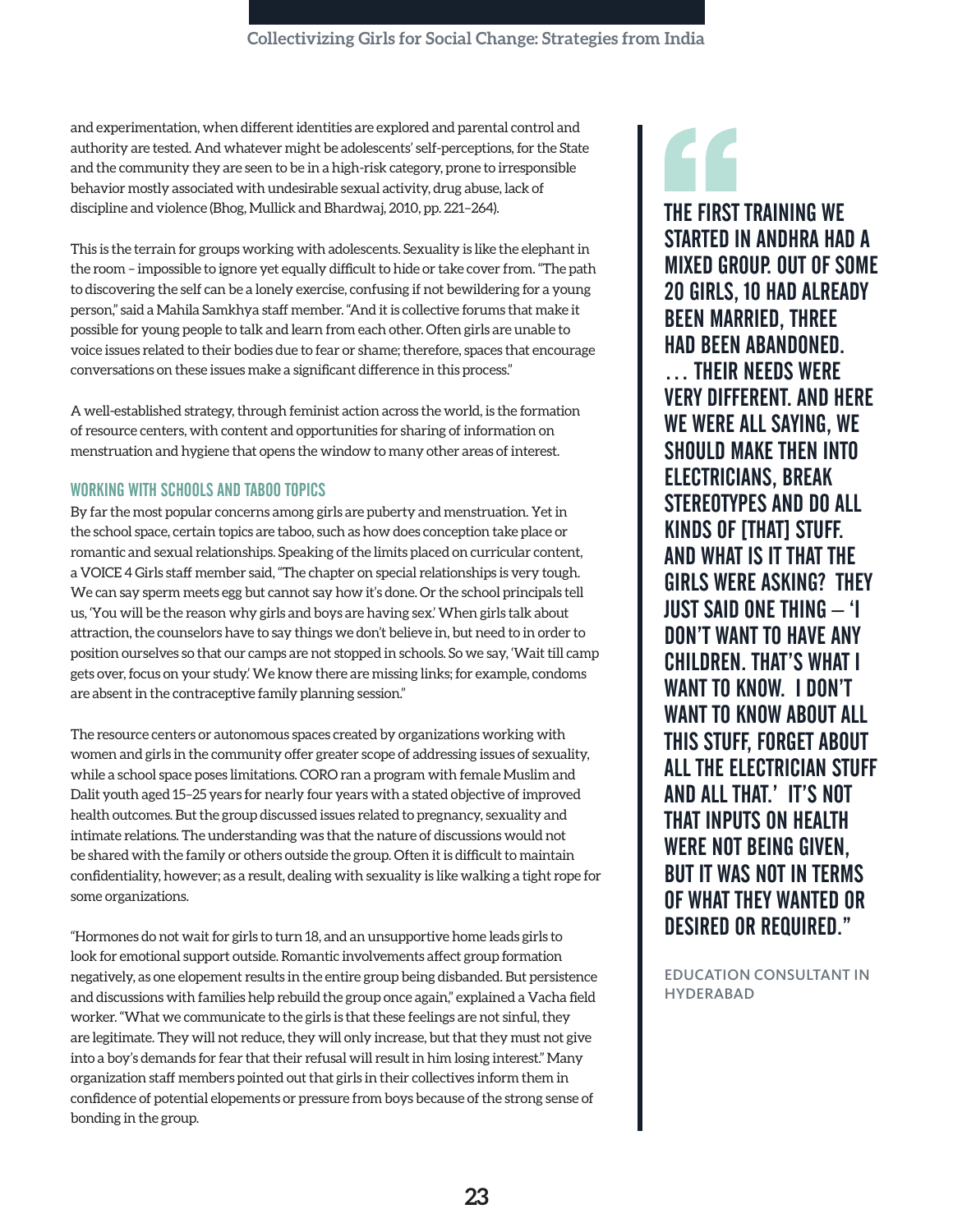Direct intervention within the home or family of a girl is rarely part of an organization's strategy when working with girls. The forum or collective is the supportive space that is provided, but the emphasis is on building each girl's ability to negotiate with her family. Girls in the group also do not intervene within the home if a girl is in trouble but will support one another in their college or school or in finding work or in their romances. There is recognition that the vulnerability of girls is high and that girls are even lower than women in the power hierarchy in the family. And legally, they are not adults. As minors, such actions can lead to girls losing shelter and support from the family, and this is what determines the arms-length policy that organizations follow. What groups, such as Akshara, CORO, Sankalp and Vacha, do is to work on creating support for girls within the family by setting up mother-daughter events, organizing annual events for families and involving the women's collectives in building an ecosystem to support girls' voices and choices. But this is not easy.

Often, women's collectives cannot handle the energy and issues of girls. They find it difficult to cope with the open manner in which girls might talk. Girl's issues, such as tensions around love, marriage, choice, caste, religion and life style (wearing no *bindi,* but bangles and jeans) are not seen by women's groups as significant at times.

#### CHOICE IN MARRIAGE

Girls' choice in marriage is a tough arena that even women's collectives are reluctant to tread. When asked about their stand on girls running away to marry outside their caste or religion, the highly empowered women of the Jagriti Mahila Samiti collective smiled and responded diplomatically; said one woman, "Romance problems? We have separate camps for girls and boys. We talk to them. There will be no romance, only *badnaami* [a bad name or reputation]. Inter-caste marriages happen in the villages not here [in the collective]."

Women who were part of MBBCDS savings groups in Birbhum district, who were strong advocates for education and forging different futures for their daughters, didn't show such enthusiasm when asked about choice of marriage, even going so far as to say that girls were on their own if they decided to marry someone of their own choice.

There is a need to look at the issue of right to choose not only in terms of individual cases but as a collective issue for young people because it is a challenge to the power of families, parents, the State and the law. When people younger than 18 make informed choices regarding marriage, a contradiction emerges. A staff member with Mahila Samkhya pointed out that while they do acknowledge the larger discourse of preventing early marriage, the dilemma for their youth group has been cases of right to

choose (when and with whom) in which either the boy or the girl is legally underage. *Bala sangha* (youth collective) members have tried to raise these issues, but there is the danger that they will be totally isolated or sidelined.

Such cases are common in urban areas, where the possibility of disappearing in the vastness of the metropolis seems like adequate cover. According to an Akshara staff member, "In Mumbai, there are girls who are not bothered at all about where they come from in terms of their caste or religion. Their dream is to go to college and fall in love. Some do rebel, get a job and leave." This is true for other areas too, both rural and urban.

Communities often make decisions and arrangements to facilitate the marriage of girls as a means of "protecting" their honor, with enforcement officials turning a blind eye to the law. Yet, when young people raise these issues or choose to marry, they are subjected to threats of legal action as a means of disciplining them.

Several organization staff members stated that they do not explicitly take on such cases of early marriage or those related to choice, particularly those that involve inter-caste or interreligious marriage, out of fear that backlash from the community could threaten the work they do with girls and boys. The strength and unanimity of social institutions on the issue of choice in marriages is evident from the threats of cases being slapped on organizations and the fear of honor killing, abduction, etc. The few organizations that do take on these cases separate their staff so that those who work on such cases are different from those who mobilize girls into their forums.

The nature of support required is also different because there is greater legal work that is involved in marriage cases. In those situations, NGOs seek the support of women's rights organizations or legal resource groups to help girls in need or for advice on how to proceed on certain issues. And in such cases, it becomes even more important that collectives of women are strengthened and sustained so that they can take on the messy work of tackling issues of sexuality, desire and marriage in changing contexts.

## SHIFTING STRATEGIES TO ADDRESS EARLY MARRIAGE

Organizations' work on early marriage is also more indirect. As discussed in the education section, organizations support and encourage girls to dream of new opportunities and different life trajectories by pursuing education. Situations regarding the intensity of early marriage vary, though in most groups the majority of girls are married or under pressure to marry between 16 to 18 years of age.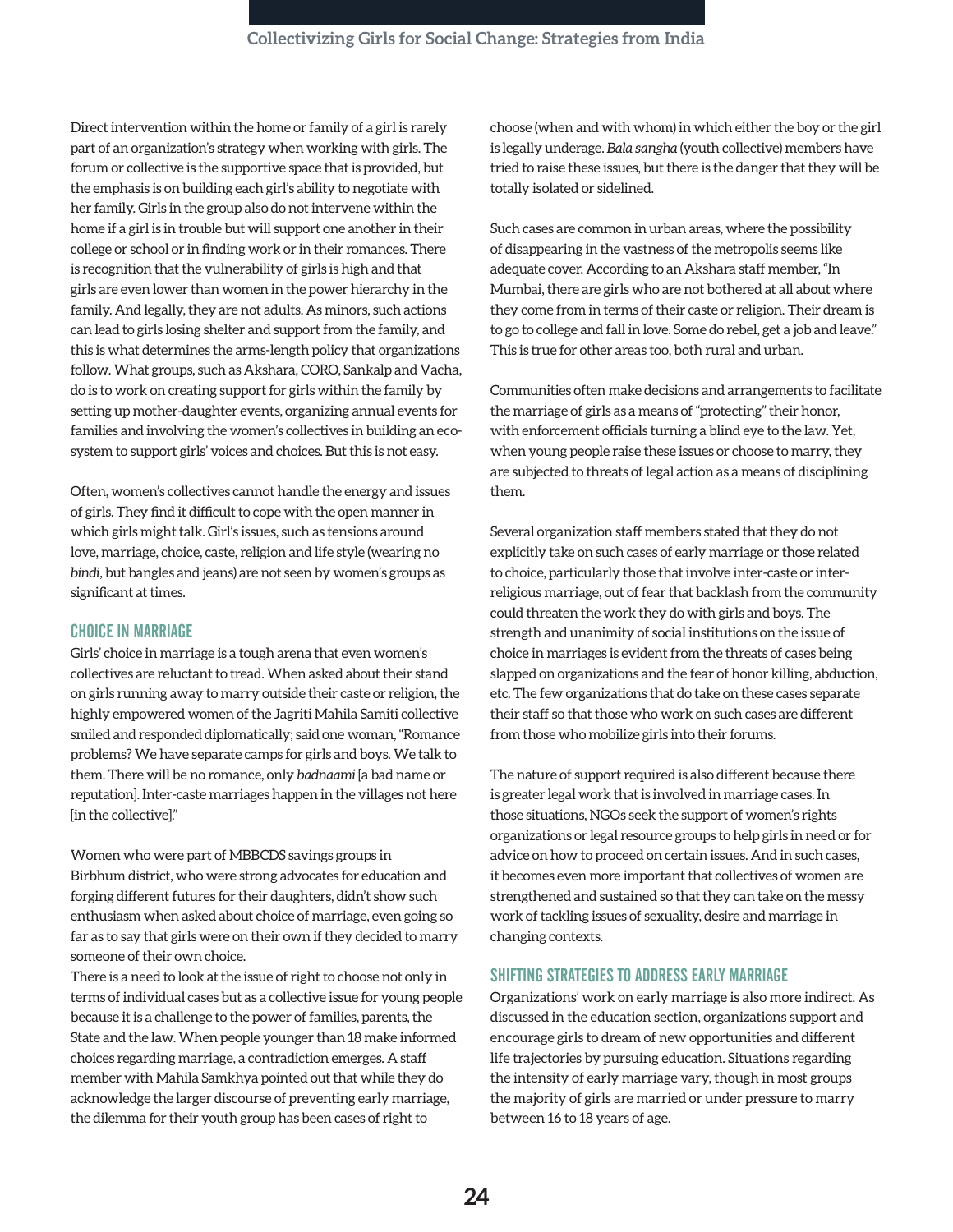In a city like Mumbai, there is a delay overall in keeping with the aspirations and expectations of families, where women's employment is key to sustaining the household. But this also varies across communities. Families from Uttar Pradesh and Bihar still seek to marry their daughters early. However, now there are cases of girls continuing their education after marriage while staying with their in-laws. Girls, too, have expectations from their partners as they seek certification and qualification for themselves. Many want their dream husband to work in an office or a small business and provide for them to have a room (*kholi*) of their own. Class mobility is a major aspiration of those who possess educational certificates in the city.

The situation in rural areas is much more diverse. For instance, in the Sehariya community in Rajasthan the problem is not so acute. Early marriage is not the issue as much as is the right to choose whom to marry. However, in Birbhum district in West Bengal, early marriage is a critical issue among Dalit and Muslim girls, and the doctrine of resisting early marriage seems to be strongly driven home with girls in the forums created by the MBBCDS. According to the head of MBBCDS, "Dowry is very high here because girls are not respected. In this system [patriarchy], rape is common, and so there is fear of honor – therefore early marriage. If the boy is working, the dowry is as high as [900,000 rupees]; day laborers ask for [200,000–300,000 rupees]. Girls are unwanted everywhere. If one has to pay [300,000 rupees] for dowry, then why pay for her education?" The work through the forums, rippling out to the kinds of decisions and peer counseling that happens among girls, thus pivots around the issues of resisting early marriage.

Organization staff members raised the issue of how talking about the negative impact of early marriage on girls' lives was not always the best way of articulating the issue to young girls. For instance, the head of MBBCDS admitted, "Our curriculum used to be more critical and aggressive. But when we realized that most girls in the classroom who were about to get married didn't come back to class, we began focusing on building a perspective on marriage itself. We don't focus on stopping early marriage, but rather focus on conversations around it."

Marriage is an important part of young people's lives; it is associated with intimate desires and, at times, is viewed

as a means of freedom for young people.12 The domains of conversations on marriage cover an entire gamut of relations between the sexes.

Where groups work with married and unmarried girls, the areas of interest are different. According to a CORO staff member, "We kept the married and unmarried women separate for the sessions, no matter what their age was, because their issues were different. For married women, it was the pressures of pregnancy and in-laws. With water being provided in cans at home, their mobility decreased. For the unmarried it was about the tensions around marriage; they also shared that they can't talk openly with the married women out of fear of confidentiality." The most disempowered group that emerged through the course of interactions with different organizations was that of married young women. They were the most difficult to include in women's collectives.

The demands on their time, both by their husbands who are also keen to control their mobility and by their in-laws, make mobilization of young married women most challenging. Confusion has emerged in the *bala sanghas* regarding at what point girls who are married should enter the women's collective: after they marry or after they turn 18? The issue is the difficulty of mapping the precise moment when girls become women.

Mobility is an even bigger issue for married girls. Until they finish their reproductive work, generally around 30 years of age, married girls disappear from collective action into their marital home to fulfill the roles expected of them as wife and mother.

#### WORKING WITH MIXED GROUPS

Work with boys and young men is critical in transforming ideas related to masculinity and femininity that create inequalities. CORO, Mahila Samakhya, Vacha and VOICE 4 Girls moved to working with boys over time (others, like Sankalp, started out working with both). There are multiple reasons for this shift.

In CORO, Mahila Samakhya, and Vacha, the push came from boys who wanted to be included in the forums and activities organized for girls. They were keen to talk about issues related to sexuality, growing up, health, HIV and

12 Economic considerations and processes of control over women's and girls' productive and reproductive labor frame the norms of marriage. Over the past two decades, research or work on the institution of marriage and its implications on the lives of women and girls across class and caste has slowed down in the women's movement. The movement has been disengaged with the issue of early marriage. The politics, particularly the gender politics, of early marriage are absent in a discourse dominated by representing early marriage as a social evil that can be dealt with through the threat of legal action and behavioral change (Nirantar, 2014, p. 6).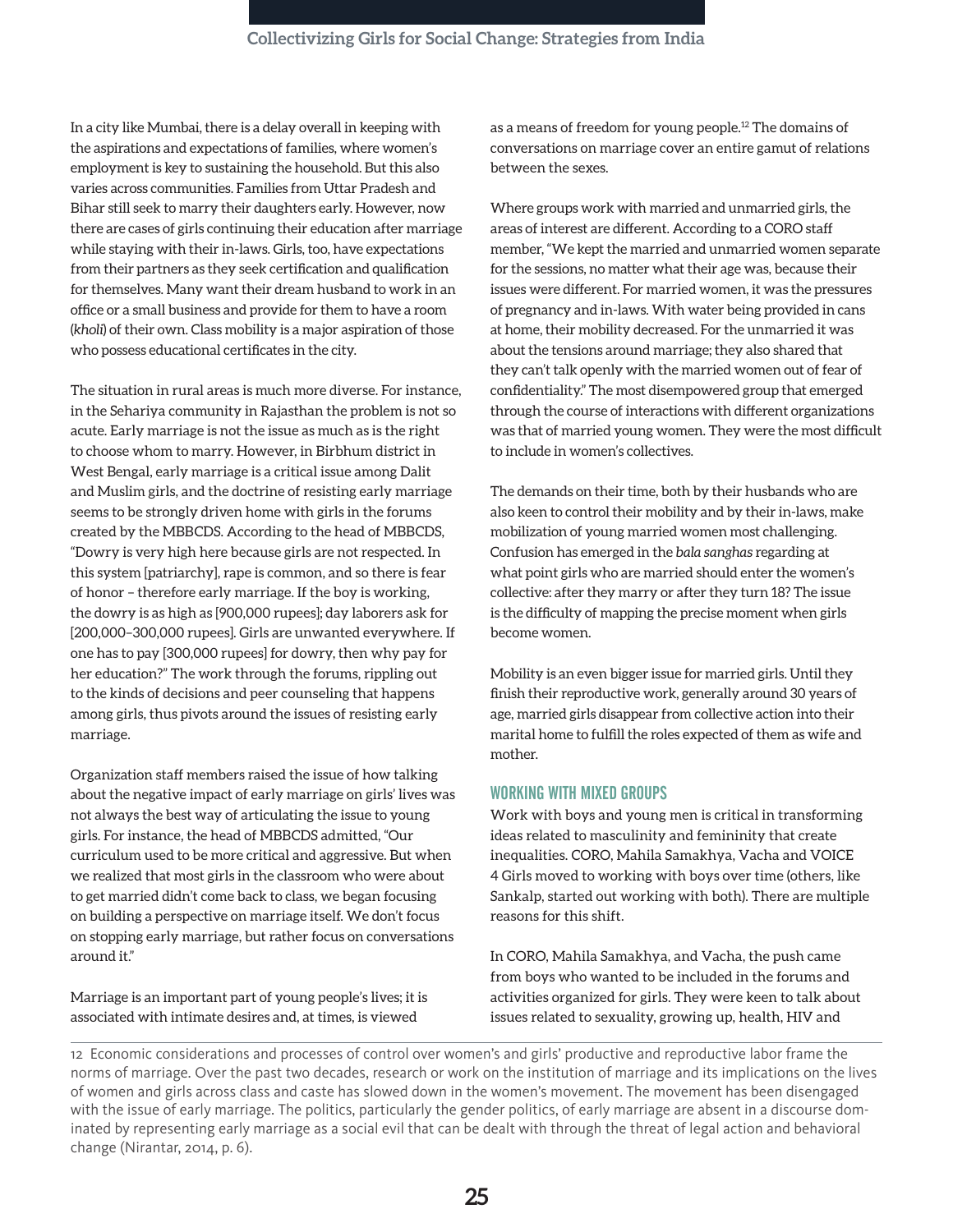work. For organizations like Vacha, it was a progression from building girls' leadership to recognizing that brothers have an important role in exercising power over their sisters in the family. CORO initiated a four-year program to talk to young men about issues of masculinity and the culture of violence (reaching 1,200 young men). They learned from that experience that working with boys on issues of masculinity must start at an early age. They then shifted to working with boys and girls in middle schools.

Boys are interested in accessing inputs on unemployment, work and career options. The pressures to find work and employment are intense, and in rural areas, there is desire to learn computer skills to access new forms of employment. But several organizations see boys as having the power to claim forums and participate in decision-making at a much faster pace than girls. Thus, their work with mixed forums seeks to ensure that boys do not dominate girls.

While mixed-sex forums create the possibility for a new culture of interaction, it is important to be mindful that boys learn to let adolescent girls lead and determine their agendas. It is also important for girls to experience holding power that comes from their own space, networks, knowledge, new relationships and leadership.

Organizations were mindful of the fact that boys have greater access to opportunities for leisure and learning in the form of *yuvak mandals* (youth groups), sports clubs, etc. where they can engage with their peers. It is also more difficult to form collectives with boys as they are busy working or then pursuing jobs or higher education.

Sankalp has been working with young boys and girls from the start and their strategy of work involves working with both separately in different camps, and building a critical understanding on different issues. Following this, boys and girls are brought together to participate in mixed camps. It is demanding for the staff since these are residential camps

and the responsibility of ensuring that nothing untoward happens is entirely theirs, and the community's trust in the organization hinges on this.

#### VIOLENCE AND ADOLESCENT GIRLS

Harassment, domestic violence and abuse are part of girls' lived experiences. Many organizations and collectives take on these issues with girls, although, their processes of working or building an understanding of these issues are different.

Most of the organization staff members who were interviewed noted that while their entry point with girls is education and health, with boys it is livelihood, sex, sexuality and gender. Addressing the gender question inevitably raises issues of violence and masculinity. The pedagogy is different because violence with girls requires it – most organizations do not take on an active interventionist role or do case work in the manner that women's groups do. Explained one Sankalp staff member, "What is violence for us may not be for them. We plan a strategy. We are their support system, to increase their negotiation skills. We don't use the term 'violence'; we ask what needs to change? Violence is naturalized. [We hear]: 'Papa has a bad temper, therefore, I don't rebel.' How to keep your voice political not radical – that is what we try to [teach]. We talk about citizenship and not rights and build language around that. The decision on what the strategy should be is with the girls. We need to respect their decision."

What many organizations have encouraged is getting girls to engage on issues of sexual harassment in their localities and in other public spaces. Through campaigns, street plays, workshops and trainings they have taken up issues of control over girls' mobility and fear of violence more publicly. This is an issue where they have also involved young men who are part of mixed groups, to participate in these campaigns.

## BOX 6 MANAGING SEXUALITY IN THE BALA SANGHA

For five to six years, Mahila Samkhya staff members found it difficult to manage the *bala* sangha, or mixed group, due to issues of mobility, discrimination and sexuality. The Mahila Samkhya staff members also were uncomfortable with a mixed group. They then decided to have two resource group members from the *mahila sangha* (women's collective) be part of the *bala sangha* meetings to talk about reproductive health and adolescence. This arrangement continued for couple of years, until it was decided that girls could handle their own issues. In 2005, the resource women stopped going to every *bala sangha* meeting. But the challenge continues in managing issues of sexuality. Girls primarily discuss issues of desire, attraction and support for each other privately with a Mahila Samkhya resource member.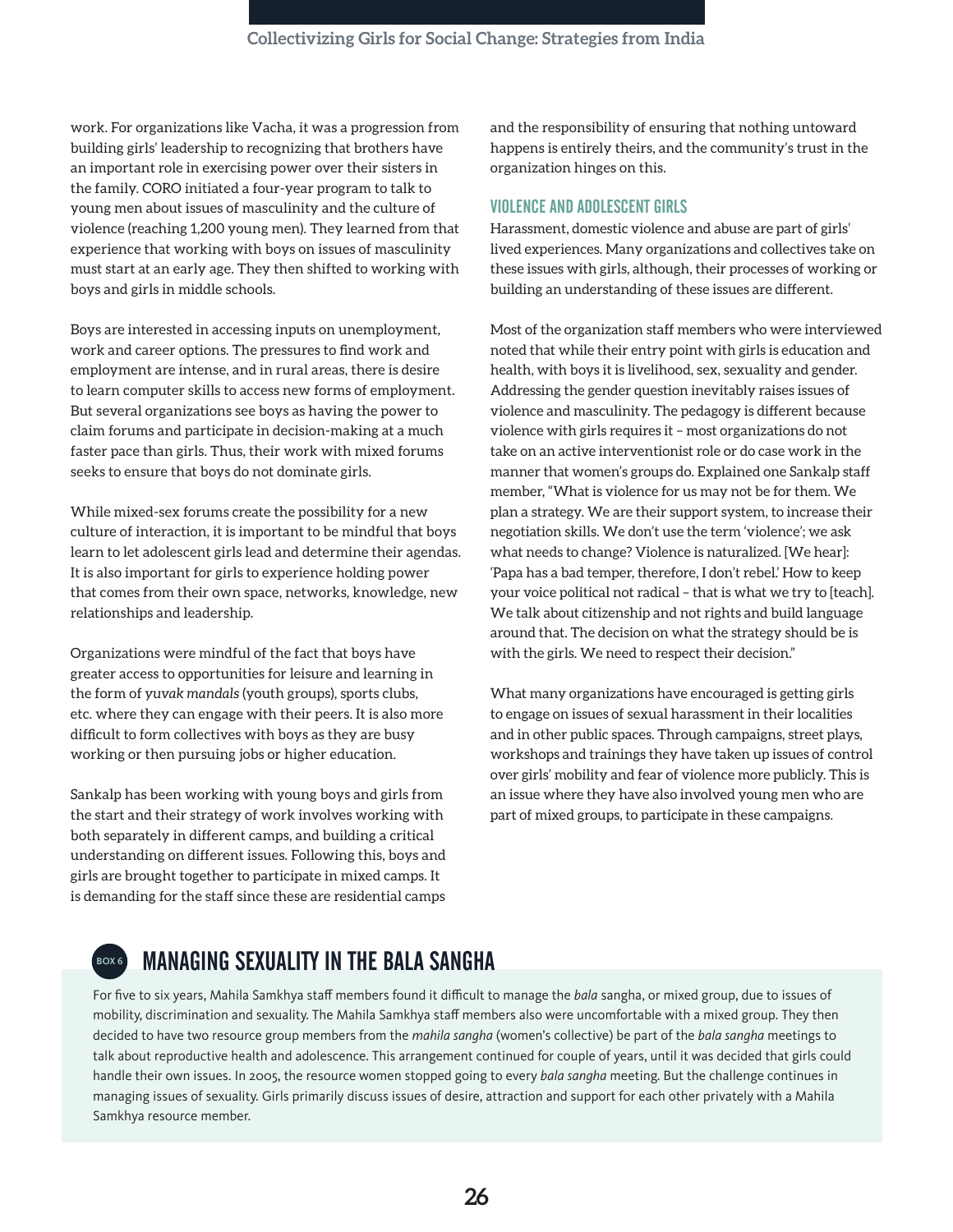

## CONCLUSIONS

Meanings of words change over time. The context and meaning of collectivizing was different in the 1980s than it is today. Back then, women's collectives emerged in an environment of "conscientization" (Freire, 2006) as a result of an emerging conceptualization of empowerment and the experience of protest and legal reform in the autonomous women's movement of 1970s India.

Global policy on adolescent girls speaks in the language of investments and benefits and neoliberal notions of what constitutes "development". This frames how collectives are viewed in policy papers: as a way of organizing girls so that governments and other actors can access large numbers of girls to whom they deliver schemes. Data speak loudly, and this is another powerful catalyst in pushing for investments in bringing girls together in forums, clubs, classes, networks, etc. (collectives), toward the goal of improving data on girls or indicators of development on adolescent girls.

Yet, the motivations that emerged from the field in this study for creating collectives of adolescent girls are different. And the outcomes sought are therefore altered. Many organizations came to work with adolescent girls by first organizing women and working on their rights and entitlements. Their work is part of a deepening engagement with gender issues across different age groups. Their understanding of adolescent girls' situation is located in a larger framework of structures and institutions of power and control. They see the long-term objectives of working with girls in challenging patriarchy as an institution to achieve gender equality.

Others have come to their work with adolescent girls through their work with marginalized communities and, within this, focusing on the emerging generation of young boys and girls. Identity and gender come together for such groups, both in terms of how they are excluded from mainstream development and the erasure of their cultural and social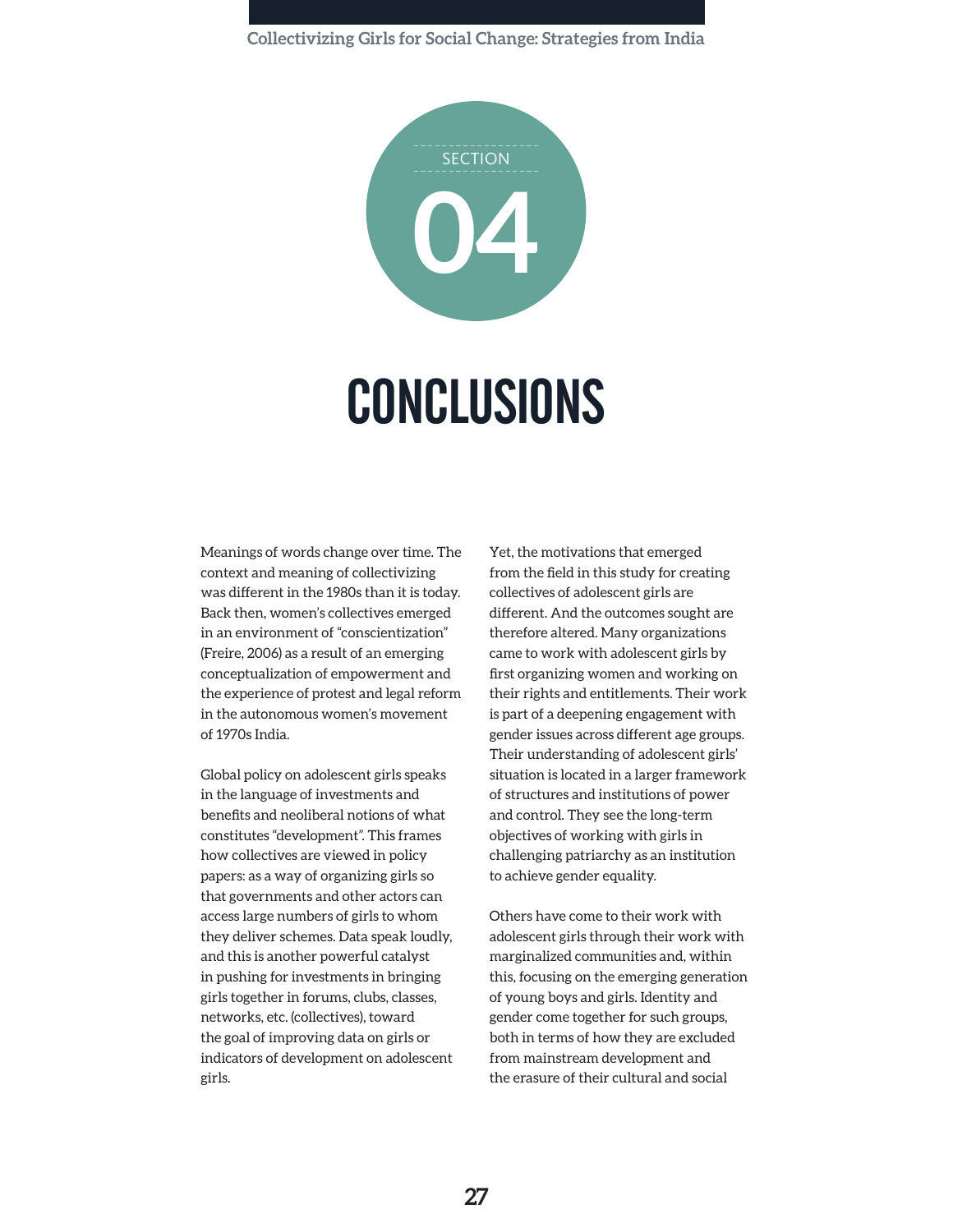worlds. This translates into interventions emphasizing both access to existing schemes and initiatives affirming their own lived world.

## **Women's and girls' collectives**

Policy and advocacy documents and research on the status of adolescent girls are marked by "paradoxes of absence" (Antipode, 2008) in their representation of adolescent girls: women and their struggles for gender equality find hardly any reference. While adolescent girls are increasingly viewed as potentially the empowered women of the future, they must continue to bear the burden of bettering family and community and producing able, healthy children. The existing knowledge and experience of collectivizing women is absent, and the hard-fought gains are seen to be of little consequence to how work with adolescent girls is imagined and positioned.

At the grass-roots level, however, there is a symbiotic relationship between women's collectives and adolescent girls' collectives: they create the enabling environment for girls' collectives to grow. They also share common longterm objectives of gender equality. Women mirror what the future holds for girls, and adolescent girls provide women a sense of the possibilities of change. The existence of women's collectives provides an important buffer to grass-roots organizations to take on issues related to girls in their community. Be it getting girls to school or residential centers or complex issues of sexuality, the women's collectives are a space in which these efforts or issues can be discussed and negotiated. Nonetheless, women's collectives can dominate and constrain girls' collectives, and it is critical to ensure that there are separate spaces for both. The areas of tension and difference that organization staff members highlighted during the research interviews are centered on issues of sexuality and those of choice. At times, structural and economic conditions bear down differently on women and girls.

The organizations visited for this study make a distinction between working with mothers and working with women's collectives. Working with mothers is part of their trustbuilding process, a strategy to build support for adolescent girls within the family and community, and there are particular activities for this. There is clarity that within the family structure, the adolescent girl is lower in the power hierarchy than women, and there are limits to what can be achieved in the mother-daughter relationship. However, the relationship with women's collectives draws on a more

shared vision of claiming citizenship and space in the public realm. Girls' collectives are aligning and supporting campaigns on sexual harassment, the right to public spaces and equal wages as the means to be part of processes to claim citizenship.

Additionally, in the case of larger, organized women's collectives, women members intervene to greater effect than field workers in promoting education for girls or in handling other mothers in their village on issues related to their daughters.

Adolescence is an age when sexuality is an area of anxiety and concern for both families and the community. Norms related to mobility, dress and social interactions are monitored, and marriage looms over communities, both young and older members. Grass-roots groups need to negotiate this contested terrain, without explicitly stating it as their mandate. Direct intervention on behalf of girls and on their issues is not pursued by organizations. These girls are legally not adults, and any intervention that has the potential of leading to a girl leaving the family means sending her to state-run child protection homes. This is not desired because these institutions are rife with all manner of irregularities, and the risk of sexual abuse is high. This is a big difference from the manner in which adult women can access grass-roots groups to intervene in their cases within the family. They can choose to stay in short-term centers or in any of the arrangements that NGOs provide of their own will because they are adults. But girls (younger than 18) do not have this option and are taken into state custody.

Even in cases related to early marriage or choice of marriage, organizations visited for this study avoid addressing these issues publicly. Some groups conduct public campaigns to spread awareness on the issue, but handling specific cases puts them in direct confrontation with a community. It is well known that while the State officially views early marriage as a crime, the local state, represented by the police, is empathetic to the family and community. As a result, any action on a case is identified not with the state agencies but with the local group that becomes the target of anger and resentment. As a result, groups work covertly on this issue. Where there are strong women's collectives, this work is important to prevent early marriage at the community level.

Women's collectives provide a buffer to deal with issues and bring action on issues, such as early marriage and sexual and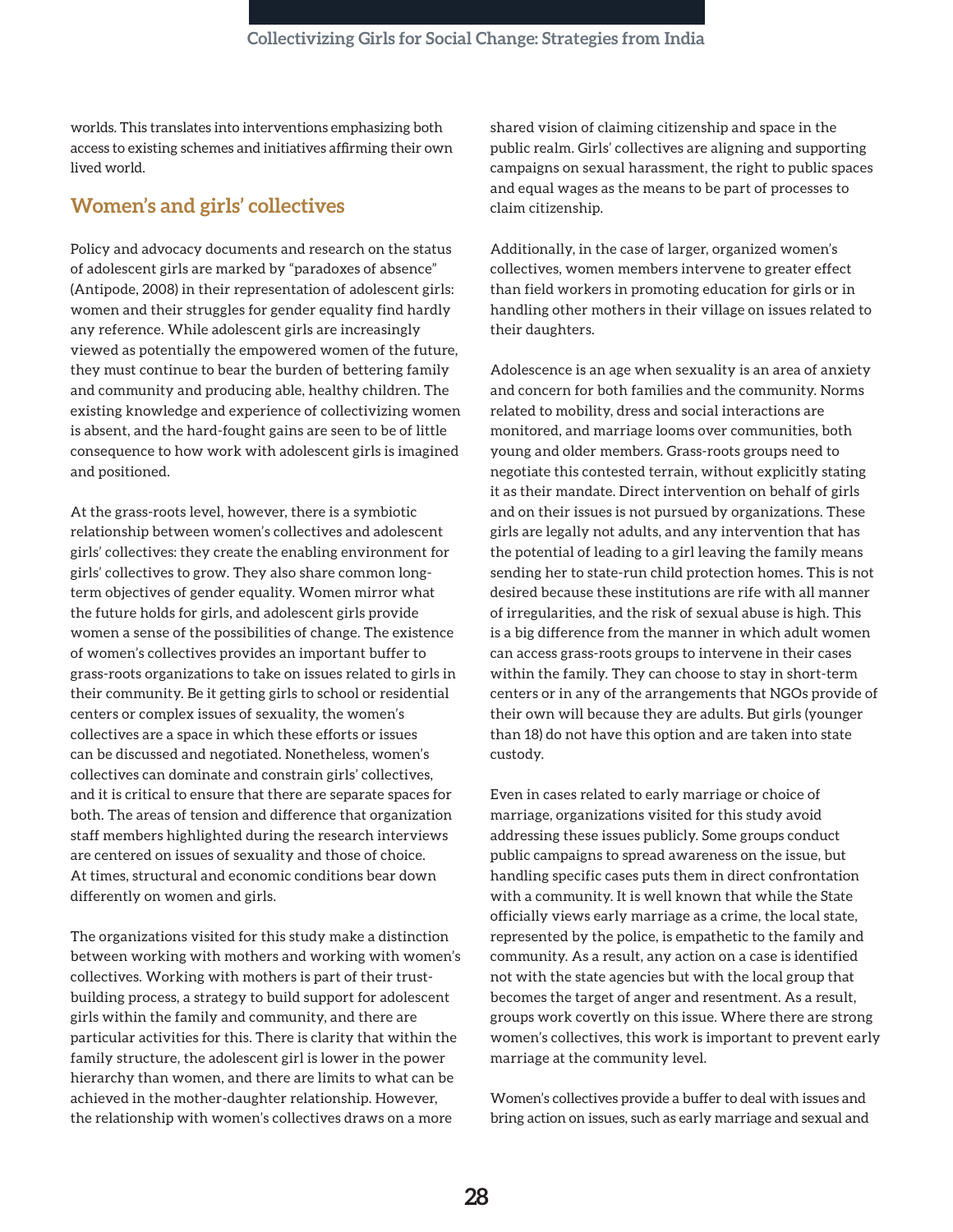reproductive health. Organizations cannot intervene in these areas without the support of women's collectives. Eventually, it is only the women's collectives that will stand by girls' decisions; thus, the tension is productive and positive also. Girls' collectives push the women's collectives to question their own positions on these issues.

## **Why collectives for adolescent girls?**

The way organizations collectivize girls – with an agenda to transform their lives – is a departure from the way in which women have been collectivized. Throughout the research for this study, field staff and interviewed experts emphasized that the manner of working with girls is radically different from working with women. "The way in which you express or raise issues with girls is really at the heart of the matter," was a comment repeated in multiple ways.

What this points to is the process of working simultaneously on the sense of self while linking adolescent girls to the larger world in a safe space – their collective or forum. And this is what results in the transformative element.

Organizations combine knowledge, skills and opportunities in the practices of collective action to make it an empowering experience for young girls. Discussions, theatre, exposure trips, photography, computers, sporting events, etc. are not merely about building skills, abilities and certification but also about building social capital. The sense of self-worth emerges from creating new identities (such as being known as the "Vacha girls" or a member of a *cheli sangha*) and an engagement with new ideas, vocabularies and domains. The collective provides the possibility of both enabling girls who are unable to voice their experiences to listen to their peers and bridging them out of their caste, kin and class identities to new domains.

The study highlights mobility as an outcome of building the social capital of girls and bridging them into new structures, institutions and spaces (in terms of physical access, intellectual engagements and role in communities). The idea of mobility is critical for an age group that is in transition, in ways that are different from how mobility has been articulated by women. For adolescent girls, it is not only a matter of physical mobility but includes social and cultural mobility, fantasy and identity in which many arenas of their lives are involved. Being part of networks, teamwork and forms of interactions (being a mentor or a co-counselor, for instance) creates a sense of mobility that is important to their phase of transition.

Work with adolescent girls often focuses excessively on individual growth and identity. Individual journeys of girls can be dramatic and empowering. The projection of girls as role models is part of a narrative that promotes the idea of agency and motivation against all odds, often sidelining the deep structures and hierarchies that determine girls' choices. These can be read as experiences of girls moving out of bonding social capital and bridging out to new networks and associations. Collectives ensure that the relationship between the individual and the social structures they are part of are transformed. As a result, collectives are critical to social change.

The current policy of organizing adolescent girls, however, remains marred by statistical interests and an aim to reach large numbers of girls as recipients rather than empowering them to explore their rights as human beings beyond an economic asset or reproductive responsibility.

Nonetheless, collective action in the form of clubs, classes, courses, forums, networks or informal gatherings is still a powerful force and critical strategy for working with adolescent girls. At the least, collective action helps adolescents (both girls and boys) find support in understanding themselves as individuals and citizens and in making the oftentimes-confusing transition to adulthood.

## **Leadership building: Learning to hold power**

In many collectives, there is greater focus on the external targets that are to do with transforming society. Internal work related to the structure, form and design of the forums and collectives is weak. Where organizations have invested time and energy in this work, a strong collective of adolescent girls who are able to voice their own priorities as a group and to hold their own with other collectives has resulted. This internal work in the collective is also critical to hand over the history and context of the group to new members. This is a transitory, changing group, in which members leave over a period of three to five years. Collectives with strong internal structures provide the scaffolding for new members to enter and stay and for older members to move into new roles. Creating stronger internal structures can strengthen young people to take on issues of choice, early marriage and those related to sexuality more effectively. Strong youth collectives have raised these issues from a greater position of strength than a handful of NGO workers. The collective engagement moves away from viewing these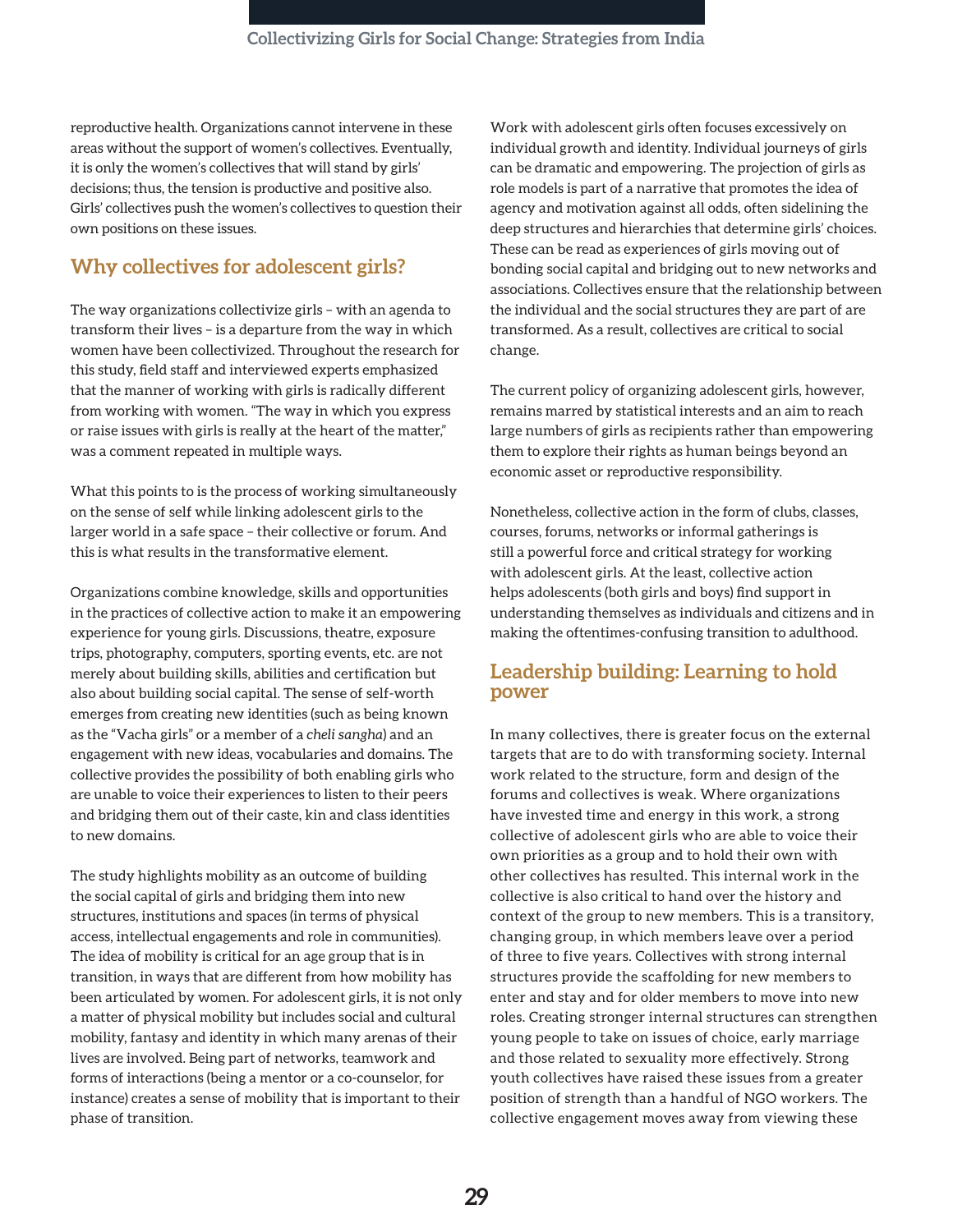issues as individual events or aberrations and creates the potential to challenge them at a structural level.

For instance, in the case of the leadership community program in Mumbai, many groups come together to strengthen girls' leadership practices. The network of groups thus provides greater visibility to the shared agenda that the girls bring. Leadership development through the creation of networks and federations of adolescent girls need to be created and supported, which is a different level of collective from the ones that organizations create at the local level.<sup>13</sup>

Statistics and data establish the scale of gender inequality that exists on the ground, but they cannot become the drivers for social transformation. For social transformation to occur in adolescent girls' lives, a deeper understanding of how gender inequality can be challenged is necessary. Until the vision of interventions for adolescent girls ceases to regard them as objects or recipients of certain development needs or to be better mothers and wives – social change cannot happen. The vision needs to be of girls as future citizens and rights holders of rights. Then the processes of work (taking on board both their practical and strategic interests) become different in nature.

## **Tracking exclusion**

The most disempowered group that emerged through the course of interactions with different groups was that of married young women. They were the most difficult to include in young women's collectives. The demands on their time both by their husbands, who are also keen to control their mobility and the in-laws' claims on their time makes mobilization of this group most challenging.

Girls who have dropped out of school also are more vulnerable in terms of being excluded from forums and opportunities for inputs. Girls in school are the most likely participants included.

Work with boys and young men is critical in transforming ideas related to masculinity and femininity that recreate inequalities. At the same time, while mixed forums create possibilities of new cultures of interaction, it is important to be mindful of the fact that boys learn to provide space

to adolescent girls to lead and determine their agendas. It is also important for girls to experience holding power that comes from their own space, networks and knowledge, new relationships and leadership.

A glaring and necessary gap to be filled in the context of work on collective action with female youth is a more holistic understanding of transitions that young girls make in different contexts of caste, class and religion. There is a need for more longitudinal studies that map journeys of both individual adolescent girls and the collectives that they are part of, to understand the links between the possibilities and challenges that collectivizing adolescent girls encompasses.

13 Batliwala (2013) provided a useful categorization for organizations supporting the creation and sustenance of collectives. Member-serving organizations are ones that bring together groups to create a structure and govern themselves, like the Mumbai groups have done for the leadership community collective. There is also need for other-serving organizations that are autonomous and have skills and resources to build collectives from the outside. The different forms of support necessitated by collectives are often not seen as part of the work of collective building; yet, they are central to long-term and sustained collectives.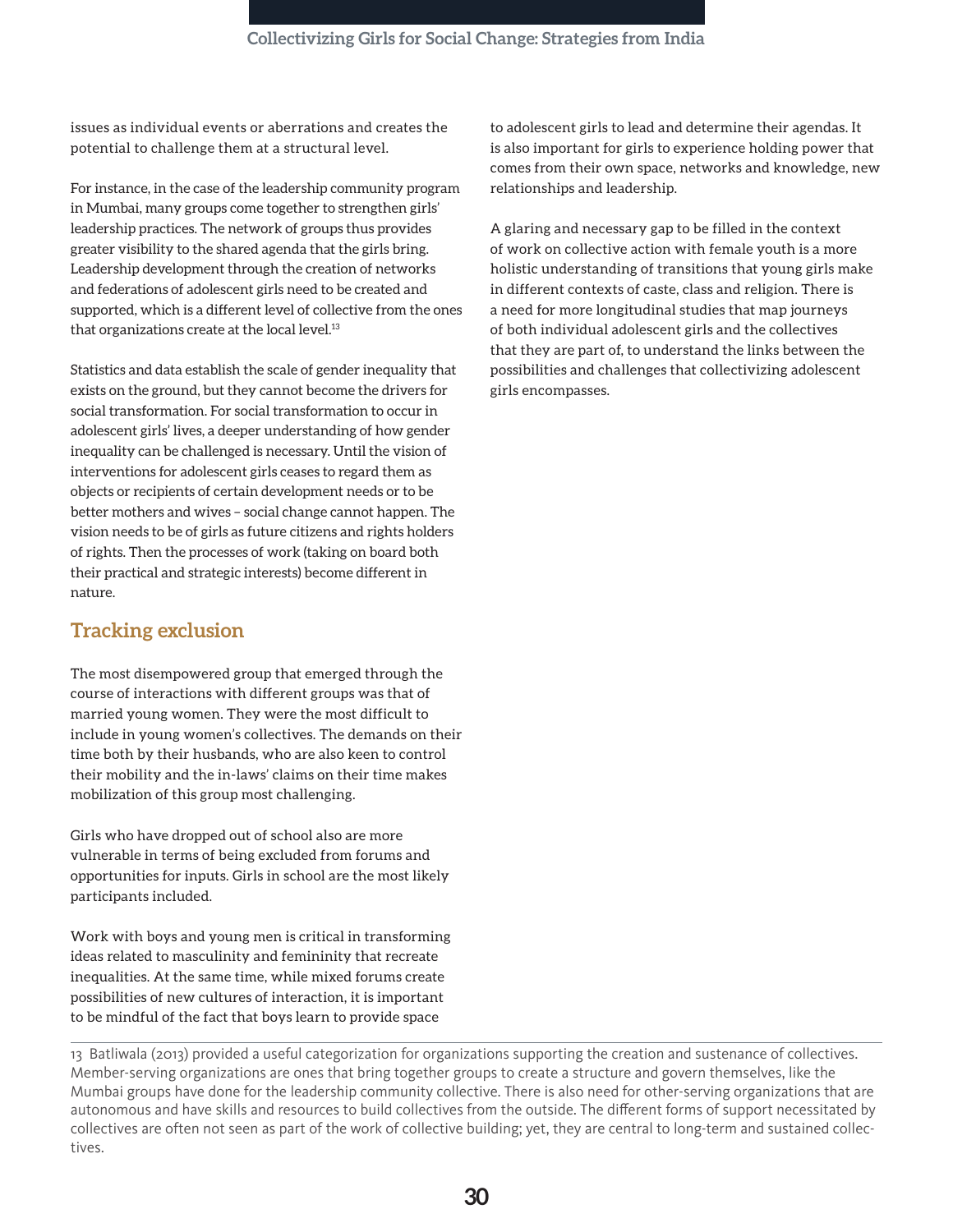## REFERENCES

Banerjee, N. (1995). *Grassroots Empowerment 1975–1990*, CWDS Occasional Paper No. 22, New Delhi: Centre for Women's Development Studies.

Basu, K. (2007). "India's Demographic Dividend", in BBC News, 27 July. Available at: [http://news.bbc.co.uk/2/hi/south\\_asia/6911544.stm.](http://news.bbc.co.uk/2/hi/south_asia/6911544.stm)

Batliwala, S. (2013). *Engaging with Empowerment - An Intellectual and Experiential Journey*. New Delhi: Women Unlimited.

Batsleer, J. (2013). *Youth Working with Girls and Women in Community Settings: A Feminist Perspective*, UK and USA: Ashgate Publishing Company (second edition).

Bhog, D., Mullick, D. and Bhardwaj, P. (2010). "Determining the Body: Discipline and Sexuality for an Analysis of Moral Science, Physical Education and Adolescent Education Textbooks", in *Textbook Regimes: A Feminist Critique of Nation and Identity*. New Delhi: Nirantar, pp. 221–264.

Bring Back Our Girls (undated). "Girl effect". Available at: [http://bringbackourgirls.us/.](http://bringbackourgirls.us/)

Chaaban, J. and Cunningham, W. (2011). *Measuring the Economic Gain of Investing in Girls: The Girl Effect Dividend*. Policy Research Working Paper, No. WPS 5753. Washington, DC: World Bank.

Coalition for Adolescent Girls (undated). "Why girls". Available at: http://coalitionforadolescentgirls.org.

Dasra and The Kiawah Trust (2012). *Owning Her Future: Empowering Adolescent Girls in India*, Mumbai and London. Available at: www.dasra. org/cause/empowering-adolescent-girls.

De, A., Endow, T. and Ghosh, S. (2010). *Educational Outcomes and Poverty: Some Findings from a Household Survey in Rajasthan and Madhya Pradesh,* RECOUP Working Paper No. 32, Cambridge, UK: Research Consortium on Educational Outcomes.

De, A., Noronha C. and Sampson, M. (2005). *On the Brink of Adulthood: Glimpses of Schooling and Work in the Lives of Adolescents*, London, unpublished (CORD Mimeo).

Driscoll, C. (2002). *Girls: Feminine Adolescence in Popular Culture and Cultural Theory*. New York: Columbia University Press.

Elliot, A.E. (2002). *Beck's Sociology of Risk: A Critical Assessment*. London: Sage.

Freire, P. (2006). *Pedagogy of the Oppressed*, 30th Anniversary ed. New York: Continuum.

Furlong, A. and Cartmel, F. (1997). *Young People and Social Change*. London: Open University Press.

Gandhi, N and Shah, N (1992). *The Issues at Stake: Theory and Practice in the Contemporary Women's Movement in India. New Delhi: Kali for* Women.

Green, M. E., Cardinal, L. and Goldstein-Siegel. E. (2010). *Girls Speak: A New Voice in Global Development*. Available at: www.icrw.org/ publications/girls-speak-a-new-voice-in-global-development/.

Government of India (1992). *New Education Policy*. Available at: [www.ncert.nic.in/oth\\_anoun/npe86.pdf.](http://www.ncert.nic.in/oth_anoun/npe86.pdf)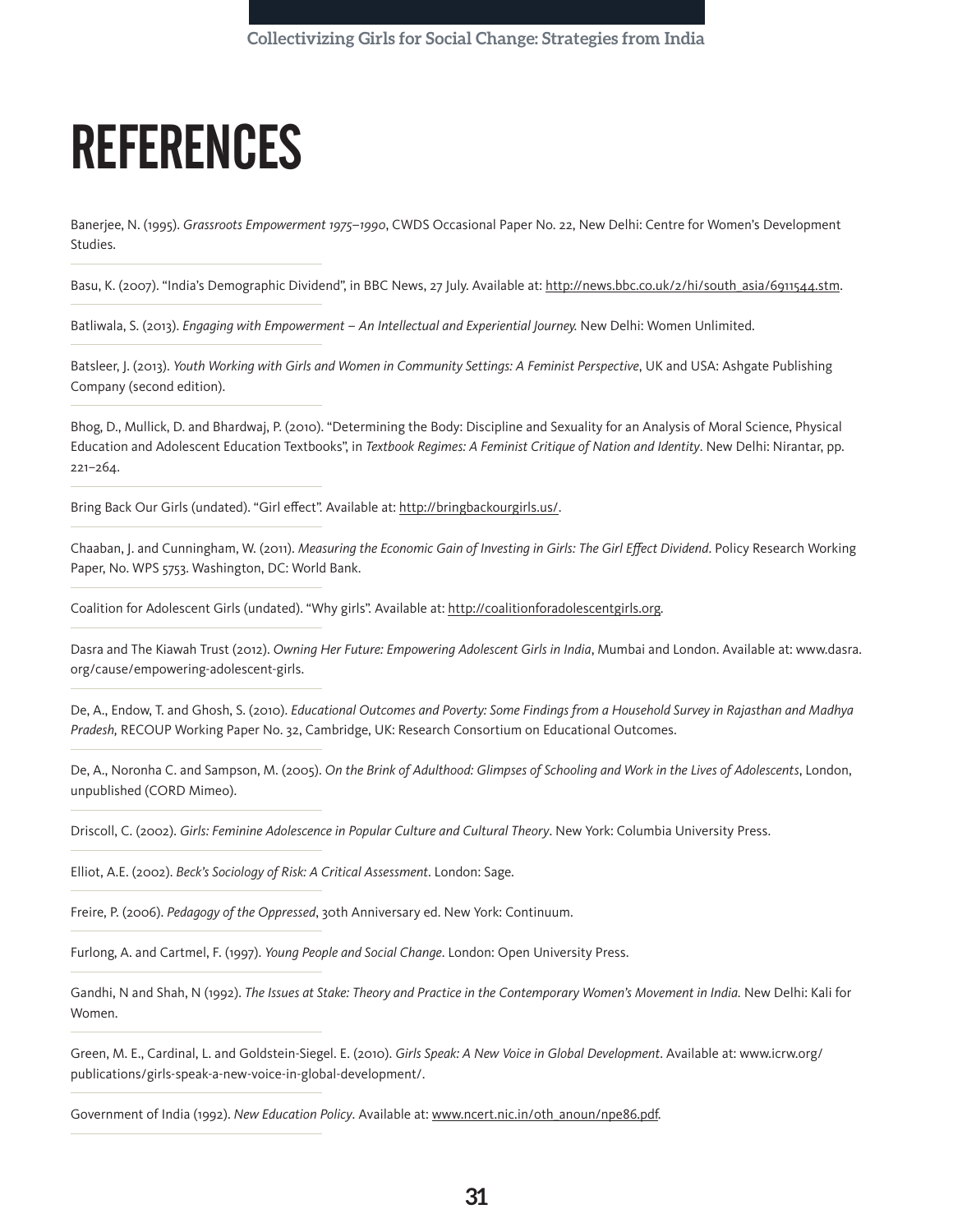Government of India (2009). *Right to Education Act*. Available at: [http://ssa.nic.in/rte-docs/free%20and%20compulsory.pdf](http://ssa.nic.in/rte-docs/free and compulsory.pdf).

Government of India (2010). *Rajiv Gandhi Scheme for Empowering Adolescent Girls*. Available at: [http://wcd.nic.in/SchemeSabla/SABLAscheme.](http://wcd.nic.in/SchemeSabla/SABLAscheme.pdf) [pdf.](http://wcd.nic.in/SchemeSabla/SABLAscheme.pdf)

Government of India (2013). A Strategic Approach to Reproductive, Maternal, Newborn, Child and Adolescent Health (Rmnch+A) In India, Delhi: Ministry of Health and Family Welfare. Available at: [http://nrhm.gov.in/images/pdf/programmes/rmncha-strategy.pdf.](http://nrhm.gov.in/images/pdf/programmes/rmncha-strategy.pdf)

Government of India (2014). *National Youth Policy*. Available at: [www.jnu.ac.in/Students/National%20Youth%20Policy%202014.pdf](http://www.jnu.ac.in/Students/National Youth Policy 2014.pdf).

Gurumurthy, A. and Batliwala, S. (2012). "Revisiting an Idea Called Empowerment: A Reconnaissance of the Mahila Samakhya Experience", in V. Ramachandran and K. Jandhyala (eds): *Cartographies of Empowerment: The Mahila Samakhya Story*. New Delhi: Zubaan.

Henderson, S. et al. (2007). *Inventing Adulthoods: A Biographical Approach to Youth Transitions*. London: Sage.

Inter-Agency Commission (1990). *Meeting Basic Learning Needs: A Vision for the 1990s*. Background Document, World Conference on Education for All. Available at: http://unesdoc.unesco.org/images/0009/000975/097552e.pdf.

Jandhyala, K. 2012. "From Sanghas to Federations: Empowering Processes and Institutions", in V. Ramachandran and K. Jandhyala (eds): *Cartographies of Empowerment: The Mahila Samakhya Story*. New Delhi: Zubaan.

Kabeer, N. (2013). "Rights, Capabilities and Collective Action: The 'Missing Ingredient' in the MDGs". Expert group meeting organized by UN Women and ECLAC, Mexico. Available at: [www.unwomen.org/~/media/Headquarters/Attachments/Sections/CSW/58/EP13-NailaKabeer%20](http://www.unwomen.org/~/media/Headquarters/Attachments/Sections/CSW/58/EP13-NailaKabeer pdf.pdf) [pdf.pdf.](http://www.unwomen.org/~/media/Headquarters/Attachments/Sections/CSW/58/EP13-NailaKabeer pdf.pdf)

Kumar, R. (1993). *The History of Doing: An Illustrated Account of Movements for Women's Rights and Feminism – 1800–1900*. New Delhi: Zubaan.

Levine, R. et al. (2008). *Girls Count: A Global Investment & Action Agenda,* Washington, D.C.: Center for Global Development.

Manzo, K. (2008). "Imaging Humanitarianism: NGO Identity and the Iconography of Childhood", in Antipode, Vol. 40, Issue 4, September, pp. 632–657.

Molyneux, M. (1985). "Mobilisation Without Emancipation? Women's Interests, the State and Revolution in Nicaragua", in *Feminist Studies,* Vol. 11, No. 2, pp. 227–254.

Mohanty, M. (1995). "On the Concept of Empowerment", in *Economic and Political Weekly,* 17 June, pp. 1434–1438.

Mukhopadhyaya, M. and Meer, M. (2004). *Creating Voice and Carving Space: Redefining Governance from a Gender Perspective*. Amsterdam: Royal Tropical Institute.

Nanda, P. et al. (2013). *Addressing Comprehensive Needs of Adolescent Girls in India: A Potential for Creating Livelihoods*. New Delhi: International Centre for Research on Women.

Nirantar (2007). *Examining Self-Help Groups: A Qualitative Study*, New Delhi.

Nirantar (2014). *Landscape Analysis of Early Marriage in India,* New Delhi.

Patel, A. et al. (2013). *The Ocean in a Drop: Inside-Out Youth Leadership*, New Delhi: Sage.

Ramachandran, V. (2007). "Democratic Inequalities: The Dilemma of Elementary Education in India" in A. Kaushik (ed.): *Shiksha: The Challenge of Indian Education,* New Delhi: Buffalo Books.

**32**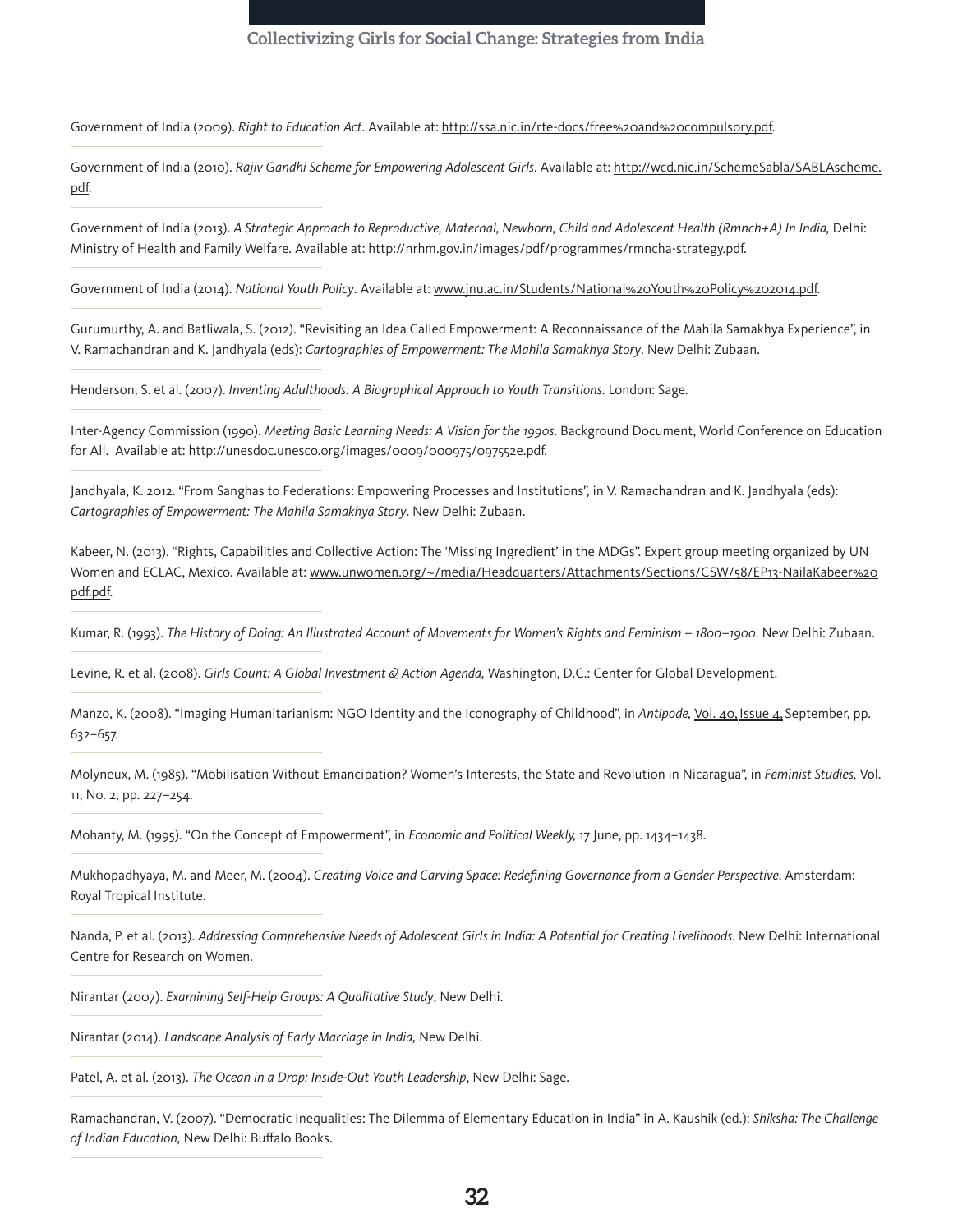Ramachandran, V. and Jandhyala, K. (eds) (2012). *Cartographies of Empowerment: The Story of Mahila Samakhya,* New Delhi: Zubaan

Sen, G. and Grown, C. (1988). *Development, Crisis and Alternative Vision*. London: Earthscan Publication.

Steady, F.C. (2006). *Women and Collective Action in Africa–Development, Democratization, and Empowerment, with Special Focus on Sierra Leone*. New York: Palgrave.

Summers, L.H. (1994). *Investing in All People: Educating Women in Developing Countries.* EDI seminar paper No. 45. Washington, DC: The World Bank.

United Nations Children's Fund and United Nations Educational, Scientific and Cultural Organization (2013). *Thematic Report on Education as*  Part of Post-2015 Development Agenda. Available at: www.unicef.org/education/files/Education\_Thematic\_Report\_FINAL\_v7\_EN.pdf.

United Nations Girls' Education Initiative (UNGEI) (2002). *The Millennium Development Goals and the United Nations Girls Education Initiative: A Guidance Note to UN Country Teams*. Available at: [www.unesco.org/education/efa/know\\_sharing/flagship\\_initiatives/ungei\\_guidance.pdf](http://www.unesco.org/education/efa/know_sharing/flagship_initiatives/ungei_guidance.pdf).

UNGEI (2013). *Statement Global Thematic Consultation on Education in the Post-2015 Development Agenda Dakar, Senegal,* 18–19 March 2013. Available at: [www.ungei.org/infobycountry/files/EN\\_UNGEI\\_statement\\_dakar\\_march\\_2013.pdf.](http://www.ungei.org/infobycountry/files/EN_UNGEI_statement_dakar_march_2013.pdf)

United Nations Population Fund (2011). "Putting Girls First". Available at: [www.unfpa.org/news/putting-girls-first.](http://www.unfpa.org/news/putting-girls-first)

United Nations Population Fund (2014). *Action for Adolescent Girls*. Available at: [www.unfpa.org/sites/default/files/resource-pdf/UNFPA%20](http://www.unfpa.org/sites/default/files/resource-pdf/UNFPA AAG programme document_25july2014.pdf) [AAG%20programme%20document\\_25july2014.pdf.](http://www.unfpa.org/sites/default/files/resource-pdf/UNFPA AAG programme document_25july2014.pdf)